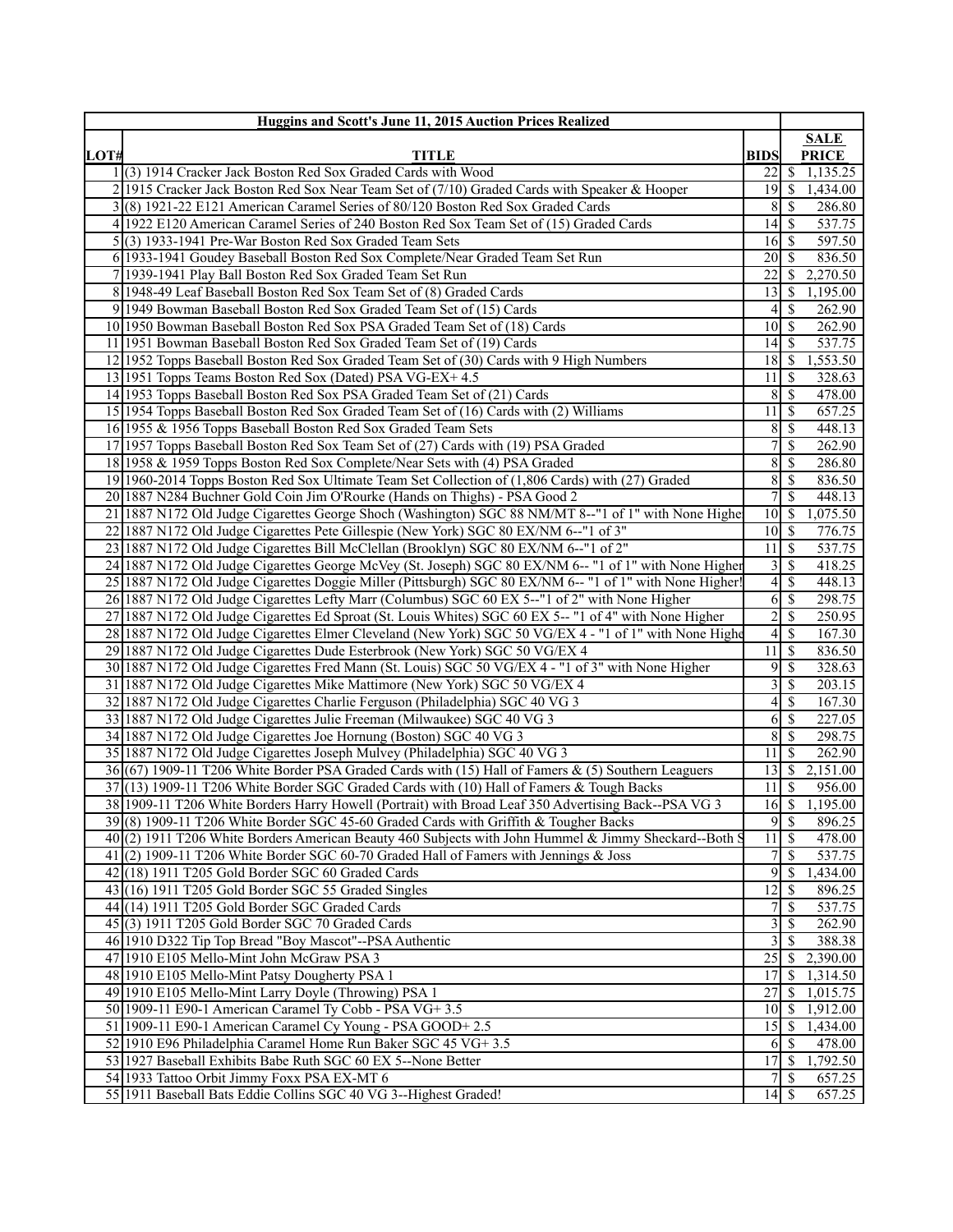| 56 1911 Baseball Bats SGC 40 Graded Singles of Kling & McIntyre                                   | $\overline{22}$ \$   | 836.50                               |
|---------------------------------------------------------------------------------------------------|----------------------|--------------------------------------|
| 57 1911 Baseball Bats Chief Bender SGC 30 Good 2--Highest Graded!                                 | 11                   | $\overline{\mathcal{S}}$<br>448.13   |
| 58 1911 Baseball Bats Ed Walsh SGC 20 Fair 1.5--Highest Graded!                                   | 14S                  | 418.25                               |
| 59 1911 Baseball Bats Frank Chance SGC 20 Fair 1.5--Only Graded!                                  | 20                   | l S<br>956.00                        |
| 60 1911 Baseball Bats Walter Johnson SGC 20 Fair 1.5                                              | 16                   | 1,075.50<br>  S                      |
| 61 1911 Baseball Bats SGC 20 Graded Cards (3): Chase, Hoffman & Merkle                            | 22                   | 1,912.00<br>-S                       |
| 62 1925 D32 Drake's Cake Movie Stars #61 Babe Ruth SGC 40 VG 3                                    | 17                   | 2,987.50<br>-S                       |
|                                                                                                   |                      |                                      |
| 63 1925 D32 Drake's Cake Movie Stars Near Set of (63/64) Cards                                    | 11                   | 1,912.00<br>8                        |
| 64 1952 Bowman Baseball #217 Casey Stengel PSA Mint 9                                             | 6                    | 478.00<br>$\sqrt{S}$                 |
| 65(2) 1954 Wilson Franks PSA Graded 5.5 to 6 Cards with Slaughter                                 | 10                   | $\sqrt{s}$<br>956.00                 |
| 66 1956 Topps Baseball #79 Sandy Koufax (Gray Back) PSA NM-MT 8                                   | 10 <sup>1</sup>      | $\sqrt{3}$<br>717.00                 |
| 67 1956 Topps Baseball #79 Sandy Koufax (Gray Back) PSA NM 7                                      | 5                    | $\sqrt{S}$<br>328.63                 |
| 68 1961 Topps Baseball #443 Duke Snider PSA Mint 9                                                | 6                    | <sup>5</sup><br>286.80               |
| 69 1961 Topps Baseball Stamps Mickey Mantle PSA NM-MT 8                                           | 9                    | $\overline{\mathcal{S}}$<br>262.90   |
| 70 1963 Topps Baseball #537 Pete Rose Rookie SGC 80 EX/NM 6                                       | 13                   | 776.75<br>$\sqrt{S}$                 |
| 71 1963 Salada-Junket Coin #63 Al Kaline PSA Gem Mint 10                                          | 2                    | $\mathcal{S}$<br>131.45              |
| 72 1963 Salada-Junket Coin #56 Mickey Mantle - PSA Mint 9                                         | 7                    | \$<br>274.85                         |
| 73 1964 Topps Baseball #460 Bob Gibson PSA Mint 9                                                 | 4                    | 358.50<br>-\$                        |
| 74 1967 Topps #581 Tom Seaver RC—PSA 8 (OC)                                                       | 13                   | $\mathcal{S}$<br>507.88              |
| 75 1971 Kellogg's Baseball #65 Pete Rose PSA Mint 9                                               | 5                    | 215.10<br>$\mathcal{S}$              |
| 76 (58) 1956-1981 Topps & O-Pee-Chee Baseball PSA and SGC Graded Cards with Schmidt RC            | 8                    | 418.25<br>$\mathcal{S}$              |
| 77 1959-1971 Baseball Hall of Fame Oddball PSA Graded Cards (8)                                   | 7                    | $\overline{\mathcal{S}}$<br>358.50   |
| 78 1962 & 1963 Salada-Junket Coins PSA Graded Baseball Collection (15) Including 9 Hall of Famers | 4                    | \$<br>215.10                         |
|                                                                                                   |                      |                                      |
| 79 1963 Salada Baseball Coin Lot of (15) Different All Graded PSA 9                               | $\overline{c}$       | $\mathcal{S}$<br>131.45              |
| 80(8) 1965 Topps Baseball Transfer SGC 88 Graded Singles with Clemente                            | 4                    | 507.88<br>$\mathcal{S}$              |
| 81 (31) 1972 Topps Baseball PSA & SGC Graded "7" or Better Group with Ryan                        | 11                   | $\overline{\mathcal{S}}$<br>478.00   |
| 82(35) 1973 Topps Baseball PSA Graded Cards with Schmidt Rookie & Ryan                            | $\vert$              | l \$<br>215.10                       |
| 83 Extensive 1986 Topps Baseball PSA-Graded Hoard (382) Including (198) GEM MT 10                 | 18                   | -\$<br>1,314.50                      |
| 84 1938 PM8 Our National Game Near Set of (28/30) Pins                                            | 13                   | 388.38<br>-S                         |
| 85 Scarce 1947 F340 Centennial Flour Seattle Rainiers Complete Set (32)                           | $\overline{5}$       | $\sqrt{S}$<br>418.25                 |
| 86 1948 Bowman Baseball Complete Set (48/48) with (12) Graded Cards                               | 15                   | 956.00<br>$\mathbb{S}$               |
| 87 1949 Bowman Baseball Near Set of (220/240) Cards                                               | 8                    | $\mathbf{s}$<br>896.25               |
| 88 1952-1955 Red Man Tobacco Near/Partial Set Run with Tabs                                       |                      | 1,314.50                             |
| 89 1954 Red Heart Partial Set & 1955 Topps Doubleheader Near Set                                  | 16                   | $\sqrt{S}$<br>896.25                 |
| 90 1950 Bowman Baseball Complete Set (252/252) with (105) Graded                                  | 11                   | 3,286.25<br>-S                       |
| 91 1950 Drake's Cookies Baseball Complete PSA Graded Set of (36) Cards                            | 26                   | 3,883.75<br>∣\$.                     |
| 92 1955 Topps Baseball Complete Set (210/210) Plus One-Cent Wrapper                               | 22                   | 4,182.50<br>-S                       |
| 93 1956 Topps Baseball Complete Set (340/340) with One-Cent Wrapper Plus Both Checklists          | $20 \mid \mathsf{S}$ | 4,182.50                             |
| 94 1951 Bowman Baseball Near Set of (308/324) Cards                                               |                      | <sup>S</sup><br>956.00               |
|                                                                                                   | 8                    |                                      |
| 95 1952 Bowman Baseball Near Set of (251/252) Cards                                               | 10                   | $\overline{\mathcal{S}}$<br>956.00   |
| 96 1955 Topps Baseball Complete Set (206/206) with (9) PSA Graded Stars                           | $\overline{21}$ s    | 1,792.50                             |
| 97 1955 Topps Baseball Near Set (205/206) Cards with (5) PSA Graded Stars                         | 21                   | \$2,868.00                           |
| 98 1955 Bowman Baseball Complete Set of (320) Cards Plus Wrapper & (2) Variations                 | 10                   | $\overline{\mathcal{S}}$<br>1,314.50 |
| 99 1955 Bowman Baseball Complete Set of (320) Cards with (2) Graded Plus (2) Variations           | 22                   | $\sqrt{S}$<br>1,912.00               |
| 100 1956 Topps Baseball Complete Set (340) with (18) PSA Graded Stars                             | 16                   | $\sqrt{S}$<br>2,031.50               |
| 101 1956 & 1957 Topps Baseball Near Sets                                                          | 22                   | 2,270.50<br><sup>\$</sup>            |
| 102 1957 Topps Baseball Complete Set of (407) Cards with (4) PSA Graded Stars Plus Contest Card   | 16                   | - \$<br>2,270.50                     |
| 103 1958 Topps Baseball Complete Set (494/494) with (12) PSA Graded Stars Plus Contest Card       | 20                   | 3,585.00<br>- S                      |
| 104 1958 Topps Baseball Complete Set of (494) Cards with (2) Yellow Variations                    | 10                   | -\$<br>1,553.50                      |
| 105 1959 Topps Baseball Complete Set of (572) Cards                                               | 10                   | $\sqrt{S}$<br>1,553.50               |
| 106 1960 Topps Baseball Complete Set (572/572)                                                    | 11                   | $\mathcal{S}$<br>1,553.50            |
| 107 1960 Topps Baseball Complete Set of (572) Cards with (3) Graded Stars                         | 22                   | -\$<br>2,987.50                      |
| 108 1960 Topps Baseball Complete Set (572/572) with (2) Graded Including Clemente                 | 32                   | -\$<br>3,585.00                      |
| 109 1961 Golden Press Baseball Unpunched Complete Album of (33) Cards                             | 5                    | $\mathcal{S}$<br>250.95              |
| 110 1962 Topps Baseball Near Set of (578/598) Cards                                               | 19                   | -\$<br>1,314.50                      |
| 111 1968 & 1971 Topps Baseball Near Sets with Most Stars                                          | 11                   | 956.00<br>8                          |
|                                                                                                   |                      |                                      |
| 112 1971 Topps Baseball Complete Set (752/752) Plus (540) Duplicates                              | 7                    | $\mathbb{S}$<br>567.63               |
| 113 1972 Topps Baseball Complete Set of (787) Cards                                               | $\overline{9}$       | -S<br>896.25                         |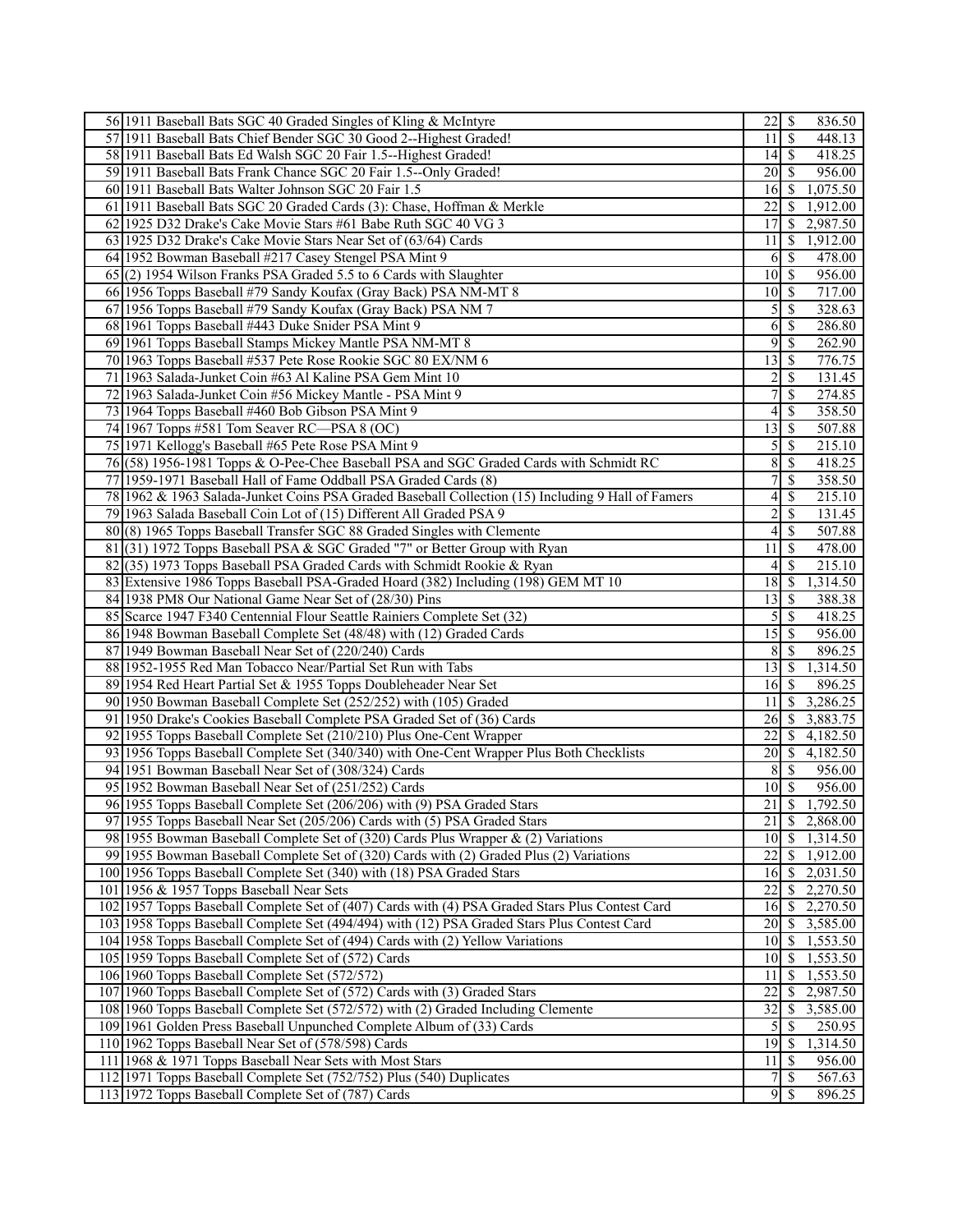| 114 1974 Topps Baseball Complete Set in Factory Box--Sharp!                                                   | $14$   \$          |                            | 1,195.00              |
|---------------------------------------------------------------------------------------------------------------|--------------------|----------------------------|-----------------------|
| 115 1974 Topps Baseball Complete Set (660/660) Plus (1,257) Duplicates                                        | $16 \mid S$        |                            | 448.13                |
| 116 1973-1976 Topps Baseball Complete Set Run with Variations                                                 |                    |                            | 1,135.25              |
| 117 1973-1979 Topps Baseball Complete Run of (7) Sets                                                         | $13$ $\sqrt{5}$    |                            | 1,314.50              |
| 118 Extremely Rare 1975 Mike Mandel Photographer's Cards Complete Set (135) Including Ansel Adams             | 8                  | -\$                        | 1,314.50              |
| $119(2)$ 1975 Topps Baseball Complete Sets                                                                    | 17                 | 8                          | 717.00                |
| 120 1975-1979 Topps Baseball Complete Set Run                                                                 | 15                 | -S                         | 836.50                |
| 121 1970-1974 Kellogg's Baseball High-Grade Complete Sets Lot (5) with (2) PSA Graded Clemente                | $28$   \$          |                            | 1,434.00              |
| 1971-1979 Kellogg's Baseball Complete Run of (10) Sets<br>122                                                 | $30 \mid S$        |                            | 2,270.50              |
| 123(5) 1975-1979 Hostess Baseball & Twinkies Complete Sets with Panels                                        | $16 \mid$ \$       |                            | 1,015.75              |
| 124 (112) 1980-2007 Baseball Complete Sets--Loaded                                                            | 16 \$              |                            | 1,673.00              |
| $125(4)$ 1986-1988 Baseball Factory Sets with (3) Topps Tiffany                                               | $19$ $\sqrt{5}$    |                            | 836.50                |
| 126 (45) 1987-1992 Baseball Complete Sets & Factory Cases                                                     |                    | 8   S                      | 388.38                |
| 127 (1,000,000+) Mostly 1980s-2000 Baseball Card Warehouse Hoard--Loaded!                                     | 16S                |                            | 2,509.50              |
|                                                                                                               |                    |                            |                       |
| 128 Mostly 1980s-2000s Baseball Warehouse Lot of (1,000,000+) Cards                                           |                    |                            | 2,270.50              |
| 129 Mostly 1980s-2000s Baseball Hoard of (1,000,000+) Cards with Many Stars                                   | 11                 | $\mathcal{S}$              | 2,031.50              |
| 130 1911 T205 Gold Border Partial Set of (170) Different with (15) Hall of Famers & Many Shortprints and Vari | 15                 | 8                          | 3,286.25              |
| 131 1912 S81 Turkish Trophies Large Silk Premium #108 Christy Mathewson                                       | 11                 | -\$                        | 1,314.50              |
| 132 1912 S81 Turkish Trophies Large Silk Premium #101 Red Dooin                                               | 13                 | S                          | 1,075.50              |
| 133 1912 S81 Turkish Trophies Large Silk Premium #98 Sherry Magee                                             | 16                 | -S                         | 896.25                |
| 134 1933-1949 Pre-War Baseball Collection of (375) Cards with (62) Hall of Famers Including 1934 Goudey Par   |                    |                            | 2,031.50              |
| 135 1909-11 T206 White Border Grab Bag of (22) Cards with (6) Hall of Famers/Southern Leaguers                | 9                  | $\mathcal{S}$              | 448.13                |
| 136(5) 1909-11 T206 White Border Tougher Backs                                                                | 18                 | \$                         | 657.25                |
| 137 1909-1913 M101-2 Sporting News Supplements Lot (27) Including (3) Hall of Famers                          | 4                  | \$                         | 274.85                |
| 138 1911 M116 & M110 Sporting Life Baseball Advertising Poster with Elmer Flick                               | 6                  | <sup>\$</sup>              | 191.20                |
| 139 1921 Schapira Bros. Babe Ruth Near Set (4/6)                                                              |                    |                            | 2,629.00              |
| 140 1920s "W" Strip Baseball Cards Lot (17 Different) Including 12 Hall of Famers                             | 4                  | -S                         | 274.85                |
| 141 1932 Charles Denby Cigars Cubs Near Set (6/8)                                                             | 11                 | S                          | 448.13                |
| 142 1933-1936 Goudey Indian Gum & Baseball Wide Pens Group (73)                                               | 7                  | \$                         | 250.95                |
| 143 $(10)$ 1935-1941 Wheaties Baseball Panels with Foxx & Grove                                               | 20                 | -S                         | 1,553.50              |
| 144 1939-1941 Play Ball & Double Play Baseball Group of (72) Cards with (7) PSA Graded Hall of Famers and     | 17                 | <sup>\$</sup>              | 836.50                |
| 145 1939-46 Salutation Exhibit Lou Gehrig                                                                     | 17                 | <sup>\$</sup>              | 1,015.75              |
| 146 1925-1949 Hack Wilson Collection of (7)                                                                   | $\overline{0}$     | $\sqrt{S}$                 | $\blacksquare$        |
| 147 1929-1961 Jimmie Foxx Singles Lot (10)                                                                    | 6                  | \$                         | 298.75                |
| 148 1949-51 Hage's Dairy San Diego Lot (10 Different)                                                         | 5                  | \$                         | 274.85                |
| 149 (16) 1950-1952 Fischer's Bread Labels & Royal Desserts                                                    | 4                  | S                          | 274.85                |
| 150 1939-66 Exhibit Baseball Card Lot of (45) with (19) HOFers                                                | 12                 | S                          | 418.25                |
| 151 (155) 1939-1966 Baseball Exhibits with Several Hall of Famers & Shortprints                               | 7                  | -\$                        | 1,434.00              |
| 152 1909-1952 Baseball Grab Bag of (44) Cards with (8) Hall of Famers                                         | 11                 | \$                         | 418.25                |
| 153 1948-1950 Bowman Baseball Partial/Starter Set Run with Paige & Robinson Rookies                           | $\overline{16}$ \$ |                            | 2,629.00              |
| 154 1951 Bowman Baseball Card Lot of (112) with (12) SGC Graded-Sharp!                                        |                    | $6 \overline{\smash{)}\,}$ | 717.00                |
| 155 1948-1955 Bowman Baseball Near, Partial & Starter Set Run—Loaded with Hall of Famers & Stars              | 26                 | -S                         | 3,286.25              |
| 156 1951-1955 Topps Baseball Near, Partial & Starter Set Run—Loaded with Hall of Famers & Stars               | 29                 | \$                         | 3,286.25              |
| 157 1948-1957 Topps & Bowman Baseball Shoebox Collection (500) with Many Stars                                | 21                 | \$                         | $\overline{1,673.00}$ |
| 158 1954 & 1955 Bowman Baseball Lot of (90) Cards with Hall of Famers & Stars                                 | 9                  | <sup>\$</sup>              | 274.85                |
| $159(1,011)$ 1955 Topps Baseball Singles                                                                      | 12                 | S                          | 896.25                |
| 160 (469) 1955 Bowman Baseball Cards with Aaron                                                               | 9                  | -S                         | 418.25                |
| 161 (1,958) 1956 Topps Baseball Cards                                                                         | 14                 | S                          | 1,912.00              |
| 162 (155) 1954-1957 Mostly Topps Baseball Collection with Aaron & Koufax RC                                   | 8                  | S                          | 507.88                |
| 163(984) 1949-1959 Topps, Bowman & Leaf Baseball Cards with Stars                                             | $\overline{19}$ \$ |                            | 1,135.25              |
| 164 1958 Topps Baseball All-Star Subset of (21) Cards                                                         | 9                  | <sup>\$</sup>              | 448.13                |
| 165 1955-1960 Bill and Bob Braves Postcard Hank Aaron                                                         | 3                  | S                          | 358.50                |
| 166 1951 Topps Baseball Red/Blue Backs & 1957 Topps Baseball Starter Sets                                     | $16 \mid$ \$       |                            | 1,015.75              |
| 167 1948-1972 Baseball Shoebox Collection of (3,527) Cards with Many Stars & 1960 Fleer Greats Set—Sharp!     | 37                 | \$                         | 7,170.00              |
| 168 1909-1979 Baseball Oddball Treasure Chest of (765) Cards with Numerous Stars                              | 21                 | S                          | 1,434.00              |
| 169 1947-1979 Baseball Shoebox Collection (1,604)--Loaded with Hall of Famers                                 |                    |                            | 1,135.25              |
| 170 1949-1984 Topps & Bowman Baseball Shoebox Collection of (899) Cards with Hall of Famers                   | 23                 | \$                         | 1,075.50              |
| 171 1939-1990s Detroit Tigers Collection (198) with 1954-1975 Topps Al Kaline Run & Team Sets                 | $18$   \$          |                            | 776.75                |
|                                                                                                               |                    |                            |                       |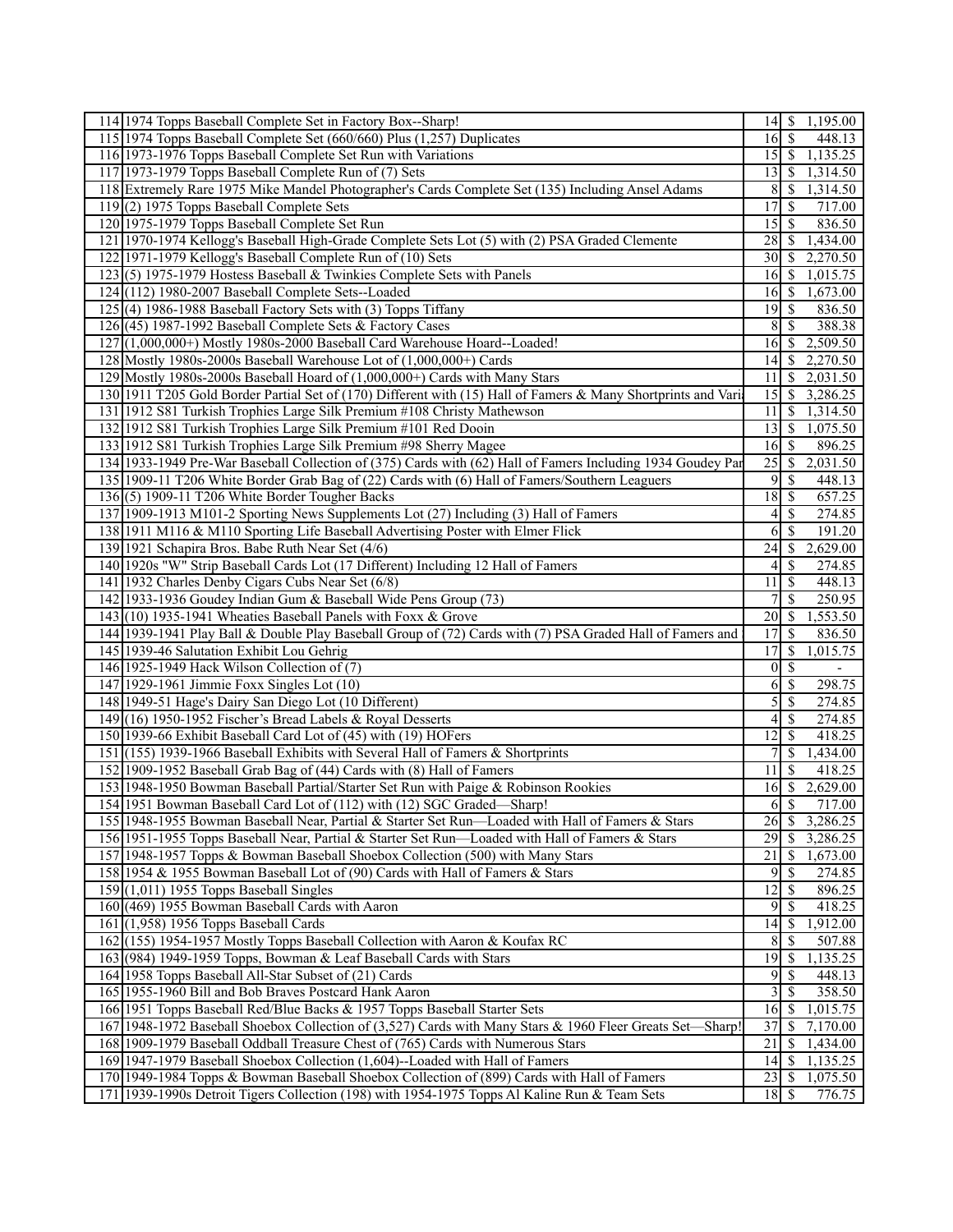| 172 1949-1975 Baseball Singles Collection of (2,817) Cards—Loaded with Hall of Fame Rookies & Stars         |                       |                          | 6,572.50                 |
|-------------------------------------------------------------------------------------------------------------|-----------------------|--------------------------|--------------------------|
| 173 (789) 1958-1971 Topps Baseball Cards from Vending with High Numbers                                     | 19                    | $\overline{\mathcal{S}}$ | 2,509.50                 |
| 174 1969 Topps Baseball Vending Hoard of (1,628) Cards                                                      |                       |                          | 1,792.50                 |
| 175 (9,300+) 1970-1979 Topps Baseball Card Collection—Loaded with Hall of Famers & Stars                    | 37                    | $\mathcal{S}$            | 7,170.00                 |
| 176 1948-1955 Bowman Baseball Lot (298) Including Robinson and Berra                                        | 19                    | 8                        | 956.00                   |
| 177 1953 First National Supermarket Red Sox Sammy White                                                     | $\mathbf{0}$          | $\overline{\mathcal{S}}$ | $\overline{\phantom{a}}$ |
| 178 1965 Topps Push-Pull #6 Mantle Berra                                                                    | 11                    | $\mathcal{S}$            | 717.00                   |
| 179 (100) 1965 Topps Transfer Harmon Killebrew Inserts                                                      | 20                    | $\mathsf{S}$             | 896.25                   |
| 180 (100) 1965 Topps Transfer Brooks Robinson Inserts                                                       | 21                    | $\mathcal{S}$            | 896.25                   |
| 181 (100) 1965 Topps Transfer Ron Santo Inserts                                                             | 14                    | -\$                      | 537.75                   |
| 182 1957-1980 Topps Baseball Hall of Famers & Stars (27)                                                    | 10                    | $\mathbf{\hat{s}}$       | 262.90                   |
| 183 1958-1976 Topps Baseball Singles Collection of (1,076) Cards                                            | 3                     | $\overline{\mathcal{S}}$ | 262.90                   |
| 184 1980 Topps Baseball Vending Box from Sealed Case--Baseball Card Exchange Sealed                         | 11                    | - \$                     | 776.75                   |
|                                                                                                             |                       |                          |                          |
| 185 1950-1975 Topps & Bowman Baseball Singles Group of (144) Cards with Stars Including Oddball             |                       |                          | 507.88                   |
| 186 1958-1974 Topps Baseball Shoebox Collection of (2,141) Cards with Stars                                 | 8                     | $\overline{\mathcal{S}}$ | 657.25                   |
| 187 1960 & 1962 Topps Baseball Starter Sets-Sharp!                                                          | 24                    | -\$                      | 1,673.00                 |
| 188 1962 Topps Baseball Stamps Uncut Proof Sheet from Topps Vault with COA                                  | 10 <sup>1</sup>       | 8                        | 478.00                   |
| 189 1964 Topps Baseball Giants Uncut Sheet of (72) Cards with (3) Mantle                                    | 8                     | -S                       | 1,434.00                 |
| 190 1965 Topps Baseball Starter Set (280/598) with Most Stars                                               | 4                     | \$                       | 657.25                   |
| 191 (2,833) 1960-1969 Topps Baseball Collection with Hall of Famers & Stars                                 | 15                    | \$                       | 836.50                   |
| 192 1964-1969 Topps Baseball Group of (236) Cards with Many Hall of Famers & Stars                          | 6                     | -\$                      | 507.88                   |
| 193 1967-1969 Topps Baseball Starter Set Run Plus (53) 1963-1969 Singles                                    | 14                    | $\mathcal{S}$            | 836.50                   |
| $194(3) 1968-1971$ Topps Baseball Partial Sets with Stars                                                   | 28                    | -\$                      | 2,509.50                 |
| $195(1,652)$ 1970 Topps Baseball Cards from Vending                                                         | 13                    | -\$                      | 1,553.50                 |
| 196 (573) 1971 Topps Baseball High Numbers from Vending                                                     | 19                    | -S                       | 1,673.00                 |
| 197 1972 Topps Baseball Vending Hoard (2,242)                                                               | 19                    | l \$                     | 1,553.50                 |
| 198 1973 Topps Large Lot (1,174) with (83) Hall of Famers Including Schmidt RC                              | 15                    | l \$                     | 507.88                   |
| 199 1974 Topps Large Lot (2,900+) Including (100+) Hall of Famers                                           | 16                    | \$                       | 836.50                   |
| 200 1975 Topps Baseball Mini Unopened Wax Box--Baseball Card Exchange Sealed                                | 16                    | 8                        | 2,748.50                 |
| 201 1959-1980 Baseball Photo Pack/Trading Card Treasure Chest of (531) with Koufax, Mantle & Maris          | 17                    | $\mathcal{S}$            | 776.75                   |
| 202 1974-1991 Baseball Hall of Famer & Star Rookie Card Lot of (51)                                         |                       | <sup>\$</sup>            | 239.00                   |
| 203 1989 Randy Johnson & John Smoltz Rookie Card Hoard (1,492)                                              | 14                    | $\mathbb{S}$             | 388.38                   |
| 204 (630) 1987-Modern Greg Maddux Collection with (137) Inserts & (10) Rookies                              | 3                     | $\mathbb{S}$             | 203.15                   |
| 205 1967-1992 Tom Seaver Collection of (279) Cards with Rookie, Oddball & Regional                          | 12                    | $\mathbb{S}$             | 567.63                   |
| 206 1970-1975 Topps Baseball Collection of (6,082) Cards with Stars                                         | $10$ $\sqrt{5}$       |                          | 448.13                   |
| 207 1969-1980 Topps Baseball Collection of (5,224) Cards with Many Hall of Famers and Stars                 | 10                    | $\sqrt{S}$               | 567.63                   |
| 208 1971-1982 Topps Baseball Collection of (3,304) Cards with Many Stars                                    | 16                    | l \$                     | 776.75                   |
| 209 1980-1985 Baseball Hall of Fame Cards (6,000+)                                                          | 21                    | -S                       | 1,314.50                 |
| 210 1980s-2010s Baseball Star Cards (20,000+)                                                               | 5                     | $\overline{\mathcal{S}}$ | 328.63                   |
| 211 (314) New York Yankees Modern Certified Autograph, Game-Used & Rookie Star Collection-Loaded!           | 13                    | <sup>\$</sup>            | 2,031.50                 |
| 212 (285) 2003-2006 Mostly Bowman Chrome Baseball Certified Autographs & Game-Used Cards—Loaded!            | $11 \mid S$           |                          | 1,195.00                 |
| 213 Ultimate Carlton Fisk Certified Autograph Collection of (91) with Many Low Numbers & Inscriptions       | 22                    | <b>S</b>                 | 2,509.50                 |
| 214 (68) Modern Baseball Certified Autograph/Game-Used Jersey Cards with (17) Hall of Famers                | 8                     | $\overline{\mathcal{S}}$ | 448.13                   |
| 215 1992 Leaf Signature Series Cal Ripken Jr. Certified Autograph                                           |                       |                          | 286.80                   |
| 216 (11) 1980s-Modern Baseball & Football Hall of Fame Commemorative Sets & Items                           | 19                    | <b>S</b>                 | 1,314.50                 |
| 217 Modern Football Certified Autograph, Game-Used & Insert Collection of (297) Cards—Loaded with Hall of   | 12                    | <sup>\$</sup>            | 1,553.50                 |
| 218 Modern Multi-Sport Certified Auto/Game-Used Collection of (432) Cards with Many Stars                   | $\overline{11}$       | -\$                      | 956.00                   |
| 219 Modern Multi/Non-Sport Certified Autographs/Game-Used Inserts (101)—Loaded with Bird/Jordan & LeBr      | 15                    | $\mathcal{S}$            | 956.00                   |
| 220 Modern Multi-Sport Certified Autograph & Game-Used Hall of Famers and Stars Collection (54) with Ali, N | 23                    | $\mathcal{S}$            | 1,912.00                 |
| 221 2005-06 Upper Deck Beehive Hockey Treasure Chest with (8) BGS Graded Crosby & Ovechkin Rookies          | 3                     | -\$                      | 358.50                   |
| 222 Excellent NASCAR Certified Autograph, Game-Used & Modern Insert Collection of (138) Cards—Loaded!       | 15                    | -S                       | 717.00                   |
| 223 Rare 1908 Tinker and Evers "Between You and Me" Sheet Music                                             | $\vert 0 \vert$       | 8                        |                          |
| 224 1912 Ty Cobb "King of Clubs" Sheet Music                                                                | 9                     | $\mathcal{S}$            | 597.50                   |
| 225 1908 "Take Me Out to The Ball-Game" First Edition Sheet Music                                           | $\overline{c}$        | $\mathcal{S}$            | 191.20                   |
| 226 1910-1912 Baseball Pictorial Sheet Music Lot (5)                                                        | $\vert 0 \vert$       | $\mathbb{S}$             |                          |
| 227 1910s Baseball Sheet Music Lot (5)                                                                      | 3                     | <sup>\$</sup>            | $\overline{2}27.05$      |
| 228 1920s-1940s Babe Ruth Sheet Music Lot (3)                                                               | 5                     | -S                       | 286.80                   |
| 229 1890s-1900s Baseball Sheet Music Lot (6)                                                                | $0 \mid \text{\$\$\}$ |                          |                          |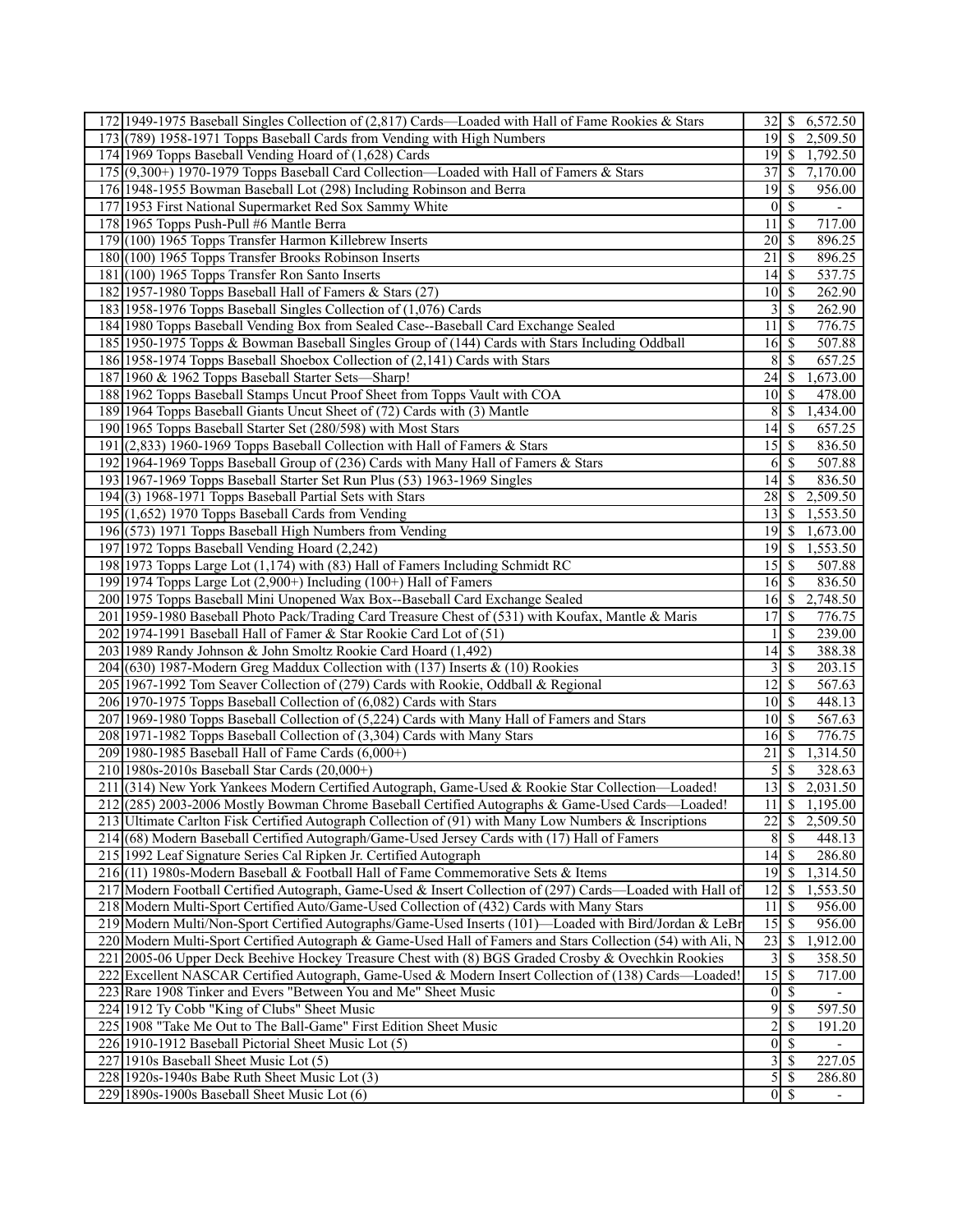| 230 1920s-1970s Baseball Sheet Music Lot (9)                                                             |                  | $2$   \$                 | 131.45                   |
|----------------------------------------------------------------------------------------------------------|------------------|--------------------------|--------------------------|
| 231 1902-1909 Harvard University Football Sheet Music Lot (5)                                            | $\overline{0}$   | $\overline{\mathcal{S}}$ |                          |
| 232 Scarce 1898, 1901 Football Sheet Music Pair                                                          | $\overline{0}$   | $\overline{\mathcal{S}}$ | ÷.                       |
| 233 1890s-1900s University of Michigan Football Sheet Music Pair - Featuring the 1898 Championship Team  | $\overline{0}$   | <sup>\$</sup>            | $\overline{\phantom{a}}$ |
| 234 1902-1907 Football Sheet Music Lot (6)                                                               | $\boldsymbol{0}$ | -S                       | -                        |
| 235 Red Grange 1928 "I Never Believed in Lucky Numbers" Sheet Music                                      |                  | $\mathcal{S}$            | 179.25                   |
| 236 1910s Crosley Field Turnstile                                                                        | 18               | $\mathcal{S}$            | 2,629.00                 |
| 237 1913 Salesman's Sample Swatch Pages (4) Including Cobb, Mathewson and Speaker                        | 4                | -\$                      | 388.38                   |
| 238 1917-1918 Baseball Writing Tablets Trio Featuring Ruth, Mathewson and Cobb                           | 14               | $\sqrt{3}$               | 836.50                   |
| 239 1928 Paul Waner "Lucky Strike" Trolley Car Ad Sign                                                   | 9                | $\mathcal{S}$            | 776.75                   |
| 240 Original 1939 "The United States Card Collectors Catalog" by J.R. Burdick with Supplements           | 19               | -S                       | 2,270.50                 |
| 241 Scarce Early 1960s Mickey Mantle 22x28 Rawlings Advertising Display                                  | 11               | -\$                      | 956.00                   |
| 242 1910 Players Fan/Scorecard and 1913 Managers Fan/Scorecard                                           | $16$ $\sqrt{ }$  |                          | 418.25                   |
| 243 Rare 1910s Clark Griffith Photographic Pocket Mirror - Possibly Unique                               | 12               | 8                        | 956.00                   |
| 244 Rare Circa 1910 "Miller Base Ball Suits" Catalog Featuring Honus Wagner                              | 10 <sup>1</sup>  | $\sqrt{S}$               | 388.38                   |
|                                                                                                          |                  |                          |                          |
| 245 1911 New York Highlanders Team Composite Postcard                                                    | $19$ $\sqrt{5}$  |                          | 1,015.75                 |
| 246 1910 Hughie Jennings "Hey-Yea" "Get-A-Lead" Cigar Box Label                                          |                  | S                        | 167.30                   |
| 247 1900s-1920s Baseball Cigar Labels, Bands and Box (7 Items)                                           | $\mathbf{0}$     | -S                       |                          |
| 248 Exceptional 1917 New York Giants World Series Press Pin                                              | 21               | -S                       | 5,676.25                 |
| 249 Charlie Root 1926 Presentation Pocket Watch                                                          | 4                | $\mathcal{S}$            | 388.38                   |
| 250 1920s-1950s A.L. and N.L. Season Passes Lot (9)                                                      | 15               | -\$                      | 776.75                   |
| 251 1930s "Red Bird" Hand-Held Baseball Game - Rare                                                      | 6                | $\mathcal{S}$            | 358.50                   |
| 252 1930s-1940s Punchboards and Related Games Lot (7) - Including "Diamond Dust" Featuring Ruth and Gehr | 7                | $\mathbf S$              | 358.50                   |
| 253 1934 Detroit Tigers and Landon/Knox Mini-Pennant and Pinback Display - Rare!                         | $\overline{15}$  | 8                        | 597.50                   |
| 254 1929-1944 Philadelphia Athletics Program and Vintage Photograph Lot                                  | $\theta$         | $\overline{\mathcal{S}}$ |                          |
| 255 Circa 1950s Philadelphia Athletics Cufflinks and Tie-Clip Sets (11)                                  | 4                | $\mathcal{S}$            | 250.95                   |
| 256 1930s-1950s Baseball Broadsides and Ad Pieces Lot (5) Including Foxx, Goslin and Robinson            | 6                | -\$                      | 448.13                   |
| 257 1910-1990 Comiskey Park Stadium Seat                                                                 | 6                | $\mathcal{S}$            | 597.50                   |
| 258 Original Griffith Stadium Seat Pair with Beautiful Restoration                                       | 8                | $\mathbb{S}$             | 657.25                   |
| 259 Tremendous 1950s-1970s 45 and 78 RPM Baseball Records Lot (24) Including Ruth, Gehrig and Mantle     |                  | $\mathcal{S}$            | 358.50                   |
| 260 Nellie Fox Wide and Varied Memorabilia Lot (150+ Items)                                              | 5                | $\mathcal{S}$            | 478.00                   |
| 261 Sandy Koufax Original Oil Painting by Samantha Wendell                                               | $\overline{c}$   | $\overline{\mathcal{S}}$ | 507.88                   |
| 262 1874 Harper's Weekly "International Base-Ball - The Boston Champions" Wood Cut                       |                  | $\mathcal{S}$            | 119.50                   |
| 263 1880s Buck Ewing Salesman Sample Cigar Label                                                         | 12               | $\mathcal{S}$            | 262.90                   |
| 264 1906 Chicago White Sox Oversized Team Postcard                                                       | 11               | $\mathcal{S}$            | 250.95                   |
| 265 1907 Brown University National Champions Baseball Team Photographic Postcards Lot (7)                | 7                | $\mathcal{S}$            | 215.10                   |
| 266 Circa 1948 Babe Ruth "Sultan of Swat" Pocket Watch                                                   | 6                | -\$                      | 179.25                   |
| 267 1948 New York Giants Picture Pack Photos (26)                                                        | 5                | $\overline{\mathcal{S}}$ | 179.25                   |
| 268 1948 New York Yankees Photo Pack Near Set of (23) with Joe DiMaggio                                  | 3                | $\overline{\mathcal{S}}$ | 95.60                    |
| 269 1948, 1951 Cleveland Indians Picture Pack Photos Pair                                                | $\overline{8}$   | $\overline{\mathcal{S}}$ | 179.25                   |
| 270 1954 Honus Wagner "A Great Day" Large Calendar with Unused Monthly Pad                               | 6                | $\overline{\mathcal{S}}$ | 203.15                   |
| 271 1950s Joe DiMaggio E.J. Corp "Baseball Shoes" Unused Cleats Pair in Original Pictorial Box           | 7                | $\mathcal{S}$            | 191.20                   |
| 272 1957 "Mickey Mantle's Big League Baseball" Game                                                      | 10               | $\mathbf s$              | 227.05                   |
| 273 1996-1999 Mint-in-Box Official World Series Baseballs Lot (36)                                       | 7                | $\mathcal{S}$            | 191.20                   |
| 274 1948 Babe Ruth Wristwatch with Original Container and Ad Piece                                       | 12               | \$                       | 537.75                   |
| 275 1952-54 Original "Red Man" Tobacco Advertising Posters Complete Set (3)                              | 4                | -\$                      | 298.75                   |
| 276 Early-1950s Philadelphia Phillies/Athletics Metal Scoreboard Bar Display Sign                        | 11               | -S                       | 418.25                   |
| 277 1954 New York Yankees World Champions Ballantine Beer Easel Back Advertising Sign                    | 6                | - \$                     | $\overline{250.95}$      |
| 278 Late-1950s Nellie Fox "Favorite Tobacco" Advertising Sign                                            | 9                | -\$                      | 507.88                   |
| 279 1950s-1960s "Yoo-Hoo" Beverage Can and Matchbook Cover (2 Items) Featuring Mickey Mantle             | 3                | $\mathbb{S}$             | 262.90                   |
| 280 Early 1960s Mickey Mantle "Play It Safe!" Safety Education Traffic Sign                              | 11               | \$                       | 537.75                   |
| 281 1960s Mantle and Maris Child's Sweatshirt                                                            | 3                | -S                       | 227.05                   |
|                                                                                                          | 12               |                          | 1,195.00                 |
| 282 Boston Red Sox Apparel Lot of (85) with Williams & Yaz Mitchell & Ness Jerseys                       |                  | -S                       |                          |
| 283 Hartland Statues High Grade Near Set (15/18)                                                         | 9                | \$                       | 3,286.25                 |
| 284 Superb Roger Maris 1960s Mini Bobbin' Head Doll with Original Box                                    | 9                | -\$                      | 717.00                   |
| 285(2) 1950s Gibbs-Conner Cleveland Indians Porcelain Banks                                              | $\mathfrak{S}$   | \$                       | 286.80                   |
| 286 1960s Hartland "Famous Riders" Western Figurines Collection (9)                                      |                  |                          | 537.75                   |
| 287 Hartland Baseball Statues 25th Anniversary Near-Set of (17/20) With Mantle, Ruth and T. Williams     |                  |                          | 776.75                   |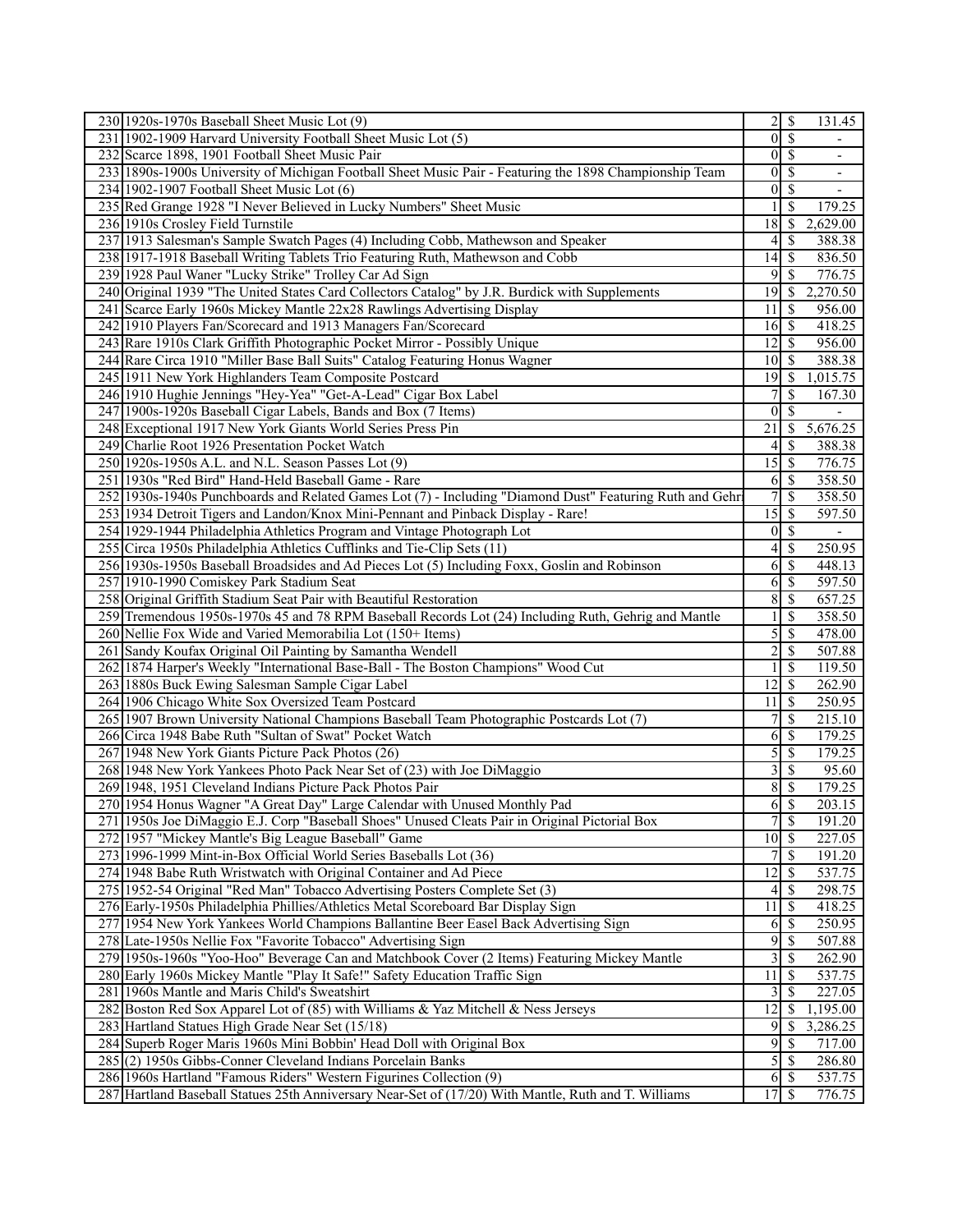| 288 1970 Transogram "The Amazin' Mets" Complete Figurine/Card Set of (15) - in Original Boxes!             |                    |                          | 1,195.00                 |
|------------------------------------------------------------------------------------------------------------|--------------------|--------------------------|--------------------------|
| 289 Multi-Sport Statue/Bobblehead/Figurine Lot of (22) With Evel Knievel and Ted Williams Hartland         |                    |                          | 537.75                   |
| 290 1965-1967 Green Bay Packers "Realistic Face" Gold Base Bobblehead Doll                                 |                    | $\mathcal{S}$            | 179.25                   |
| 291 1960s NFL Bobblehead Lot of (3) With Mint-in-Box N.Y. Giants                                           | 9                  | $\mathbb{S}$             | 215.10                   |
| 292 1960s-1970s Washington Redskins Bobblehead Lot of (5) With 1961-1966 "Toes-Up"                         | 6                  | $\mathcal{S}$            | 567.63                   |
| 293 1960s NFL and College Bobblehead Dolls - All in Original Boxes                                         | 5                  | $\mathbb{S}$             | 298.75                   |
| 294 1960s NFL Bobblehead Doll Lot of (10)                                                                  | 13                 | \$                       | 507.88                   |
| 295 Non-Sport Bobblehead Lot of (6) With Rare 1950 "Brylcreem" Kissing Pair                                |                    |                          |                          |
|                                                                                                            | 2                  | $\mathcal{S}$            | 328.63                   |
| 296 1988-1994 Starting Lineup Factory Sealed Baseball Figures (37) Including 1988 McGwire and 1989 Maddu:  | $\overline{2}$     | \$                       | 131.45                   |
| 297 1988-1993 Starting Lineup Factory Sealed Basketball Figures (52) Including Jordan (9)                  | 21                 | <sup>\$</sup>            | 448.13                   |
| 298 1988-1997 Starting Lineup Factory Sealed Football/Hockey Figures (47) Including 1997 Gretzky (2)       | 7                  | $\mathcal{S}$            | 191.20                   |
| 299 1890s Yale University Baseball Player Cabinet Photos (4)                                               | 8                  | $\mathcal{S}$            | 274.85                   |
| 300 Circa 1915-1917 Philadelphia Phillies Team Photo Including Alexander and Rixey                         | 8                  | -\$                      | 203.15                   |
| 301 Endearing 1927 Babe Ruth, Lou Gehrig and Kids Original Photo                                           | 15                 | $\mathbb{S}$             | 388.38                   |
| 302 1930s-1950s News Service and Wire Photos Lot (12) Including Hall of Famers                             | $\overline{c}$     | $\overline{\mathcal{S}}$ | 71.70                    |
| 303 1950s Brooklyn Dodgers Oversized Team Photos Pair                                                      | 4                  | -S                       | 155.35                   |
| 304 April 27, 1962 Roger Maris and President John F. Kennedy Photo - PSA/DNA Type I                        | 10 <sup>1</sup>    | <sup>5</sup>             | 298.75                   |
| 305 Striking 1900s John McGraw Mounted Studio Photo - Used for 1905 PC782 Rotograph Postcard! [reserve no  |                    | <sup>\$</sup>            | $\overline{\phantom{a}}$ |
| 306 1912 Pittsburg Pirates Spring Training Team Photo Including Honus Wagner                               | 8                  | $\mathcal{S}$            | 597.50                   |
| 307 1910s-1950s Baseball Photos Lot (54) with Cubs Emphasis and Hall of Famers                             | 7                  | $\mathcal{S}$            | 537.75                   |
| 308 1930s-1940s N.Y. BBWAA Panoramic Dinner Photos (3) Featuring Babe Ruth and other HOFers                | 12                 | \$                       | 507.88                   |
| 309 1920s-1960s News Service Photos Lot (58) Including Numerous Hall of Famers                             | 2                  | -S                       | 328.63                   |
|                                                                                                            | $\overline{4}$     |                          |                          |
| 310 1930s-1950s New York Yankees News Service Photos Lot (38)                                              |                    | -\$                      | 274.85                   |
| 311 Circa 1870s Baseball Player Tintype                                                                    | 6                  | $\mathcal{S}$            | 286.80                   |
| 312 1878 Mass. "Meteors" Oversized Team Cabinet Photo - Featuring Player Holding Early Catcher's Mask      | 8                  | $\mathcal{S}$            | 262.90                   |
| 313 1909-1910 Boston Red Sox Spring Training Team Photo Including Speaker and Hooper                       | $\overline{17}$    | $\mathcal{S}$            | 478.00                   |
| 314 1915 New York Giants Outfielders Spring Training 8x10 News Service Photo Featuring Jim Thorpe          | 4                  | $\mathbb{S}$             | 274.85                   |
| 315 1930s-1940s Team Photos (5) Including 1936 R311 Glossy Finish Premiums                                 | $\overline{c}$     | \$                       | 191.20                   |
| 316 Rare 1960-1963 Oversized Roger Maris/Whitey Ford Photos by Herb Scharfman (6) Featuring Sensational N  | $\overline{2}$     | $\mathcal{S}$            | 131.45                   |
| 317 1990-2010 Louisville Slugger Hall of Fame Bat Lot of (20)                                              | $\overline{c}$     | $\mathcal{S}$            | 657.25                   |
| 318 1955 Brooklyn Dodgers World Series Black Bat                                                           | 13                 | \$                       | 836.50                   |
| 319 1967 Boston Red Sox World Series Black Bat                                                             | 2                  | $\mathcal{S}$            | 250.95                   |
| 320 Baltimore Orioles World Series Black Bat Complete Run of (6)                                           | 10                 | $\mathbb{S}$             | 657.25                   |
| 321 Andrew McCutchen "2013 MVP" Large 22x27 Original Pen-and-Ink Artwork by Daniel Duffy                   | $\overline{0}$     | $\mathbb{S}$             |                          |
| 322 Clayton Kershaw "2014 Cy Young/MVP" Large 21x26 Original Pen-and-Ink Artwork by Daniel Duffy           |                    | $\mathcal{S}$            | 896.25                   |
| 323 Kirk Timmons "Number" Original Artworks (5) with B. Robinson, Killebrew, Mazeroski, Roberts and McCo   | 2                  | $\mathbb{S}$             | 328.63                   |
| 324 Kirk Timmons Detroit Tigers "Number" Original Artworks (7) with Cobb, Greenberg and Cabrera            | $\overline{c}$     | \$                       | 328.63                   |
|                                                                                                            | 4                  | $\mathcal{S}$            |                          |
| 325 7/12/71 New York Daily News "Hack Wilson/Willie Stargell" Sports Cartoon Artwork by Bruce Stark        |                    |                          | 298.75                   |
| 326 Amazing 1933-2013 Baseball All-Star Game Programs Complete Run (84 Different) Including Key Rarities   | $\overline{c}$     | $\mathbb{S}$             | $\overline{\phantom{a}}$ |
| 327 Astounding 1933-2014 Baseball All-Star Game Tickets Complete Run (85 Different) Including Key Rarities | 3                  | -S                       | $\overline{\phantom{a}}$ |
| 328 1886, 1887 Yale Field Baseball Scorecards with Pitcher Amos Alonzo Stagg                               | $\overline{11}$ \$ |                          | 448.13                   |
| 329 June 30, 1910 Shibe Park "Powers' Day" Program - Rare                                                  | $13 \mid S$        |                          | 657.25                   |
| 330 1913 Mordecai Brown "How to Pitch Curves" Booklet Near Set (6/7) Plus Original Envelopes               |                    | $\mathcal{S}$            | 239.00                   |
| 331 Scarce 1916 "Who's Who in Baseball" First Edition Featuring Ty Cobb - Both Versions!                   |                    |                          | 836.50                   |
| 332 1920, 1921 "Who's Who in Baseball" Featuring Babe Ruth                                                 | 19                 | <sup>5</sup>             | 896.25                   |
| 333 1910s-1970s "Who's Who in Baseball" Extensive Run (41 Different)                                       | 11                 | -S                       | 836.50                   |
| 334 July 13, 1934 Babe Ruth 700th Home Run Scorecard (Scored)                                              | 9                  | -S                       | 418.25                   |
| 335 Interesting 1910s-1970s Baseball Publications Lot (53)                                                 | 6                  | $\mathcal{S}$            | 448.13                   |
| 336 1928-1958 "Famous Sluggers" and Related Louisville Pamphlets Lot (19 Different)                        | 4                  | -\$                      | 388.38                   |
| 337 1936 World Series Game 3 Yankee Stadium Program - Sharp!                                               | $\overline{2}$     | $\mathcal{S}$            | 191.20                   |
| 338 1940 World Series Programs Pair                                                                        | 13                 | $\mathcal{S}$            | 358.50                   |
| 339 1940s-60s World Series Programs Lot (4 Different)                                                      | 3                  | -S                       | 215.10                   |
| 340 1910s-1930s Sporting News Record Book Lot (19)                                                         | $\,$ 8 $\,$        | $\mathbb{S}$             | 227.05                   |
|                                                                                                            |                    |                          |                          |
| 341 1930-1932 Baseball Schedules Lot (9)                                                                   | 20                 | 8                        | 1,314.50                 |
| 342 1930s-1940s Major League Scorecards Lot (30)                                                           |                    |                          | 358.50                   |
| 343 1949 Ebbets Field MLB All-Star Game Program                                                            |                    | <sup>\$</sup>            | 418.25                   |
| 344 1950s-1960s Baseball Scorecards Lot (59)                                                               | $10$   \$          |                          | 328.63                   |
| 345 1943-1959 "The Sporting News" Collection of (378)                                                      | $11 \mid$ \$       |                          | 717.00                   |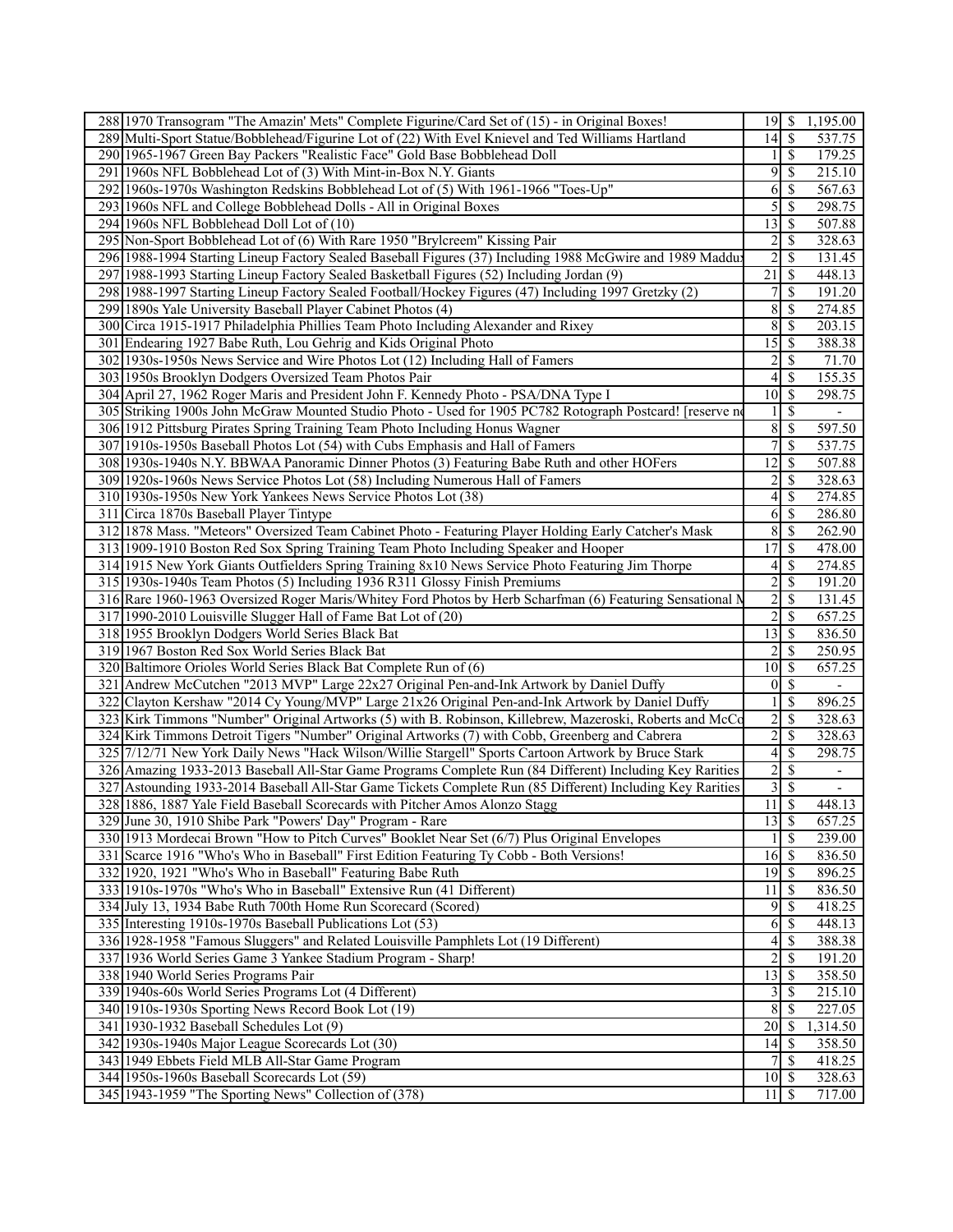| 346 1950s-1970s Team Yearbooks Lot (30)                                                                                                             | $10 \mid S$      |                          | 418.25             |
|-----------------------------------------------------------------------------------------------------------------------------------------------------|------------------|--------------------------|--------------------|
| 347 1935-1990 Boston Red Sox Program/Scorecard Better Grade Collection of (25)                                                                      | 4                | <sup>\$</sup>            | 155.35             |
| 348 1919 Pittsburgh Pirates at N.Y. Giants Scorecard                                                                                                | 7                | $\mathbb{S}$             | 286.80             |
| 349 1924 Chicago Cubs Game Program (Scored) vs. St. Louis                                                                                           | 11               | -\$                      | 191.20             |
| 350 1942 & 1944 World Series Programs Pair                                                                                                          | $10\vert S$      |                          | 250.95             |
| 351 1951 San Francisco Seals Spring Training Baseball Program with Mickey Mantle in the Lineup for the Visiti                                       | 19               | -\$                      | 388.38             |
| 352 1951 & 1952 St. Louis Browns Yearbooks Pair                                                                                                     | 13               | $\mathsf{S}$             | 358.50             |
| 353 1930s-2010s World Series Programs Lot (38)                                                                                                      | 10 <sup>1</sup>  | $\overline{\mathcal{S}}$ | 262.90             |
| 354 1950s-1980s Baseball Pocket Schedules Lot (22 Different)                                                                                        |                  | $\mathbb{S}$             | 59.75              |
| 355 1939 All-Star Game at Yankee Stadium Ticket Stub                                                                                                | 9                | -\$                      | 215.10             |
| 356 April 12, 1966 Atlanta Braves Inaugural Season Opening Day Full Ticket Stub                                                                     | 5                | $\overline{\mathcal{S}}$ | 107.55             |
| 357 1967 World Series Game 6 at Boston Full Ticket - PSA EX 5                                                                                       | 8                | $\mathcal{S}$            | 388.38             |
| 358 1970s-2000s Baseball Tickets Grab-Bag Collection (67)                                                                                           |                  | $\overline{\mathcal{S}}$ | 59.75              |
| 359 1970s-2000s ABA and NBA Playoffs, All-Star and Inaugural Season Tickets Lot (41)                                                                | $\overline{c}$   | \$                       | 143.40             |
| 360 1915 World Series Braves Field Game 4 PSA 6 Ticket Stub - Highest Graded [reserve not met]                                                      | 4                | $\mathbb{S}$             |                    |
| 361 1956 World Series Game 5 at Yankee Stadium Full Ticket Stub - Don Larsen's Perfect Game and Mantle Hor                                          | 13               | <sup>5</sup>             | 388.38             |
| 362 1960s-2000s MLB Ticket Collection of (101) With Key World Series and Milestone Autographed Stub                                                 | 12               | $\overline{\mathcal{S}}$ | 776.75             |
|                                                                                                                                                     |                  |                          | 179.25             |
| 363 1920s-1970s Army vs. Navy Ticket Stubs Lot (26 Different)                                                                                       | 7                | $\mathcal{S}$            |                    |
| 364 1970s-2000s Army vs. Navy Programs (25) and Tickets (23) Near Complete Run                                                                      |                  | \$                       | 274.85             |
| 365 1907 Army vs. Navy Game at Franklin Field Programs Pair                                                                                         | 9                | $\mathbb{S}$             | 388.38             |
| 366 November 25, 1911 Harvard vs. Yale "The Game" Die-Cut Football Program                                                                          | 5                | $\overline{\mathcal{S}}$ | 179.25             |
| 367 1926-2000 USC & UCLA College Football Program/Guide Collection of (514) with Many Vintage Editions                                              | $\overline{24}$  | 8                        | 1,553.50           |
| 368 1927-2000 College Football Program & Guide Lot of (182) with (48) Rose Bowl Programs                                                            | 18               | -\$                      | 1,015.75           |
| 369 1946-1991 NFL Football Program Lot of (46) with Super Bowl I-XXV (25) Year Consecutive Run & 1967 "                                             | 16               | $\mathsf{S}$             | 1,553.50           |
| 370 1920s-1940s College Football Programs Lot (14) Including Notre Dame and Harvard                                                                 | 5                | -\$                      | 167.30             |
| 371 1951-1997 Notre Dame Football Program/Annual Guide Lot of (116)                                                                                 | 7                | $\overline{\mathcal{S}}$ | 328.63             |
| 372 1947-1981 University of Maryland Football Program/Media Guide Lot of (40)                                                                       | 3                | \$                       | 203.15             |
| 373 Super Rare 1934 Stanley Cup Finals Clinching Game Program from Chicago Stadium                                                                  | 3                | -\$                      | 358.50             |
| 374 Scarce 1892 Spalding's Official Football Guide                                                                                                  | 8                | $\mathcal{S}$            | 215.10             |
| 375 September 27, 1953 Baltimore vs. Chicago Game Program - Colts' Inaugural NFL Game                                                               | 14               | $\mathsf{S}$             | 388.38             |
| 376 1970s-1980s Super Bowl Programs Lot (6)                                                                                                         | 11               | $\sqrt{S}$               | 179.25             |
| 377 1952 Lions vs. Browns NFL Championship Program                                                                                                  | 12               | $\overline{\mathcal{S}}$ | 358.50             |
| 378 1926-1990 College Football Program Lot of (155) With (15) All-Stars vs. NFL Champs and (45) East-West S                                         | 11               | $\overline{\mathcal{S}}$ | 597.50             |
| 379 1940-1990 College Football Guides, Award Programs & Magazine Lot of (236)                                                                       | 12               | <sup>5</sup>             | 896.25             |
| 380 1940s-1990s Pro Football Publication Balance of Collection Lot of (155) with 1953-1991 Pro Bowl Program                                         | 13               | -\$                      | 717.00             |
| 381 1946-1989 Los Angeles Dons/Rams/Raiders & San Francisco 49ers Program/Guide Collection of (250+) with                                           | 18               | $\overline{\mathcal{S}}$ | 1,195.00           |
| 382 1940s-1950s College Basketball Game Programs Lot (10) Including Philadelphia's "Big Five"                                                       | $\vert 0 \vert$  | -\$                      |                    |
| 383 1940s-1970s Basketball and Hockey Publications Lot (26)                                                                                         | 3                | \$                       | 215.10             |
| 384 Multi-Sport Publication Lot of (46) With (3) World Series Programs                                                                              | $\overline{7}$   | $\mathbf{\hat{s}}$       | 250.95             |
| 385 Al Simmons Single-Signed OAL Barnard Ball With "1929 World Champions" Inscription - Full JSA                                                    | 18               | -S                       | 2,509.50           |
| 386 Babe Ruth 1946 Single-Signed Ball - Full JSA                                                                                                    | 17               | \$                       | 8,962.50           |
| 387 Satchel Paige 1958 Single Signed Miami Marlins Ball - Huge Signature!                                                                           | $10 \mid$ \$     |                          | 1,314.50           |
| 388 Exceptional Elston Howard Single Signed Ball                                                                                                    |                  | $\mathcal{S}$            | 1,015.75           |
| 389 1936 World Champion New York Yankees Team-Signed Ball With Gehrig, DiMaggio and Full JSA                                                        | 13               | $\sqrt{3}$               | 2,748.50           |
| 390 Philadelphia Baseball Owners Dual-Signed 1930s Baseball With Mack and Nugent - Full JSA                                                         | 1                | -S                       | 597.50             |
| 391 Mickey Cochrane, Schoolboy Rowe and Jimmie Dykes Multi-Signed 1934-1939 OAL Harridge Ball - Full J                                              | 11               | -\$                      | 896.25             |
| 392 1946 New York Giants Team Signed Ball (29 Signatures) Including Mel Ott                                                                         | 12               | $\mathbb{S}$             | 1,015.75           |
| 393 1963 Pittsburgh Pirates Team-Signed Ball With Clemente, Stargell and Murtaugh - Full JSA                                                        | 9                | $\mathcal{S}$            | 836.50             |
| 394 Extensive "500 HR Club" Signed Ball (20 Signatures) Including Mantle and Williams                                                               | 16               | $\mathbf{\hat{S}}$       | 2,390.00           |
| 395 Jimmie Foxx Single-Signed 1929-1931 OAL Barnard Baseball - Full JSA                                                                             | 19               | -\$                      | 2,987.50           |
| 396 Roberto Clemente Single Signed Ball                                                                                                             | 13               | $\mathbb{S}$             | 657.25             |
| 397 Jackie Jensen Inscribed Single Signed Ball                                                                                                      |                  | $\sqrt{3}$               | 274.85             |
|                                                                                                                                                     | 4                |                          |                    |
| 398 Exceptional 1952 St. Louis Browns Team Signed Ball (24 Signatures) Including Satchel Paige                                                      | 15               | <b>S</b>                 | 717.00             |
| 399 1960 Pittsburgh Pirates World Champions Team Signed Ball (23 Signatures)                                                                        |                  | $3\overline{3}$          | 203.15             |
| 400 1968 St. Louis Cardinals N.L. Champions Team Signed Ball (25 Signatures) Including Roger Maris                                                  |                  | \$                       | 328.63             |
|                                                                                                                                                     |                  |                          |                    |
| 401 1971 Baltimore Orioles 20-Game Winners and Batterymates Multi-Signed Ball - Full JSA                                                            | 10 <sup>1</sup>  | \$                       | 717.00             |
| 402 1972 New York Yankees Team-Signed Ball With Munson and Full JSA<br>403 1970s Old Timers Signed Ball (30 Signatures) Including 11 Hall of Famers | 18<br>$6 \mid S$ | \$                       | 2,031.50<br>262.90 |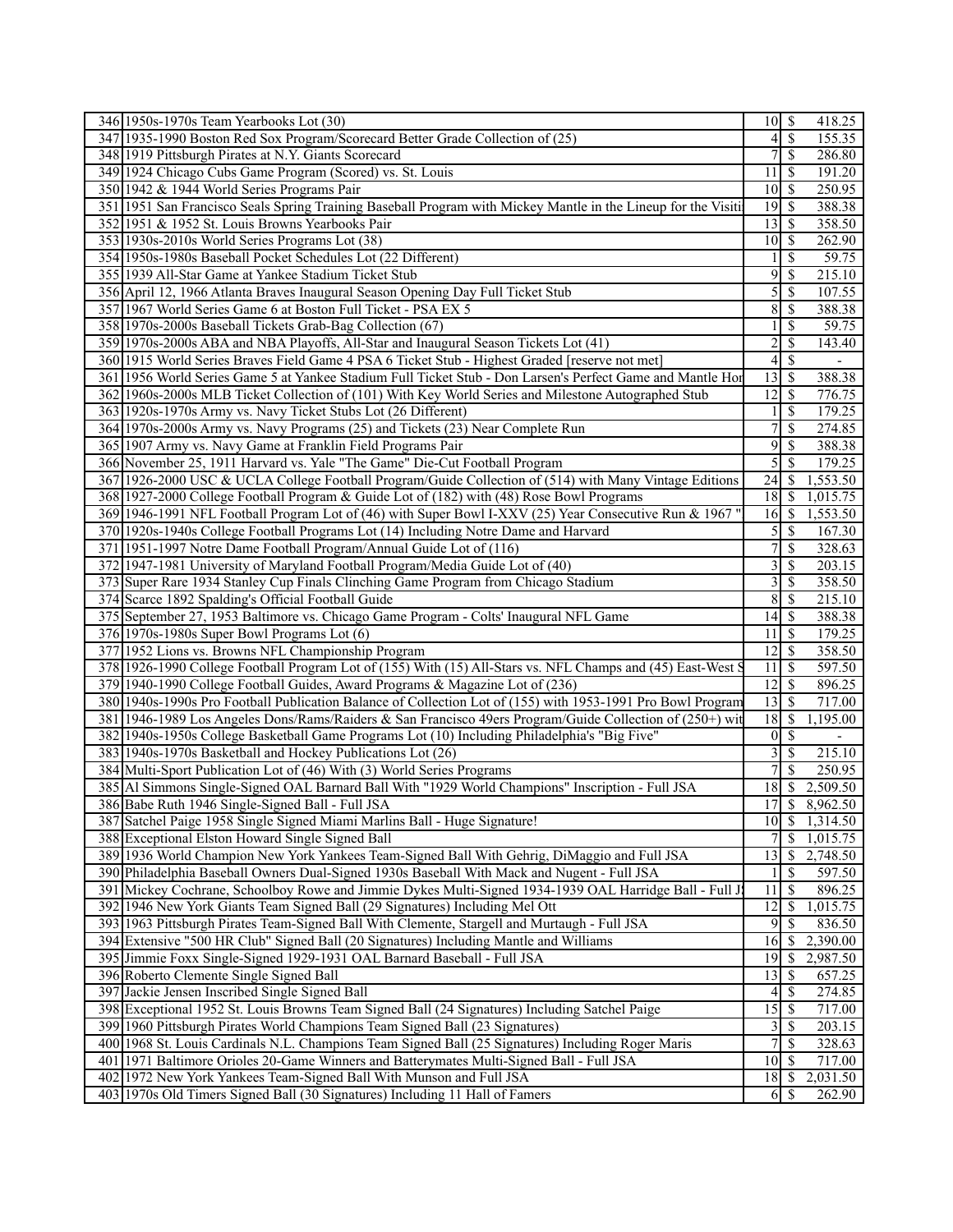| 5<br>$\overline{\mathcal{S}}$<br>405 New York Yankees Old Timers Signed Ball (24 Signatures) Including Frisch, DiMaggio and 6 Other Hall of<br>286.80<br>7<br>$\mathcal{S}$<br>388.38<br>406 Billy Martin Single Signed Ball<br>407 Mickey Mantle Autographed Charles Fazzino Painted Baseball - Full JSA<br>1,912.00<br>10<br>-\$<br>408 HOFer Multi-Signed Baseball With Mantle, Mays and T. Williams - Full PSA/DNA<br>7<br>\$<br>896.25<br>4<br>409 500 Home Run Club Ball Signed by (12) With Mantle, Williams, Mays and Aaron - Full PSA/DNA<br>-S<br>1,015.75<br>410 Triple Crown Ball Signed by (4) With Mantle, Williams and Full JSA<br>6<br>$\mathcal{S}$<br>836.50<br>$\overline{9}$<br>$\overline{\mathcal{S}}$<br>537.75<br>411 Derek Jeter Single-Signed Baseball--PSA/DNA 9<br>7<br>412 Derek Jeter Single-Signed LE Ball with "ROY" Inscription - Full JSA<br>$\mathbb{S}$<br>388.38<br>413 Derek Jeter Single-Signed 1996 and 1998 Official World Series Baseballs - Both Full JSA<br>7<br>\$<br>657.25<br>$\mathcal{S}$<br>1,792.50<br>414 1995 New York Yankees Team-Signed Ball With Jeter, M. Rivera, G. Steinbrenner and Full JSA<br>19<br>$\overline{12}$<br>415 1998 World Champion New York Yankees Team-Signed Ball - Full JSA<br>-\$<br>956.00<br>416 1999 World Champion New York Yankees Team-Signed Ball - Full JSA<br>8<br>$\mathcal{S}$<br>567.63<br>567.63<br>417 2004 Boston Red Sox Team-Signed Baseball and Display Case<br>11<br>$\mathcal{S}$<br>418 2004 Boston Red Sox World Champions Team Signed Ball (22 Signatures)<br>$\overline{5}$<br>$\mathcal{S}$<br>388.38<br>5<br>\$<br>143.40<br>419 Mrs. Babe Ruth Single Signed Ball<br>12<br>298.75<br>420 1946 Cleveland Indians Team Signed Ball (24 Signatures)<br>-S<br>421 1953 Philadelphia Phillies Team Signed Ball (19 Signatures) Including Ashburn and Konstanty<br>$\overline{c}$<br>$\mathcal{S}$<br>131.45<br>3<br>422 1973 St. Louis Cardinals Team Signed Ball (19 Signatures) Including 3 HOFers<br>$\mathcal{S}$<br>155.35<br>8<br>423 Hall of Famers Signed Ball (17 Signatures)<br>$\mathcal{S}$<br>227.05<br>424 Brooklyn/Los Angeles Dodgers 1990 Old Timers Day Signed Ball (15 Signatures) Including Snider and Lase<br><sup>\$</sup><br>119.50<br>7<br>425 New York Yankees Signed Ball (5 Signatures) Including Jeter and Rivera<br>\$<br>286.80<br>6<br>$\mathbb{S}$<br>426 Derek Jeter and Cal Ripken Jr. Single Signed Balls Pair<br>250.95<br>3<br>$\mathbb{S}$<br>167.30<br>427 1993 Florida Marlins Inaugural Season Signed Lot (15) Plus Numerous Related Items<br>428 Colorado Rockies 1993 Inaugural Season Ephemera Lot (7 Items) Including Team Signed Batting Helmet<br>\$<br>179.25<br>4<br>429 1996 New York Yankees Charles Fazzino "Yankee Fever" 3-D Pop Art Display Signed by (15) With Jeter, Ri<br>13<br>$\mathsf{S}$<br>1,135.25<br>430 Boston Red Sox "Strike One!" Signed Poster (40+ Signatures)<br>\$<br>179.25<br>478.00<br>431 Signed Baseball Lot of (2) with DiMaggio/Williams & Mantle--Both Full JSA<br>10<br>-S<br>432 "300 Win Club" and HOFer Pitchers Signed Balls Pair<br>$\mathbb{S}$<br>274.85<br>6<br>7<br>\$<br>433 Sandy Koufax (PSA/DNA 9) and Derek Jeter Single-Signed Baseballs<br>537.75<br>9<br>434 1983 World Champion Baltimore Orioles Team-Signed Ball Pair With Ripken, Murray and Palmer - Individu<br>$\mathcal{S}$<br>418.25<br>435 1960s Washington Senators Team-Signed Baseball Lot of (3) with T. Williams & G. Hodges<br>20<br>$\mathsf{S}$<br>956.00<br>436 Willie, Mickey and The Duke Single-Signed Baseballs With Display Case - All JSA<br>$\mathsf{S}$<br>567.63<br>10 <sup>1</sup><br>215.10<br>437 1969 Cubs Reunion Team-Signed Limited-Edition Ball (#31/69) Plus 1960s-1970s Reunion Signed Trio<br>-S<br>4<br>18<br>1,075.50<br>438 Hall of Famers Single Signed Balls Lot (5) Including Mantle and Williams<br>-\$<br>439 1949-1955 Toledo Mud Hens/Sox Team Signed Balls Lot (6) Including Numerous Major Leaguers<br>3<br>\$<br>262.90<br>5<br>440 1990s American League Team-Signed Ball Lot of (6) - All Full SGC<br>239.00<br>-\$<br>448.13<br>441 Single-Signed Baseball Lot of (13) With Mantle, Mathews and (4) Ford<br>8<br>$\mathcal{S}$<br>$\overline{\mathcal{S}}$<br>HOFers and Stars Single-Signed Baseballs (14) Including Koufax<br>597.50<br>442<br>14<br>443 Single/Multi-Signed Baseball Lot of (16) With Many Hall of Famers<br>15<br>-S<br>507.88<br>$16\overline{\smash{)}\,}$<br>444 Single-Signed Baseball Lot of (18) With Musial, M. Rivera and "Full Name" Variations<br>$\overline{597.50}$<br>445 Single Signed Balls Lot (19) Including Hubbell, Dickey and Aaron<br>$23 \mid$ \$<br>896.25<br>$\overline{\mathcal{S}}$<br>446 Two Dozen Baseball Groupings Signed by 2004 Red Sox and 2009 Yankees Coaches<br>239.00<br>447 1928 A's vs. Senators Signed Scorecard (13 Signatures) Including Cobb, Speaker, Goslin, Simmons and Cocl<br>$6 \mid$ \$<br>657.25<br>$\boldsymbol{0}$<br>$\mathcal{S}$<br>448 1929 Irvin Brooks Negro League Brooklyn Royal Giants Triple-Signed Contract with Full PSA/DNA<br>$\overline{\phantom{a}}$<br>449 Babe Ruth 1934 Autographed Letter - PSA/DNA 9 [reserve not met]<br>6<br>-S<br>13<br>450 Honus Wagner Signed 1939 Cooperstown First Day of Issue - Full JSA<br>2,151.00<br>-\$<br>$\mathcal{S}$<br>451 Babe Ruth Signed 1939 World's Fair Laurel Card - Full JSA<br>14<br>2,151.00<br>$\mathcal{S}$<br>452 Babe Ruth and Eddie Rickenbacker Boldly Signed 1939 World's Fair Ticket Booklet<br>16<br>2,031.50<br>453 Babe Ruth Signed 1939 World's Fair Transit Map - with Accompanying "Views" Program - PSA/DNA<br>12<br>$\mathcal{S}$<br>1,792.50<br>454 George L. Kelly 1920s-1930s Signed Checks Lot (33)<br>$\mathbb{S}$<br>7<br>328.63<br>7<br>\$<br>455 Jackie Robinson 1948 Signed Check Display with Full JSA<br>836.50<br>4<br>456 Red Steiner 1945 Assignment Contract Signed by Eddie Collins and Roger Peckinpaugh<br>-S<br>239.00<br>$\overline{c}$<br>457 1942-1943 San Diego Padres PCL Multi-Signed Scorecards (3) with Portland Beavers and Hollywood Stars<br>$\mathcal{S}$<br>131.45<br>597.50<br>458 Superb Joe DiMaggio 1946 "Lucky To Be A Yankee" Signed First Edition Hardcover Book<br>12<br>-S<br>459 September, 1946 Joe DiMaggio Signed "Sport Magazine" Inaugural Issue - Full JSA<br>418.25<br>7<br>-S<br>$\overline{c}$<br>460 1966 "Boy's Athletic League" Signed Program (3 Signatures) Including Roger Maris<br>$\mathbb{S}$<br>250.95<br>$1\vert \bar{\mathbb{S}}$ | 404 1984 Cracker Jack Old Timers Classic Signed Ball (19 Signatures) Including Roger Maris      | $\overline{3}$ s | 388.38 |
|----------------------------------------------------------------------------------------------------------------------------------------------------------------------------------------------------------------------------------------------------------------------------------------------------------------------------------------------------------------------------------------------------------------------------------------------------------------------------------------------------------------------------------------------------------------------------------------------------------------------------------------------------------------------------------------------------------------------------------------------------------------------------------------------------------------------------------------------------------------------------------------------------------------------------------------------------------------------------------------------------------------------------------------------------------------------------------------------------------------------------------------------------------------------------------------------------------------------------------------------------------------------------------------------------------------------------------------------------------------------------------------------------------------------------------------------------------------------------------------------------------------------------------------------------------------------------------------------------------------------------------------------------------------------------------------------------------------------------------------------------------------------------------------------------------------------------------------------------------------------------------------------------------------------------------------------------------------------------------------------------------------------------------------------------------------------------------------------------------------------------------------------------------------------------------------------------------------------------------------------------------------------------------------------------------------------------------------------------------------------------------------------------------------------------------------------------------------------------------------------------------------------------------------------------------------------------------------------------------------------------------------------------------------------------------------------------------------------------------------------------------------------------------------------------------------------------------------------------------------------------------------------------------------------------------------------------------------------------------------------------------------------------------------------------------------------------------------------------------------------------------------------------------------------------------------------------------------------------------------------------------------------------------------------------------------------------------------------------------------------------------------------------------------------------------------------------------------------------------------------------------------------------------------------------------------------------------------------------------------------------------------------------------------------------------------------------------------------------------------------------------------------------------------------------------------------------------------------------------------------------------------------------------------------------------------------------------------------------------------------------------------------------------------------------------------------------------------------------------------------------------------------------------------------------------------------------------------------------------------------------------------------------------------------------------------------------------------------------------------------------------------------------------------------------------------------------------------------------------------------------------------------------------------------------------------------------------------------------------------------------------------------------------------------------------------------------------------------------------------------------------------------------------------------------------------------------------------------------------------------------------------------------------------------------------------------------------------------------------------------------------------------------------------------------------------------------------------------------------------------------------------------------------------------------------------------------------------------------------------------------------------------------------------------------------------------------------------------------------------------------------------------------------------------------------------------------------------------------------------------------------------------------------------------------------------------------------------------------------------------------------------------------------------------------------------------------------------------------------------------------------------------------------------------------------------------------------------------------------------------------------------------------------------------------------------------------------------------------------------------------------------------------------------------------------------------------------------------------------------------------------------------------------------------------------------------------------------------------------------------------------------------------------------------------------------------------------------------------------------------------------------------------------------------------------------------------------------------------------------------------------------------------------------------------------------------------|-------------------------------------------------------------------------------------------------|------------------|--------|
|                                                                                                                                                                                                                                                                                                                                                                                                                                                                                                                                                                                                                                                                                                                                                                                                                                                                                                                                                                                                                                                                                                                                                                                                                                                                                                                                                                                                                                                                                                                                                                                                                                                                                                                                                                                                                                                                                                                                                                                                                                                                                                                                                                                                                                                                                                                                                                                                                                                                                                                                                                                                                                                                                                                                                                                                                                                                                                                                                                                                                                                                                                                                                                                                                                                                                                                                                                                                                                                                                                                                                                                                                                                                                                                                                                                                                                                                                                                                                                                                                                                                                                                                                                                                                                                                                                                                                                                                                                                                                                                                                                                                                                                                                                                                                                                                                                                                                                                                                                                                                                                                                                                                                                                                                                                                                                                                                                                                                                                                                                                                                                                                                                                                                                                                                                                                                                                                                                                                                                                                                                                                                                                                                                                                                                                                                                                                                                                                                                                                                                                                                                            |                                                                                                 |                  |        |
|                                                                                                                                                                                                                                                                                                                                                                                                                                                                                                                                                                                                                                                                                                                                                                                                                                                                                                                                                                                                                                                                                                                                                                                                                                                                                                                                                                                                                                                                                                                                                                                                                                                                                                                                                                                                                                                                                                                                                                                                                                                                                                                                                                                                                                                                                                                                                                                                                                                                                                                                                                                                                                                                                                                                                                                                                                                                                                                                                                                                                                                                                                                                                                                                                                                                                                                                                                                                                                                                                                                                                                                                                                                                                                                                                                                                                                                                                                                                                                                                                                                                                                                                                                                                                                                                                                                                                                                                                                                                                                                                                                                                                                                                                                                                                                                                                                                                                                                                                                                                                                                                                                                                                                                                                                                                                                                                                                                                                                                                                                                                                                                                                                                                                                                                                                                                                                                                                                                                                                                                                                                                                                                                                                                                                                                                                                                                                                                                                                                                                                                                                                            |                                                                                                 |                  |        |
|                                                                                                                                                                                                                                                                                                                                                                                                                                                                                                                                                                                                                                                                                                                                                                                                                                                                                                                                                                                                                                                                                                                                                                                                                                                                                                                                                                                                                                                                                                                                                                                                                                                                                                                                                                                                                                                                                                                                                                                                                                                                                                                                                                                                                                                                                                                                                                                                                                                                                                                                                                                                                                                                                                                                                                                                                                                                                                                                                                                                                                                                                                                                                                                                                                                                                                                                                                                                                                                                                                                                                                                                                                                                                                                                                                                                                                                                                                                                                                                                                                                                                                                                                                                                                                                                                                                                                                                                                                                                                                                                                                                                                                                                                                                                                                                                                                                                                                                                                                                                                                                                                                                                                                                                                                                                                                                                                                                                                                                                                                                                                                                                                                                                                                                                                                                                                                                                                                                                                                                                                                                                                                                                                                                                                                                                                                                                                                                                                                                                                                                                                                            |                                                                                                 |                  |        |
|                                                                                                                                                                                                                                                                                                                                                                                                                                                                                                                                                                                                                                                                                                                                                                                                                                                                                                                                                                                                                                                                                                                                                                                                                                                                                                                                                                                                                                                                                                                                                                                                                                                                                                                                                                                                                                                                                                                                                                                                                                                                                                                                                                                                                                                                                                                                                                                                                                                                                                                                                                                                                                                                                                                                                                                                                                                                                                                                                                                                                                                                                                                                                                                                                                                                                                                                                                                                                                                                                                                                                                                                                                                                                                                                                                                                                                                                                                                                                                                                                                                                                                                                                                                                                                                                                                                                                                                                                                                                                                                                                                                                                                                                                                                                                                                                                                                                                                                                                                                                                                                                                                                                                                                                                                                                                                                                                                                                                                                                                                                                                                                                                                                                                                                                                                                                                                                                                                                                                                                                                                                                                                                                                                                                                                                                                                                                                                                                                                                                                                                                                                            |                                                                                                 |                  |        |
|                                                                                                                                                                                                                                                                                                                                                                                                                                                                                                                                                                                                                                                                                                                                                                                                                                                                                                                                                                                                                                                                                                                                                                                                                                                                                                                                                                                                                                                                                                                                                                                                                                                                                                                                                                                                                                                                                                                                                                                                                                                                                                                                                                                                                                                                                                                                                                                                                                                                                                                                                                                                                                                                                                                                                                                                                                                                                                                                                                                                                                                                                                                                                                                                                                                                                                                                                                                                                                                                                                                                                                                                                                                                                                                                                                                                                                                                                                                                                                                                                                                                                                                                                                                                                                                                                                                                                                                                                                                                                                                                                                                                                                                                                                                                                                                                                                                                                                                                                                                                                                                                                                                                                                                                                                                                                                                                                                                                                                                                                                                                                                                                                                                                                                                                                                                                                                                                                                                                                                                                                                                                                                                                                                                                                                                                                                                                                                                                                                                                                                                                                                            |                                                                                                 |                  |        |
|                                                                                                                                                                                                                                                                                                                                                                                                                                                                                                                                                                                                                                                                                                                                                                                                                                                                                                                                                                                                                                                                                                                                                                                                                                                                                                                                                                                                                                                                                                                                                                                                                                                                                                                                                                                                                                                                                                                                                                                                                                                                                                                                                                                                                                                                                                                                                                                                                                                                                                                                                                                                                                                                                                                                                                                                                                                                                                                                                                                                                                                                                                                                                                                                                                                                                                                                                                                                                                                                                                                                                                                                                                                                                                                                                                                                                                                                                                                                                                                                                                                                                                                                                                                                                                                                                                                                                                                                                                                                                                                                                                                                                                                                                                                                                                                                                                                                                                                                                                                                                                                                                                                                                                                                                                                                                                                                                                                                                                                                                                                                                                                                                                                                                                                                                                                                                                                                                                                                                                                                                                                                                                                                                                                                                                                                                                                                                                                                                                                                                                                                                                            |                                                                                                 |                  |        |
|                                                                                                                                                                                                                                                                                                                                                                                                                                                                                                                                                                                                                                                                                                                                                                                                                                                                                                                                                                                                                                                                                                                                                                                                                                                                                                                                                                                                                                                                                                                                                                                                                                                                                                                                                                                                                                                                                                                                                                                                                                                                                                                                                                                                                                                                                                                                                                                                                                                                                                                                                                                                                                                                                                                                                                                                                                                                                                                                                                                                                                                                                                                                                                                                                                                                                                                                                                                                                                                                                                                                                                                                                                                                                                                                                                                                                                                                                                                                                                                                                                                                                                                                                                                                                                                                                                                                                                                                                                                                                                                                                                                                                                                                                                                                                                                                                                                                                                                                                                                                                                                                                                                                                                                                                                                                                                                                                                                                                                                                                                                                                                                                                                                                                                                                                                                                                                                                                                                                                                                                                                                                                                                                                                                                                                                                                                                                                                                                                                                                                                                                                                            |                                                                                                 |                  |        |
|                                                                                                                                                                                                                                                                                                                                                                                                                                                                                                                                                                                                                                                                                                                                                                                                                                                                                                                                                                                                                                                                                                                                                                                                                                                                                                                                                                                                                                                                                                                                                                                                                                                                                                                                                                                                                                                                                                                                                                                                                                                                                                                                                                                                                                                                                                                                                                                                                                                                                                                                                                                                                                                                                                                                                                                                                                                                                                                                                                                                                                                                                                                                                                                                                                                                                                                                                                                                                                                                                                                                                                                                                                                                                                                                                                                                                                                                                                                                                                                                                                                                                                                                                                                                                                                                                                                                                                                                                                                                                                                                                                                                                                                                                                                                                                                                                                                                                                                                                                                                                                                                                                                                                                                                                                                                                                                                                                                                                                                                                                                                                                                                                                                                                                                                                                                                                                                                                                                                                                                                                                                                                                                                                                                                                                                                                                                                                                                                                                                                                                                                                                            |                                                                                                 |                  |        |
|                                                                                                                                                                                                                                                                                                                                                                                                                                                                                                                                                                                                                                                                                                                                                                                                                                                                                                                                                                                                                                                                                                                                                                                                                                                                                                                                                                                                                                                                                                                                                                                                                                                                                                                                                                                                                                                                                                                                                                                                                                                                                                                                                                                                                                                                                                                                                                                                                                                                                                                                                                                                                                                                                                                                                                                                                                                                                                                                                                                                                                                                                                                                                                                                                                                                                                                                                                                                                                                                                                                                                                                                                                                                                                                                                                                                                                                                                                                                                                                                                                                                                                                                                                                                                                                                                                                                                                                                                                                                                                                                                                                                                                                                                                                                                                                                                                                                                                                                                                                                                                                                                                                                                                                                                                                                                                                                                                                                                                                                                                                                                                                                                                                                                                                                                                                                                                                                                                                                                                                                                                                                                                                                                                                                                                                                                                                                                                                                                                                                                                                                                                            |                                                                                                 |                  |        |
|                                                                                                                                                                                                                                                                                                                                                                                                                                                                                                                                                                                                                                                                                                                                                                                                                                                                                                                                                                                                                                                                                                                                                                                                                                                                                                                                                                                                                                                                                                                                                                                                                                                                                                                                                                                                                                                                                                                                                                                                                                                                                                                                                                                                                                                                                                                                                                                                                                                                                                                                                                                                                                                                                                                                                                                                                                                                                                                                                                                                                                                                                                                                                                                                                                                                                                                                                                                                                                                                                                                                                                                                                                                                                                                                                                                                                                                                                                                                                                                                                                                                                                                                                                                                                                                                                                                                                                                                                                                                                                                                                                                                                                                                                                                                                                                                                                                                                                                                                                                                                                                                                                                                                                                                                                                                                                                                                                                                                                                                                                                                                                                                                                                                                                                                                                                                                                                                                                                                                                                                                                                                                                                                                                                                                                                                                                                                                                                                                                                                                                                                                                            |                                                                                                 |                  |        |
|                                                                                                                                                                                                                                                                                                                                                                                                                                                                                                                                                                                                                                                                                                                                                                                                                                                                                                                                                                                                                                                                                                                                                                                                                                                                                                                                                                                                                                                                                                                                                                                                                                                                                                                                                                                                                                                                                                                                                                                                                                                                                                                                                                                                                                                                                                                                                                                                                                                                                                                                                                                                                                                                                                                                                                                                                                                                                                                                                                                                                                                                                                                                                                                                                                                                                                                                                                                                                                                                                                                                                                                                                                                                                                                                                                                                                                                                                                                                                                                                                                                                                                                                                                                                                                                                                                                                                                                                                                                                                                                                                                                                                                                                                                                                                                                                                                                                                                                                                                                                                                                                                                                                                                                                                                                                                                                                                                                                                                                                                                                                                                                                                                                                                                                                                                                                                                                                                                                                                                                                                                                                                                                                                                                                                                                                                                                                                                                                                                                                                                                                                                            |                                                                                                 |                  |        |
|                                                                                                                                                                                                                                                                                                                                                                                                                                                                                                                                                                                                                                                                                                                                                                                                                                                                                                                                                                                                                                                                                                                                                                                                                                                                                                                                                                                                                                                                                                                                                                                                                                                                                                                                                                                                                                                                                                                                                                                                                                                                                                                                                                                                                                                                                                                                                                                                                                                                                                                                                                                                                                                                                                                                                                                                                                                                                                                                                                                                                                                                                                                                                                                                                                                                                                                                                                                                                                                                                                                                                                                                                                                                                                                                                                                                                                                                                                                                                                                                                                                                                                                                                                                                                                                                                                                                                                                                                                                                                                                                                                                                                                                                                                                                                                                                                                                                                                                                                                                                                                                                                                                                                                                                                                                                                                                                                                                                                                                                                                                                                                                                                                                                                                                                                                                                                                                                                                                                                                                                                                                                                                                                                                                                                                                                                                                                                                                                                                                                                                                                                                            |                                                                                                 |                  |        |
|                                                                                                                                                                                                                                                                                                                                                                                                                                                                                                                                                                                                                                                                                                                                                                                                                                                                                                                                                                                                                                                                                                                                                                                                                                                                                                                                                                                                                                                                                                                                                                                                                                                                                                                                                                                                                                                                                                                                                                                                                                                                                                                                                                                                                                                                                                                                                                                                                                                                                                                                                                                                                                                                                                                                                                                                                                                                                                                                                                                                                                                                                                                                                                                                                                                                                                                                                                                                                                                                                                                                                                                                                                                                                                                                                                                                                                                                                                                                                                                                                                                                                                                                                                                                                                                                                                                                                                                                                                                                                                                                                                                                                                                                                                                                                                                                                                                                                                                                                                                                                                                                                                                                                                                                                                                                                                                                                                                                                                                                                                                                                                                                                                                                                                                                                                                                                                                                                                                                                                                                                                                                                                                                                                                                                                                                                                                                                                                                                                                                                                                                                                            |                                                                                                 |                  |        |
|                                                                                                                                                                                                                                                                                                                                                                                                                                                                                                                                                                                                                                                                                                                                                                                                                                                                                                                                                                                                                                                                                                                                                                                                                                                                                                                                                                                                                                                                                                                                                                                                                                                                                                                                                                                                                                                                                                                                                                                                                                                                                                                                                                                                                                                                                                                                                                                                                                                                                                                                                                                                                                                                                                                                                                                                                                                                                                                                                                                                                                                                                                                                                                                                                                                                                                                                                                                                                                                                                                                                                                                                                                                                                                                                                                                                                                                                                                                                                                                                                                                                                                                                                                                                                                                                                                                                                                                                                                                                                                                                                                                                                                                                                                                                                                                                                                                                                                                                                                                                                                                                                                                                                                                                                                                                                                                                                                                                                                                                                                                                                                                                                                                                                                                                                                                                                                                                                                                                                                                                                                                                                                                                                                                                                                                                                                                                                                                                                                                                                                                                                                            |                                                                                                 |                  |        |
|                                                                                                                                                                                                                                                                                                                                                                                                                                                                                                                                                                                                                                                                                                                                                                                                                                                                                                                                                                                                                                                                                                                                                                                                                                                                                                                                                                                                                                                                                                                                                                                                                                                                                                                                                                                                                                                                                                                                                                                                                                                                                                                                                                                                                                                                                                                                                                                                                                                                                                                                                                                                                                                                                                                                                                                                                                                                                                                                                                                                                                                                                                                                                                                                                                                                                                                                                                                                                                                                                                                                                                                                                                                                                                                                                                                                                                                                                                                                                                                                                                                                                                                                                                                                                                                                                                                                                                                                                                                                                                                                                                                                                                                                                                                                                                                                                                                                                                                                                                                                                                                                                                                                                                                                                                                                                                                                                                                                                                                                                                                                                                                                                                                                                                                                                                                                                                                                                                                                                                                                                                                                                                                                                                                                                                                                                                                                                                                                                                                                                                                                                                            |                                                                                                 |                  |        |
|                                                                                                                                                                                                                                                                                                                                                                                                                                                                                                                                                                                                                                                                                                                                                                                                                                                                                                                                                                                                                                                                                                                                                                                                                                                                                                                                                                                                                                                                                                                                                                                                                                                                                                                                                                                                                                                                                                                                                                                                                                                                                                                                                                                                                                                                                                                                                                                                                                                                                                                                                                                                                                                                                                                                                                                                                                                                                                                                                                                                                                                                                                                                                                                                                                                                                                                                                                                                                                                                                                                                                                                                                                                                                                                                                                                                                                                                                                                                                                                                                                                                                                                                                                                                                                                                                                                                                                                                                                                                                                                                                                                                                                                                                                                                                                                                                                                                                                                                                                                                                                                                                                                                                                                                                                                                                                                                                                                                                                                                                                                                                                                                                                                                                                                                                                                                                                                                                                                                                                                                                                                                                                                                                                                                                                                                                                                                                                                                                                                                                                                                                                            |                                                                                                 |                  |        |
|                                                                                                                                                                                                                                                                                                                                                                                                                                                                                                                                                                                                                                                                                                                                                                                                                                                                                                                                                                                                                                                                                                                                                                                                                                                                                                                                                                                                                                                                                                                                                                                                                                                                                                                                                                                                                                                                                                                                                                                                                                                                                                                                                                                                                                                                                                                                                                                                                                                                                                                                                                                                                                                                                                                                                                                                                                                                                                                                                                                                                                                                                                                                                                                                                                                                                                                                                                                                                                                                                                                                                                                                                                                                                                                                                                                                                                                                                                                                                                                                                                                                                                                                                                                                                                                                                                                                                                                                                                                                                                                                                                                                                                                                                                                                                                                                                                                                                                                                                                                                                                                                                                                                                                                                                                                                                                                                                                                                                                                                                                                                                                                                                                                                                                                                                                                                                                                                                                                                                                                                                                                                                                                                                                                                                                                                                                                                                                                                                                                                                                                                                                            |                                                                                                 |                  |        |
|                                                                                                                                                                                                                                                                                                                                                                                                                                                                                                                                                                                                                                                                                                                                                                                                                                                                                                                                                                                                                                                                                                                                                                                                                                                                                                                                                                                                                                                                                                                                                                                                                                                                                                                                                                                                                                                                                                                                                                                                                                                                                                                                                                                                                                                                                                                                                                                                                                                                                                                                                                                                                                                                                                                                                                                                                                                                                                                                                                                                                                                                                                                                                                                                                                                                                                                                                                                                                                                                                                                                                                                                                                                                                                                                                                                                                                                                                                                                                                                                                                                                                                                                                                                                                                                                                                                                                                                                                                                                                                                                                                                                                                                                                                                                                                                                                                                                                                                                                                                                                                                                                                                                                                                                                                                                                                                                                                                                                                                                                                                                                                                                                                                                                                                                                                                                                                                                                                                                                                                                                                                                                                                                                                                                                                                                                                                                                                                                                                                                                                                                                                            |                                                                                                 |                  |        |
|                                                                                                                                                                                                                                                                                                                                                                                                                                                                                                                                                                                                                                                                                                                                                                                                                                                                                                                                                                                                                                                                                                                                                                                                                                                                                                                                                                                                                                                                                                                                                                                                                                                                                                                                                                                                                                                                                                                                                                                                                                                                                                                                                                                                                                                                                                                                                                                                                                                                                                                                                                                                                                                                                                                                                                                                                                                                                                                                                                                                                                                                                                                                                                                                                                                                                                                                                                                                                                                                                                                                                                                                                                                                                                                                                                                                                                                                                                                                                                                                                                                                                                                                                                                                                                                                                                                                                                                                                                                                                                                                                                                                                                                                                                                                                                                                                                                                                                                                                                                                                                                                                                                                                                                                                                                                                                                                                                                                                                                                                                                                                                                                                                                                                                                                                                                                                                                                                                                                                                                                                                                                                                                                                                                                                                                                                                                                                                                                                                                                                                                                                                            |                                                                                                 |                  |        |
|                                                                                                                                                                                                                                                                                                                                                                                                                                                                                                                                                                                                                                                                                                                                                                                                                                                                                                                                                                                                                                                                                                                                                                                                                                                                                                                                                                                                                                                                                                                                                                                                                                                                                                                                                                                                                                                                                                                                                                                                                                                                                                                                                                                                                                                                                                                                                                                                                                                                                                                                                                                                                                                                                                                                                                                                                                                                                                                                                                                                                                                                                                                                                                                                                                                                                                                                                                                                                                                                                                                                                                                                                                                                                                                                                                                                                                                                                                                                                                                                                                                                                                                                                                                                                                                                                                                                                                                                                                                                                                                                                                                                                                                                                                                                                                                                                                                                                                                                                                                                                                                                                                                                                                                                                                                                                                                                                                                                                                                                                                                                                                                                                                                                                                                                                                                                                                                                                                                                                                                                                                                                                                                                                                                                                                                                                                                                                                                                                                                                                                                                                                            |                                                                                                 |                  |        |
|                                                                                                                                                                                                                                                                                                                                                                                                                                                                                                                                                                                                                                                                                                                                                                                                                                                                                                                                                                                                                                                                                                                                                                                                                                                                                                                                                                                                                                                                                                                                                                                                                                                                                                                                                                                                                                                                                                                                                                                                                                                                                                                                                                                                                                                                                                                                                                                                                                                                                                                                                                                                                                                                                                                                                                                                                                                                                                                                                                                                                                                                                                                                                                                                                                                                                                                                                                                                                                                                                                                                                                                                                                                                                                                                                                                                                                                                                                                                                                                                                                                                                                                                                                                                                                                                                                                                                                                                                                                                                                                                                                                                                                                                                                                                                                                                                                                                                                                                                                                                                                                                                                                                                                                                                                                                                                                                                                                                                                                                                                                                                                                                                                                                                                                                                                                                                                                                                                                                                                                                                                                                                                                                                                                                                                                                                                                                                                                                                                                                                                                                                                            |                                                                                                 |                  |        |
|                                                                                                                                                                                                                                                                                                                                                                                                                                                                                                                                                                                                                                                                                                                                                                                                                                                                                                                                                                                                                                                                                                                                                                                                                                                                                                                                                                                                                                                                                                                                                                                                                                                                                                                                                                                                                                                                                                                                                                                                                                                                                                                                                                                                                                                                                                                                                                                                                                                                                                                                                                                                                                                                                                                                                                                                                                                                                                                                                                                                                                                                                                                                                                                                                                                                                                                                                                                                                                                                                                                                                                                                                                                                                                                                                                                                                                                                                                                                                                                                                                                                                                                                                                                                                                                                                                                                                                                                                                                                                                                                                                                                                                                                                                                                                                                                                                                                                                                                                                                                                                                                                                                                                                                                                                                                                                                                                                                                                                                                                                                                                                                                                                                                                                                                                                                                                                                                                                                                                                                                                                                                                                                                                                                                                                                                                                                                                                                                                                                                                                                                                                            |                                                                                                 |                  |        |
|                                                                                                                                                                                                                                                                                                                                                                                                                                                                                                                                                                                                                                                                                                                                                                                                                                                                                                                                                                                                                                                                                                                                                                                                                                                                                                                                                                                                                                                                                                                                                                                                                                                                                                                                                                                                                                                                                                                                                                                                                                                                                                                                                                                                                                                                                                                                                                                                                                                                                                                                                                                                                                                                                                                                                                                                                                                                                                                                                                                                                                                                                                                                                                                                                                                                                                                                                                                                                                                                                                                                                                                                                                                                                                                                                                                                                                                                                                                                                                                                                                                                                                                                                                                                                                                                                                                                                                                                                                                                                                                                                                                                                                                                                                                                                                                                                                                                                                                                                                                                                                                                                                                                                                                                                                                                                                                                                                                                                                                                                                                                                                                                                                                                                                                                                                                                                                                                                                                                                                                                                                                                                                                                                                                                                                                                                                                                                                                                                                                                                                                                                                            |                                                                                                 |                  |        |
|                                                                                                                                                                                                                                                                                                                                                                                                                                                                                                                                                                                                                                                                                                                                                                                                                                                                                                                                                                                                                                                                                                                                                                                                                                                                                                                                                                                                                                                                                                                                                                                                                                                                                                                                                                                                                                                                                                                                                                                                                                                                                                                                                                                                                                                                                                                                                                                                                                                                                                                                                                                                                                                                                                                                                                                                                                                                                                                                                                                                                                                                                                                                                                                                                                                                                                                                                                                                                                                                                                                                                                                                                                                                                                                                                                                                                                                                                                                                                                                                                                                                                                                                                                                                                                                                                                                                                                                                                                                                                                                                                                                                                                                                                                                                                                                                                                                                                                                                                                                                                                                                                                                                                                                                                                                                                                                                                                                                                                                                                                                                                                                                                                                                                                                                                                                                                                                                                                                                                                                                                                                                                                                                                                                                                                                                                                                                                                                                                                                                                                                                                                            |                                                                                                 |                  |        |
|                                                                                                                                                                                                                                                                                                                                                                                                                                                                                                                                                                                                                                                                                                                                                                                                                                                                                                                                                                                                                                                                                                                                                                                                                                                                                                                                                                                                                                                                                                                                                                                                                                                                                                                                                                                                                                                                                                                                                                                                                                                                                                                                                                                                                                                                                                                                                                                                                                                                                                                                                                                                                                                                                                                                                                                                                                                                                                                                                                                                                                                                                                                                                                                                                                                                                                                                                                                                                                                                                                                                                                                                                                                                                                                                                                                                                                                                                                                                                                                                                                                                                                                                                                                                                                                                                                                                                                                                                                                                                                                                                                                                                                                                                                                                                                                                                                                                                                                                                                                                                                                                                                                                                                                                                                                                                                                                                                                                                                                                                                                                                                                                                                                                                                                                                                                                                                                                                                                                                                                                                                                                                                                                                                                                                                                                                                                                                                                                                                                                                                                                                                            |                                                                                                 |                  |        |
|                                                                                                                                                                                                                                                                                                                                                                                                                                                                                                                                                                                                                                                                                                                                                                                                                                                                                                                                                                                                                                                                                                                                                                                                                                                                                                                                                                                                                                                                                                                                                                                                                                                                                                                                                                                                                                                                                                                                                                                                                                                                                                                                                                                                                                                                                                                                                                                                                                                                                                                                                                                                                                                                                                                                                                                                                                                                                                                                                                                                                                                                                                                                                                                                                                                                                                                                                                                                                                                                                                                                                                                                                                                                                                                                                                                                                                                                                                                                                                                                                                                                                                                                                                                                                                                                                                                                                                                                                                                                                                                                                                                                                                                                                                                                                                                                                                                                                                                                                                                                                                                                                                                                                                                                                                                                                                                                                                                                                                                                                                                                                                                                                                                                                                                                                                                                                                                                                                                                                                                                                                                                                                                                                                                                                                                                                                                                                                                                                                                                                                                                                                            |                                                                                                 |                  |        |
|                                                                                                                                                                                                                                                                                                                                                                                                                                                                                                                                                                                                                                                                                                                                                                                                                                                                                                                                                                                                                                                                                                                                                                                                                                                                                                                                                                                                                                                                                                                                                                                                                                                                                                                                                                                                                                                                                                                                                                                                                                                                                                                                                                                                                                                                                                                                                                                                                                                                                                                                                                                                                                                                                                                                                                                                                                                                                                                                                                                                                                                                                                                                                                                                                                                                                                                                                                                                                                                                                                                                                                                                                                                                                                                                                                                                                                                                                                                                                                                                                                                                                                                                                                                                                                                                                                                                                                                                                                                                                                                                                                                                                                                                                                                                                                                                                                                                                                                                                                                                                                                                                                                                                                                                                                                                                                                                                                                                                                                                                                                                                                                                                                                                                                                                                                                                                                                                                                                                                                                                                                                                                                                                                                                                                                                                                                                                                                                                                                                                                                                                                                            |                                                                                                 |                  |        |
|                                                                                                                                                                                                                                                                                                                                                                                                                                                                                                                                                                                                                                                                                                                                                                                                                                                                                                                                                                                                                                                                                                                                                                                                                                                                                                                                                                                                                                                                                                                                                                                                                                                                                                                                                                                                                                                                                                                                                                                                                                                                                                                                                                                                                                                                                                                                                                                                                                                                                                                                                                                                                                                                                                                                                                                                                                                                                                                                                                                                                                                                                                                                                                                                                                                                                                                                                                                                                                                                                                                                                                                                                                                                                                                                                                                                                                                                                                                                                                                                                                                                                                                                                                                                                                                                                                                                                                                                                                                                                                                                                                                                                                                                                                                                                                                                                                                                                                                                                                                                                                                                                                                                                                                                                                                                                                                                                                                                                                                                                                                                                                                                                                                                                                                                                                                                                                                                                                                                                                                                                                                                                                                                                                                                                                                                                                                                                                                                                                                                                                                                                                            |                                                                                                 |                  |        |
|                                                                                                                                                                                                                                                                                                                                                                                                                                                                                                                                                                                                                                                                                                                                                                                                                                                                                                                                                                                                                                                                                                                                                                                                                                                                                                                                                                                                                                                                                                                                                                                                                                                                                                                                                                                                                                                                                                                                                                                                                                                                                                                                                                                                                                                                                                                                                                                                                                                                                                                                                                                                                                                                                                                                                                                                                                                                                                                                                                                                                                                                                                                                                                                                                                                                                                                                                                                                                                                                                                                                                                                                                                                                                                                                                                                                                                                                                                                                                                                                                                                                                                                                                                                                                                                                                                                                                                                                                                                                                                                                                                                                                                                                                                                                                                                                                                                                                                                                                                                                                                                                                                                                                                                                                                                                                                                                                                                                                                                                                                                                                                                                                                                                                                                                                                                                                                                                                                                                                                                                                                                                                                                                                                                                                                                                                                                                                                                                                                                                                                                                                                            |                                                                                                 |                  |        |
|                                                                                                                                                                                                                                                                                                                                                                                                                                                                                                                                                                                                                                                                                                                                                                                                                                                                                                                                                                                                                                                                                                                                                                                                                                                                                                                                                                                                                                                                                                                                                                                                                                                                                                                                                                                                                                                                                                                                                                                                                                                                                                                                                                                                                                                                                                                                                                                                                                                                                                                                                                                                                                                                                                                                                                                                                                                                                                                                                                                                                                                                                                                                                                                                                                                                                                                                                                                                                                                                                                                                                                                                                                                                                                                                                                                                                                                                                                                                                                                                                                                                                                                                                                                                                                                                                                                                                                                                                                                                                                                                                                                                                                                                                                                                                                                                                                                                                                                                                                                                                                                                                                                                                                                                                                                                                                                                                                                                                                                                                                                                                                                                                                                                                                                                                                                                                                                                                                                                                                                                                                                                                                                                                                                                                                                                                                                                                                                                                                                                                                                                                                            |                                                                                                 |                  |        |
|                                                                                                                                                                                                                                                                                                                                                                                                                                                                                                                                                                                                                                                                                                                                                                                                                                                                                                                                                                                                                                                                                                                                                                                                                                                                                                                                                                                                                                                                                                                                                                                                                                                                                                                                                                                                                                                                                                                                                                                                                                                                                                                                                                                                                                                                                                                                                                                                                                                                                                                                                                                                                                                                                                                                                                                                                                                                                                                                                                                                                                                                                                                                                                                                                                                                                                                                                                                                                                                                                                                                                                                                                                                                                                                                                                                                                                                                                                                                                                                                                                                                                                                                                                                                                                                                                                                                                                                                                                                                                                                                                                                                                                                                                                                                                                                                                                                                                                                                                                                                                                                                                                                                                                                                                                                                                                                                                                                                                                                                                                                                                                                                                                                                                                                                                                                                                                                                                                                                                                                                                                                                                                                                                                                                                                                                                                                                                                                                                                                                                                                                                                            |                                                                                                 |                  |        |
|                                                                                                                                                                                                                                                                                                                                                                                                                                                                                                                                                                                                                                                                                                                                                                                                                                                                                                                                                                                                                                                                                                                                                                                                                                                                                                                                                                                                                                                                                                                                                                                                                                                                                                                                                                                                                                                                                                                                                                                                                                                                                                                                                                                                                                                                                                                                                                                                                                                                                                                                                                                                                                                                                                                                                                                                                                                                                                                                                                                                                                                                                                                                                                                                                                                                                                                                                                                                                                                                                                                                                                                                                                                                                                                                                                                                                                                                                                                                                                                                                                                                                                                                                                                                                                                                                                                                                                                                                                                                                                                                                                                                                                                                                                                                                                                                                                                                                                                                                                                                                                                                                                                                                                                                                                                                                                                                                                                                                                                                                                                                                                                                                                                                                                                                                                                                                                                                                                                                                                                                                                                                                                                                                                                                                                                                                                                                                                                                                                                                                                                                                                            |                                                                                                 |                  |        |
|                                                                                                                                                                                                                                                                                                                                                                                                                                                                                                                                                                                                                                                                                                                                                                                                                                                                                                                                                                                                                                                                                                                                                                                                                                                                                                                                                                                                                                                                                                                                                                                                                                                                                                                                                                                                                                                                                                                                                                                                                                                                                                                                                                                                                                                                                                                                                                                                                                                                                                                                                                                                                                                                                                                                                                                                                                                                                                                                                                                                                                                                                                                                                                                                                                                                                                                                                                                                                                                                                                                                                                                                                                                                                                                                                                                                                                                                                                                                                                                                                                                                                                                                                                                                                                                                                                                                                                                                                                                                                                                                                                                                                                                                                                                                                                                                                                                                                                                                                                                                                                                                                                                                                                                                                                                                                                                                                                                                                                                                                                                                                                                                                                                                                                                                                                                                                                                                                                                                                                                                                                                                                                                                                                                                                                                                                                                                                                                                                                                                                                                                                                            |                                                                                                 |                  |        |
|                                                                                                                                                                                                                                                                                                                                                                                                                                                                                                                                                                                                                                                                                                                                                                                                                                                                                                                                                                                                                                                                                                                                                                                                                                                                                                                                                                                                                                                                                                                                                                                                                                                                                                                                                                                                                                                                                                                                                                                                                                                                                                                                                                                                                                                                                                                                                                                                                                                                                                                                                                                                                                                                                                                                                                                                                                                                                                                                                                                                                                                                                                                                                                                                                                                                                                                                                                                                                                                                                                                                                                                                                                                                                                                                                                                                                                                                                                                                                                                                                                                                                                                                                                                                                                                                                                                                                                                                                                                                                                                                                                                                                                                                                                                                                                                                                                                                                                                                                                                                                                                                                                                                                                                                                                                                                                                                                                                                                                                                                                                                                                                                                                                                                                                                                                                                                                                                                                                                                                                                                                                                                                                                                                                                                                                                                                                                                                                                                                                                                                                                                                            |                                                                                                 |                  |        |
|                                                                                                                                                                                                                                                                                                                                                                                                                                                                                                                                                                                                                                                                                                                                                                                                                                                                                                                                                                                                                                                                                                                                                                                                                                                                                                                                                                                                                                                                                                                                                                                                                                                                                                                                                                                                                                                                                                                                                                                                                                                                                                                                                                                                                                                                                                                                                                                                                                                                                                                                                                                                                                                                                                                                                                                                                                                                                                                                                                                                                                                                                                                                                                                                                                                                                                                                                                                                                                                                                                                                                                                                                                                                                                                                                                                                                                                                                                                                                                                                                                                                                                                                                                                                                                                                                                                                                                                                                                                                                                                                                                                                                                                                                                                                                                                                                                                                                                                                                                                                                                                                                                                                                                                                                                                                                                                                                                                                                                                                                                                                                                                                                                                                                                                                                                                                                                                                                                                                                                                                                                                                                                                                                                                                                                                                                                                                                                                                                                                                                                                                                                            |                                                                                                 |                  |        |
|                                                                                                                                                                                                                                                                                                                                                                                                                                                                                                                                                                                                                                                                                                                                                                                                                                                                                                                                                                                                                                                                                                                                                                                                                                                                                                                                                                                                                                                                                                                                                                                                                                                                                                                                                                                                                                                                                                                                                                                                                                                                                                                                                                                                                                                                                                                                                                                                                                                                                                                                                                                                                                                                                                                                                                                                                                                                                                                                                                                                                                                                                                                                                                                                                                                                                                                                                                                                                                                                                                                                                                                                                                                                                                                                                                                                                                                                                                                                                                                                                                                                                                                                                                                                                                                                                                                                                                                                                                                                                                                                                                                                                                                                                                                                                                                                                                                                                                                                                                                                                                                                                                                                                                                                                                                                                                                                                                                                                                                                                                                                                                                                                                                                                                                                                                                                                                                                                                                                                                                                                                                                                                                                                                                                                                                                                                                                                                                                                                                                                                                                                                            |                                                                                                 |                  |        |
|                                                                                                                                                                                                                                                                                                                                                                                                                                                                                                                                                                                                                                                                                                                                                                                                                                                                                                                                                                                                                                                                                                                                                                                                                                                                                                                                                                                                                                                                                                                                                                                                                                                                                                                                                                                                                                                                                                                                                                                                                                                                                                                                                                                                                                                                                                                                                                                                                                                                                                                                                                                                                                                                                                                                                                                                                                                                                                                                                                                                                                                                                                                                                                                                                                                                                                                                                                                                                                                                                                                                                                                                                                                                                                                                                                                                                                                                                                                                                                                                                                                                                                                                                                                                                                                                                                                                                                                                                                                                                                                                                                                                                                                                                                                                                                                                                                                                                                                                                                                                                                                                                                                                                                                                                                                                                                                                                                                                                                                                                                                                                                                                                                                                                                                                                                                                                                                                                                                                                                                                                                                                                                                                                                                                                                                                                                                                                                                                                                                                                                                                                                            |                                                                                                 |                  |        |
|                                                                                                                                                                                                                                                                                                                                                                                                                                                                                                                                                                                                                                                                                                                                                                                                                                                                                                                                                                                                                                                                                                                                                                                                                                                                                                                                                                                                                                                                                                                                                                                                                                                                                                                                                                                                                                                                                                                                                                                                                                                                                                                                                                                                                                                                                                                                                                                                                                                                                                                                                                                                                                                                                                                                                                                                                                                                                                                                                                                                                                                                                                                                                                                                                                                                                                                                                                                                                                                                                                                                                                                                                                                                                                                                                                                                                                                                                                                                                                                                                                                                                                                                                                                                                                                                                                                                                                                                                                                                                                                                                                                                                                                                                                                                                                                                                                                                                                                                                                                                                                                                                                                                                                                                                                                                                                                                                                                                                                                                                                                                                                                                                                                                                                                                                                                                                                                                                                                                                                                                                                                                                                                                                                                                                                                                                                                                                                                                                                                                                                                                                                            |                                                                                                 |                  |        |
|                                                                                                                                                                                                                                                                                                                                                                                                                                                                                                                                                                                                                                                                                                                                                                                                                                                                                                                                                                                                                                                                                                                                                                                                                                                                                                                                                                                                                                                                                                                                                                                                                                                                                                                                                                                                                                                                                                                                                                                                                                                                                                                                                                                                                                                                                                                                                                                                                                                                                                                                                                                                                                                                                                                                                                                                                                                                                                                                                                                                                                                                                                                                                                                                                                                                                                                                                                                                                                                                                                                                                                                                                                                                                                                                                                                                                                                                                                                                                                                                                                                                                                                                                                                                                                                                                                                                                                                                                                                                                                                                                                                                                                                                                                                                                                                                                                                                                                                                                                                                                                                                                                                                                                                                                                                                                                                                                                                                                                                                                                                                                                                                                                                                                                                                                                                                                                                                                                                                                                                                                                                                                                                                                                                                                                                                                                                                                                                                                                                                                                                                                                            |                                                                                                 |                  |        |
|                                                                                                                                                                                                                                                                                                                                                                                                                                                                                                                                                                                                                                                                                                                                                                                                                                                                                                                                                                                                                                                                                                                                                                                                                                                                                                                                                                                                                                                                                                                                                                                                                                                                                                                                                                                                                                                                                                                                                                                                                                                                                                                                                                                                                                                                                                                                                                                                                                                                                                                                                                                                                                                                                                                                                                                                                                                                                                                                                                                                                                                                                                                                                                                                                                                                                                                                                                                                                                                                                                                                                                                                                                                                                                                                                                                                                                                                                                                                                                                                                                                                                                                                                                                                                                                                                                                                                                                                                                                                                                                                                                                                                                                                                                                                                                                                                                                                                                                                                                                                                                                                                                                                                                                                                                                                                                                                                                                                                                                                                                                                                                                                                                                                                                                                                                                                                                                                                                                                                                                                                                                                                                                                                                                                                                                                                                                                                                                                                                                                                                                                                                            |                                                                                                 |                  |        |
|                                                                                                                                                                                                                                                                                                                                                                                                                                                                                                                                                                                                                                                                                                                                                                                                                                                                                                                                                                                                                                                                                                                                                                                                                                                                                                                                                                                                                                                                                                                                                                                                                                                                                                                                                                                                                                                                                                                                                                                                                                                                                                                                                                                                                                                                                                                                                                                                                                                                                                                                                                                                                                                                                                                                                                                                                                                                                                                                                                                                                                                                                                                                                                                                                                                                                                                                                                                                                                                                                                                                                                                                                                                                                                                                                                                                                                                                                                                                                                                                                                                                                                                                                                                                                                                                                                                                                                                                                                                                                                                                                                                                                                                                                                                                                                                                                                                                                                                                                                                                                                                                                                                                                                                                                                                                                                                                                                                                                                                                                                                                                                                                                                                                                                                                                                                                                                                                                                                                                                                                                                                                                                                                                                                                                                                                                                                                                                                                                                                                                                                                                                            |                                                                                                 |                  |        |
|                                                                                                                                                                                                                                                                                                                                                                                                                                                                                                                                                                                                                                                                                                                                                                                                                                                                                                                                                                                                                                                                                                                                                                                                                                                                                                                                                                                                                                                                                                                                                                                                                                                                                                                                                                                                                                                                                                                                                                                                                                                                                                                                                                                                                                                                                                                                                                                                                                                                                                                                                                                                                                                                                                                                                                                                                                                                                                                                                                                                                                                                                                                                                                                                                                                                                                                                                                                                                                                                                                                                                                                                                                                                                                                                                                                                                                                                                                                                                                                                                                                                                                                                                                                                                                                                                                                                                                                                                                                                                                                                                                                                                                                                                                                                                                                                                                                                                                                                                                                                                                                                                                                                                                                                                                                                                                                                                                                                                                                                                                                                                                                                                                                                                                                                                                                                                                                                                                                                                                                                                                                                                                                                                                                                                                                                                                                                                                                                                                                                                                                                                                            |                                                                                                 |                  |        |
|                                                                                                                                                                                                                                                                                                                                                                                                                                                                                                                                                                                                                                                                                                                                                                                                                                                                                                                                                                                                                                                                                                                                                                                                                                                                                                                                                                                                                                                                                                                                                                                                                                                                                                                                                                                                                                                                                                                                                                                                                                                                                                                                                                                                                                                                                                                                                                                                                                                                                                                                                                                                                                                                                                                                                                                                                                                                                                                                                                                                                                                                                                                                                                                                                                                                                                                                                                                                                                                                                                                                                                                                                                                                                                                                                                                                                                                                                                                                                                                                                                                                                                                                                                                                                                                                                                                                                                                                                                                                                                                                                                                                                                                                                                                                                                                                                                                                                                                                                                                                                                                                                                                                                                                                                                                                                                                                                                                                                                                                                                                                                                                                                                                                                                                                                                                                                                                                                                                                                                                                                                                                                                                                                                                                                                                                                                                                                                                                                                                                                                                                                                            |                                                                                                 |                  |        |
|                                                                                                                                                                                                                                                                                                                                                                                                                                                                                                                                                                                                                                                                                                                                                                                                                                                                                                                                                                                                                                                                                                                                                                                                                                                                                                                                                                                                                                                                                                                                                                                                                                                                                                                                                                                                                                                                                                                                                                                                                                                                                                                                                                                                                                                                                                                                                                                                                                                                                                                                                                                                                                                                                                                                                                                                                                                                                                                                                                                                                                                                                                                                                                                                                                                                                                                                                                                                                                                                                                                                                                                                                                                                                                                                                                                                                                                                                                                                                                                                                                                                                                                                                                                                                                                                                                                                                                                                                                                                                                                                                                                                                                                                                                                                                                                                                                                                                                                                                                                                                                                                                                                                                                                                                                                                                                                                                                                                                                                                                                                                                                                                                                                                                                                                                                                                                                                                                                                                                                                                                                                                                                                                                                                                                                                                                                                                                                                                                                                                                                                                                                            |                                                                                                 |                  |        |
|                                                                                                                                                                                                                                                                                                                                                                                                                                                                                                                                                                                                                                                                                                                                                                                                                                                                                                                                                                                                                                                                                                                                                                                                                                                                                                                                                                                                                                                                                                                                                                                                                                                                                                                                                                                                                                                                                                                                                                                                                                                                                                                                                                                                                                                                                                                                                                                                                                                                                                                                                                                                                                                                                                                                                                                                                                                                                                                                                                                                                                                                                                                                                                                                                                                                                                                                                                                                                                                                                                                                                                                                                                                                                                                                                                                                                                                                                                                                                                                                                                                                                                                                                                                                                                                                                                                                                                                                                                                                                                                                                                                                                                                                                                                                                                                                                                                                                                                                                                                                                                                                                                                                                                                                                                                                                                                                                                                                                                                                                                                                                                                                                                                                                                                                                                                                                                                                                                                                                                                                                                                                                                                                                                                                                                                                                                                                                                                                                                                                                                                                                                            |                                                                                                 |                  |        |
|                                                                                                                                                                                                                                                                                                                                                                                                                                                                                                                                                                                                                                                                                                                                                                                                                                                                                                                                                                                                                                                                                                                                                                                                                                                                                                                                                                                                                                                                                                                                                                                                                                                                                                                                                                                                                                                                                                                                                                                                                                                                                                                                                                                                                                                                                                                                                                                                                                                                                                                                                                                                                                                                                                                                                                                                                                                                                                                                                                                                                                                                                                                                                                                                                                                                                                                                                                                                                                                                                                                                                                                                                                                                                                                                                                                                                                                                                                                                                                                                                                                                                                                                                                                                                                                                                                                                                                                                                                                                                                                                                                                                                                                                                                                                                                                                                                                                                                                                                                                                                                                                                                                                                                                                                                                                                                                                                                                                                                                                                                                                                                                                                                                                                                                                                                                                                                                                                                                                                                                                                                                                                                                                                                                                                                                                                                                                                                                                                                                                                                                                                                            |                                                                                                 |                  |        |
|                                                                                                                                                                                                                                                                                                                                                                                                                                                                                                                                                                                                                                                                                                                                                                                                                                                                                                                                                                                                                                                                                                                                                                                                                                                                                                                                                                                                                                                                                                                                                                                                                                                                                                                                                                                                                                                                                                                                                                                                                                                                                                                                                                                                                                                                                                                                                                                                                                                                                                                                                                                                                                                                                                                                                                                                                                                                                                                                                                                                                                                                                                                                                                                                                                                                                                                                                                                                                                                                                                                                                                                                                                                                                                                                                                                                                                                                                                                                                                                                                                                                                                                                                                                                                                                                                                                                                                                                                                                                                                                                                                                                                                                                                                                                                                                                                                                                                                                                                                                                                                                                                                                                                                                                                                                                                                                                                                                                                                                                                                                                                                                                                                                                                                                                                                                                                                                                                                                                                                                                                                                                                                                                                                                                                                                                                                                                                                                                                                                                                                                                                                            |                                                                                                 |                  |        |
|                                                                                                                                                                                                                                                                                                                                                                                                                                                                                                                                                                                                                                                                                                                                                                                                                                                                                                                                                                                                                                                                                                                                                                                                                                                                                                                                                                                                                                                                                                                                                                                                                                                                                                                                                                                                                                                                                                                                                                                                                                                                                                                                                                                                                                                                                                                                                                                                                                                                                                                                                                                                                                                                                                                                                                                                                                                                                                                                                                                                                                                                                                                                                                                                                                                                                                                                                                                                                                                                                                                                                                                                                                                                                                                                                                                                                                                                                                                                                                                                                                                                                                                                                                                                                                                                                                                                                                                                                                                                                                                                                                                                                                                                                                                                                                                                                                                                                                                                                                                                                                                                                                                                                                                                                                                                                                                                                                                                                                                                                                                                                                                                                                                                                                                                                                                                                                                                                                                                                                                                                                                                                                                                                                                                                                                                                                                                                                                                                                                                                                                                                                            |                                                                                                 |                  |        |
|                                                                                                                                                                                                                                                                                                                                                                                                                                                                                                                                                                                                                                                                                                                                                                                                                                                                                                                                                                                                                                                                                                                                                                                                                                                                                                                                                                                                                                                                                                                                                                                                                                                                                                                                                                                                                                                                                                                                                                                                                                                                                                                                                                                                                                                                                                                                                                                                                                                                                                                                                                                                                                                                                                                                                                                                                                                                                                                                                                                                                                                                                                                                                                                                                                                                                                                                                                                                                                                                                                                                                                                                                                                                                                                                                                                                                                                                                                                                                                                                                                                                                                                                                                                                                                                                                                                                                                                                                                                                                                                                                                                                                                                                                                                                                                                                                                                                                                                                                                                                                                                                                                                                                                                                                                                                                                                                                                                                                                                                                                                                                                                                                                                                                                                                                                                                                                                                                                                                                                                                                                                                                                                                                                                                                                                                                                                                                                                                                                                                                                                                                                            |                                                                                                 |                  |        |
|                                                                                                                                                                                                                                                                                                                                                                                                                                                                                                                                                                                                                                                                                                                                                                                                                                                                                                                                                                                                                                                                                                                                                                                                                                                                                                                                                                                                                                                                                                                                                                                                                                                                                                                                                                                                                                                                                                                                                                                                                                                                                                                                                                                                                                                                                                                                                                                                                                                                                                                                                                                                                                                                                                                                                                                                                                                                                                                                                                                                                                                                                                                                                                                                                                                                                                                                                                                                                                                                                                                                                                                                                                                                                                                                                                                                                                                                                                                                                                                                                                                                                                                                                                                                                                                                                                                                                                                                                                                                                                                                                                                                                                                                                                                                                                                                                                                                                                                                                                                                                                                                                                                                                                                                                                                                                                                                                                                                                                                                                                                                                                                                                                                                                                                                                                                                                                                                                                                                                                                                                                                                                                                                                                                                                                                                                                                                                                                                                                                                                                                                                                            |                                                                                                 |                  |        |
|                                                                                                                                                                                                                                                                                                                                                                                                                                                                                                                                                                                                                                                                                                                                                                                                                                                                                                                                                                                                                                                                                                                                                                                                                                                                                                                                                                                                                                                                                                                                                                                                                                                                                                                                                                                                                                                                                                                                                                                                                                                                                                                                                                                                                                                                                                                                                                                                                                                                                                                                                                                                                                                                                                                                                                                                                                                                                                                                                                                                                                                                                                                                                                                                                                                                                                                                                                                                                                                                                                                                                                                                                                                                                                                                                                                                                                                                                                                                                                                                                                                                                                                                                                                                                                                                                                                                                                                                                                                                                                                                                                                                                                                                                                                                                                                                                                                                                                                                                                                                                                                                                                                                                                                                                                                                                                                                                                                                                                                                                                                                                                                                                                                                                                                                                                                                                                                                                                                                                                                                                                                                                                                                                                                                                                                                                                                                                                                                                                                                                                                                                                            |                                                                                                 |                  |        |
|                                                                                                                                                                                                                                                                                                                                                                                                                                                                                                                                                                                                                                                                                                                                                                                                                                                                                                                                                                                                                                                                                                                                                                                                                                                                                                                                                                                                                                                                                                                                                                                                                                                                                                                                                                                                                                                                                                                                                                                                                                                                                                                                                                                                                                                                                                                                                                                                                                                                                                                                                                                                                                                                                                                                                                                                                                                                                                                                                                                                                                                                                                                                                                                                                                                                                                                                                                                                                                                                                                                                                                                                                                                                                                                                                                                                                                                                                                                                                                                                                                                                                                                                                                                                                                                                                                                                                                                                                                                                                                                                                                                                                                                                                                                                                                                                                                                                                                                                                                                                                                                                                                                                                                                                                                                                                                                                                                                                                                                                                                                                                                                                                                                                                                                                                                                                                                                                                                                                                                                                                                                                                                                                                                                                                                                                                                                                                                                                                                                                                                                                                                            |                                                                                                 |                  |        |
|                                                                                                                                                                                                                                                                                                                                                                                                                                                                                                                                                                                                                                                                                                                                                                                                                                                                                                                                                                                                                                                                                                                                                                                                                                                                                                                                                                                                                                                                                                                                                                                                                                                                                                                                                                                                                                                                                                                                                                                                                                                                                                                                                                                                                                                                                                                                                                                                                                                                                                                                                                                                                                                                                                                                                                                                                                                                                                                                                                                                                                                                                                                                                                                                                                                                                                                                                                                                                                                                                                                                                                                                                                                                                                                                                                                                                                                                                                                                                                                                                                                                                                                                                                                                                                                                                                                                                                                                                                                                                                                                                                                                                                                                                                                                                                                                                                                                                                                                                                                                                                                                                                                                                                                                                                                                                                                                                                                                                                                                                                                                                                                                                                                                                                                                                                                                                                                                                                                                                                                                                                                                                                                                                                                                                                                                                                                                                                                                                                                                                                                                                                            |                                                                                                 |                  |        |
|                                                                                                                                                                                                                                                                                                                                                                                                                                                                                                                                                                                                                                                                                                                                                                                                                                                                                                                                                                                                                                                                                                                                                                                                                                                                                                                                                                                                                                                                                                                                                                                                                                                                                                                                                                                                                                                                                                                                                                                                                                                                                                                                                                                                                                                                                                                                                                                                                                                                                                                                                                                                                                                                                                                                                                                                                                                                                                                                                                                                                                                                                                                                                                                                                                                                                                                                                                                                                                                                                                                                                                                                                                                                                                                                                                                                                                                                                                                                                                                                                                                                                                                                                                                                                                                                                                                                                                                                                                                                                                                                                                                                                                                                                                                                                                                                                                                                                                                                                                                                                                                                                                                                                                                                                                                                                                                                                                                                                                                                                                                                                                                                                                                                                                                                                                                                                                                                                                                                                                                                                                                                                                                                                                                                                                                                                                                                                                                                                                                                                                                                                                            |                                                                                                 |                  |        |
|                                                                                                                                                                                                                                                                                                                                                                                                                                                                                                                                                                                                                                                                                                                                                                                                                                                                                                                                                                                                                                                                                                                                                                                                                                                                                                                                                                                                                                                                                                                                                                                                                                                                                                                                                                                                                                                                                                                                                                                                                                                                                                                                                                                                                                                                                                                                                                                                                                                                                                                                                                                                                                                                                                                                                                                                                                                                                                                                                                                                                                                                                                                                                                                                                                                                                                                                                                                                                                                                                                                                                                                                                                                                                                                                                                                                                                                                                                                                                                                                                                                                                                                                                                                                                                                                                                                                                                                                                                                                                                                                                                                                                                                                                                                                                                                                                                                                                                                                                                                                                                                                                                                                                                                                                                                                                                                                                                                                                                                                                                                                                                                                                                                                                                                                                                                                                                                                                                                                                                                                                                                                                                                                                                                                                                                                                                                                                                                                                                                                                                                                                                            |                                                                                                 |                  |        |
|                                                                                                                                                                                                                                                                                                                                                                                                                                                                                                                                                                                                                                                                                                                                                                                                                                                                                                                                                                                                                                                                                                                                                                                                                                                                                                                                                                                                                                                                                                                                                                                                                                                                                                                                                                                                                                                                                                                                                                                                                                                                                                                                                                                                                                                                                                                                                                                                                                                                                                                                                                                                                                                                                                                                                                                                                                                                                                                                                                                                                                                                                                                                                                                                                                                                                                                                                                                                                                                                                                                                                                                                                                                                                                                                                                                                                                                                                                                                                                                                                                                                                                                                                                                                                                                                                                                                                                                                                                                                                                                                                                                                                                                                                                                                                                                                                                                                                                                                                                                                                                                                                                                                                                                                                                                                                                                                                                                                                                                                                                                                                                                                                                                                                                                                                                                                                                                                                                                                                                                                                                                                                                                                                                                                                                                                                                                                                                                                                                                                                                                                                                            |                                                                                                 |                  |        |
|                                                                                                                                                                                                                                                                                                                                                                                                                                                                                                                                                                                                                                                                                                                                                                                                                                                                                                                                                                                                                                                                                                                                                                                                                                                                                                                                                                                                                                                                                                                                                                                                                                                                                                                                                                                                                                                                                                                                                                                                                                                                                                                                                                                                                                                                                                                                                                                                                                                                                                                                                                                                                                                                                                                                                                                                                                                                                                                                                                                                                                                                                                                                                                                                                                                                                                                                                                                                                                                                                                                                                                                                                                                                                                                                                                                                                                                                                                                                                                                                                                                                                                                                                                                                                                                                                                                                                                                                                                                                                                                                                                                                                                                                                                                                                                                                                                                                                                                                                                                                                                                                                                                                                                                                                                                                                                                                                                                                                                                                                                                                                                                                                                                                                                                                                                                                                                                                                                                                                                                                                                                                                                                                                                                                                                                                                                                                                                                                                                                                                                                                                                            | 461 1949-1975 Baseball Executives Signed Typewritten Letter Lot of (5) With Frick and Greenberg |                  | 239.00 |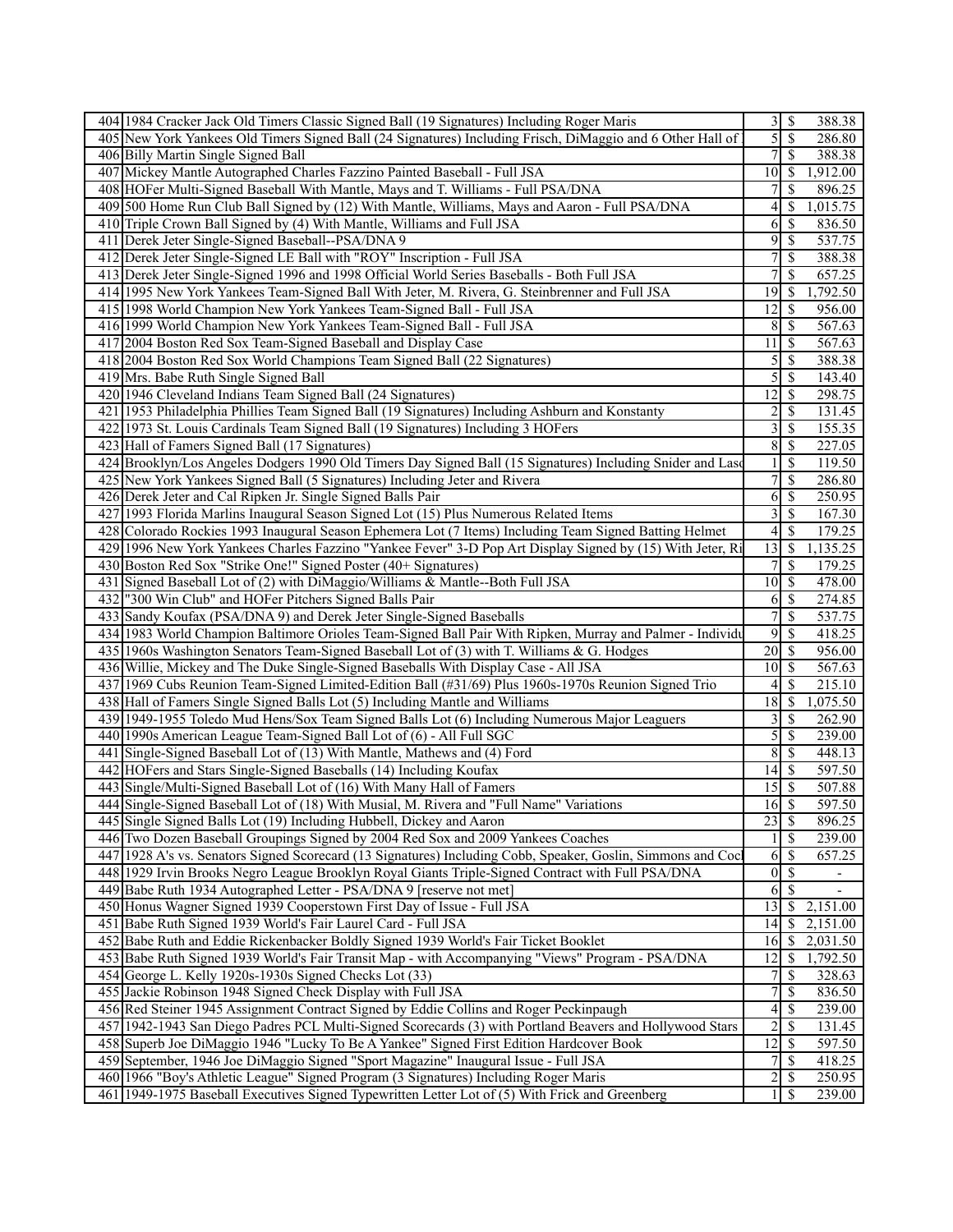| 462 1961 New York Yankees Framed Display Signed by (15) With Mantle, Maris and Full JSA                         |                 | $4\sqrt{3}$               | 657.25                   |
|-----------------------------------------------------------------------------------------------------------------|-----------------|---------------------------|--------------------------|
| 463 1969 MLB All-Star Game Multi-Signed Program with (61) Signatures Including Clemente & Hodges--Full J        | 7               | \$                        | 1,314.50                 |
| 464 Mantle, Ford & Berra Single/Dual-Signed Lot of (3)--All PSA/DNA                                             | 12              | <b>S</b>                  | 1,015.75                 |
| 465 Mickey Mantle Memorabilia Lot of (5) With Single-Signed Ball and Lithograph Display                         | 12              | $\mathcal{S}$             | 597.50                   |
| 466 Mickey Mantle Signed New York Yankees Cap - Full JSA                                                        | 3               | -\$                       | 896.25                   |
| 467 2000 New York Yankees World Champions Team Signed Hat (10 Signatures) Including Jeter and Rivera            | $\overline{4}$  | $\mathbb{S}$              | 215.10                   |
|                                                                                                                 |                 |                           |                          |
| 468 Ernie Banks Autographed Lot of (4) With 1969 Cubs Jersey, Bat and Stat Ball                                 |                 |                           | 776.75                   |
| Chicago Cubs Treasure Chest of (9) With B. Williams, Jenkins and Santo Autographs<br>469                        |                 |                           | 448.13                   |
| 470<br>Tom Seaver Treasure Chest With (16) Signed Items                                                         | 12              | $\sqrt{S}$                | 328.63                   |
| 471<br>Autographed Baseballs & Flats Lot of (12) with HOFers                                                    | 10              | $\mathbf{\hat{s}}$        | 418.25                   |
| Joe DiMaggio Single-Signed Ball and Multi-Signed Souvenir Megaphone - Full JSAs<br>472                          | 8               | $\mathcal{S}$             | 358.50                   |
| 473 Joe DiMaggio Autographed Jersey - Full JSA                                                                  | 10 <sup>1</sup> | $\sqrt{S}$                | 956.00                   |
| 474 Derek Jeter Autographed Yankee Jersey With "4x WS Champs" Inscription                                       | 8               | $\mathbb{S}$              | 537.75                   |
| 475 Jimmy Rollins Signed Game-Issued Phillies Warm-Up Jersey and Bat                                            | 4               | $\mathcal{S}$             | 215.10                   |
| 476 Bowie Kuhn and Walter O'Malley Signed Letters Lot (6 Items)                                                 | $\overline{4}$  | -\$                       | 215.10                   |
| Noted Authors Signed "Sports Classics" Hardcover Books Complete Set (10) Featuring Asinof, Plimpton, Ri<br>477  | 4               | $\mathbb{S}$              | 262.90                   |
| 478 Mantle, Mays and Snider Signed 1989 Cachet - Full JSA                                                       |                 | \$                        | 239.00                   |
| 479 Hall of Famers and Others Signed Flats Lot (40) Including Joe DiMaggio (5)                                  | 14              | - \$                      | $\overline{657.25}$      |
| 480 1987 Single-Signed Yankee Stadium Full Ticket Lot of (7) With DiMaggio, Berra and Mattingly - All JSA       | 5               | \$                        | 328.63                   |
| 481 1998 New York Yankees Multi-Signed Danbury Mint Display                                                     | 11              | $\mathcal{S}$             | 1,135.25                 |
| 482<br>New York Yankees Memorabilia Lot of (4) With (3) Jeter Autographs                                        | 14              | <sup>5</sup>              | 896.25                   |
| Charles Fazzino Ebbets Field 3-D Display Signed by Duke Snider<br>483                                           | 2               | $\overline{\mathcal{S}}$  | 328.63                   |
|                                                                                                                 |                 |                           |                          |
| 484 Philadelphia A's Signed Framed Display With Collins/Mack and Bishop - Full JSA                              |                 | \$                        | 478.00                   |
| 485 1941 Brooklyn Dodgers Picture Pack Photos (24 Different) Including 12 Signed                                | 5               | $\mathcal{S}$             | 191.20                   |
| 486 1955 Detroit Tigers Team Signed Photo (31 Signatures) Including Kaline, Bunning, Harris and Kuenn           | 3               | $\overline{\mathcal{S}}$  | 262.90                   |
| 487 Hall of Famers Signed Photos Lot (25) Including Greenberg, Aaron, Mays and Musial                           | 15              | $\overline{\mathcal{S}}$  | 567.63                   |
| 488 1950s-1970s Baltimore Orioles Autographed Photo Lot of (29)                                                 | 7               | $\mathcal{S}$             | 418.25                   |
| MLB Autographed Photo/Card Hoard of (641) with Many Stars & Key Players<br>489                                  | 11              | $\mathcal{S}$             | 717.00                   |
| 490 Ted Williams Signed Large Prints (2 w/Full JSA) Featuring Popular 20x24 Williams/Ruth Photo                 | 8               | $\mathcal{S}$             | 448.13                   |
| 491<br>Boston Red Sox Signed Lithograph Lot With Boggs, T. Williams and Yastrzemski                             | 8               | $\mathcal{S}$             | 418.25                   |
| 492 Boston Red Sox Signed Lithograph and Cachet Lot of (7) With T. Williams, Fisk and Yastrzemski               | $\vert 0 \vert$ | $\overline{\mathcal{S}}$  | $\overline{\phantom{a}}$ |
| 493<br>Extensive 1890s-1980s Signed Baseball Index Cards Lot (815 Different) Including Numerous Deceased Play   | 15              | $\mathbb{S}$              | 2,031.50                 |
| 494 Hall of Famers and Star Players Signed Grab-Bag Lot (31 Items) Including Cobb, Speaker, Hornsby and Gre     | 18              | S                         | 1,434.00                 |
| Baseball Deceased HOFer & Key Player Matted Autograph Display Lot of (19)<br>495                                | 3               | $\mathcal{S}$             | 358.50                   |
| 496 Baseball HOFer Signed Postcard/Flats Lot of (72) with Greenberg, Koufax, Mantle & Stengel                   | 14              | $\mathbf{\hat{s}}$        | 896.25                   |
| 497 MLB HOFer Autographed Perez-Steele Art Postcard Lot of (47) with DiMaggio & Hunter                          | 13              | 8                         | 1,314.50                 |
| 1948-2000 Signed GPC Lot of (97) with (47) HOFers<br>498                                                        | 8               | $\mathcal{S}$             | 448.13                   |
| 499 Satchel Paige Signed 1951 GPC                                                                               | 3               | $\mathbb{S}$              | 262.90                   |
|                                                                                                                 |                 |                           |                          |
| 500 Satchel Paige Signed Yellow Hall of Fame Plaque                                                             | 8               | $\mathcal{S}$             | 215.10                   |
| Hall of Fame Yellow Plaques Lot (8) Including Greenberg and Koufax<br>501                                       | 7               | \$                        | 262.90                   |
| 502 1980-1987 Perez-Steele Signed HOF Postcards Lot (6) Including Mantle                                        | $\overline{15}$ | $\sqrt{s}$                | 388.38                   |
| 503 Ted Williams Signed 1989 Illustrated Postcards Trio                                                         | $\overline{7}$  | $\overline{\mathcal{S}}$  | 215.10                   |
| 504 Bob Feller Signed 3x5 Index Cards Lot (100)                                                                 | 7               | \$                        | 250.95                   |
| 505 Ted Williams Signed "Boston Legends" Oversized Photo                                                        | 5               | $\mathbb{S}$              | 107.55                   |
| 506 Cal Ripken, Jr./Joe DiMaggio Dual-Signed Photo From "2131" Game - Full JSA                                  | 11              | $\mathcal{S}$             | 239.00                   |
| 507<br>(3) 1985-1989 Ken Griffey Jr. & Kirby Puckett Signed Rookie Cards--All BGS/JSA Authentic                 | 14              | $\mathcal{S}$             | 358.50                   |
| 508 1974 Topps Baseball Signed Partial Set of (438) Different Cards Plus (55) Dupes with (28) Hall of Famers, S | 5               | -S                        | 2,270.50                 |
| 509 Signed 1966 Topps Baseball #365 Roger Maris--PSA/DNA 9                                                      | $\vert 0 \vert$ | -\$                       |                          |
| 510 Mickey Mantle Signed 1952 Topps Reprint From 1991 East Coast National Show - SGC Auto Grade 10              | 1               | $\mathcal{S}$             | 597.50                   |
| 511 Mickey Mantle Vintage Signed Magazine Photo Large Cut                                                       | 8               | -\$                       | 478.00                   |
| 512 Joe DiMaggio Autographed LE (/1941) Bat - Full JSA                                                          | 10              | <sup>5</sup>              | 1,195.00                 |
| 513 Autographed Perez-Steele & HOF Plaque Card Lot of (27)                                                      | 9               | -S                        | 478.00                   |
| 514 1984 Detroit Tigers World Champions Team-Signed Display (20 Signatures) Featuring Gibson and Kaline         | 9               | -S                        | 388.38                   |
| 515 Hank Greenberg Multi-Signed HOFer Bat (4 Signatures)                                                        | $\overline{c}$  | $\mathcal{S}$             | 262.90                   |
|                                                                                                                 |                 |                           |                          |
| 516 Ted Williams Louisville Slugger Single Signed Bats Pair                                                     | 15              | 8                         | 1,015.75                 |
| 517 Big Red Machine" Signed Bat (5 Signatures) Including Rose, Morgan and Perez                                 | $\vert 0 \vert$ | $\sqrt{S}$                |                          |
| 518 Cal Ripken Jr. and Wade Boggs Signed Bats Pair                                                              | $\vert 4 \vert$ | $\mathcal{S}$             | 215.10                   |
| 519(2) Alex Rodriguez Single-Signed Full-Size Bats - Both Full JSA                                              |                 | $5\overline{\smash{)}\,}$ | 262.90                   |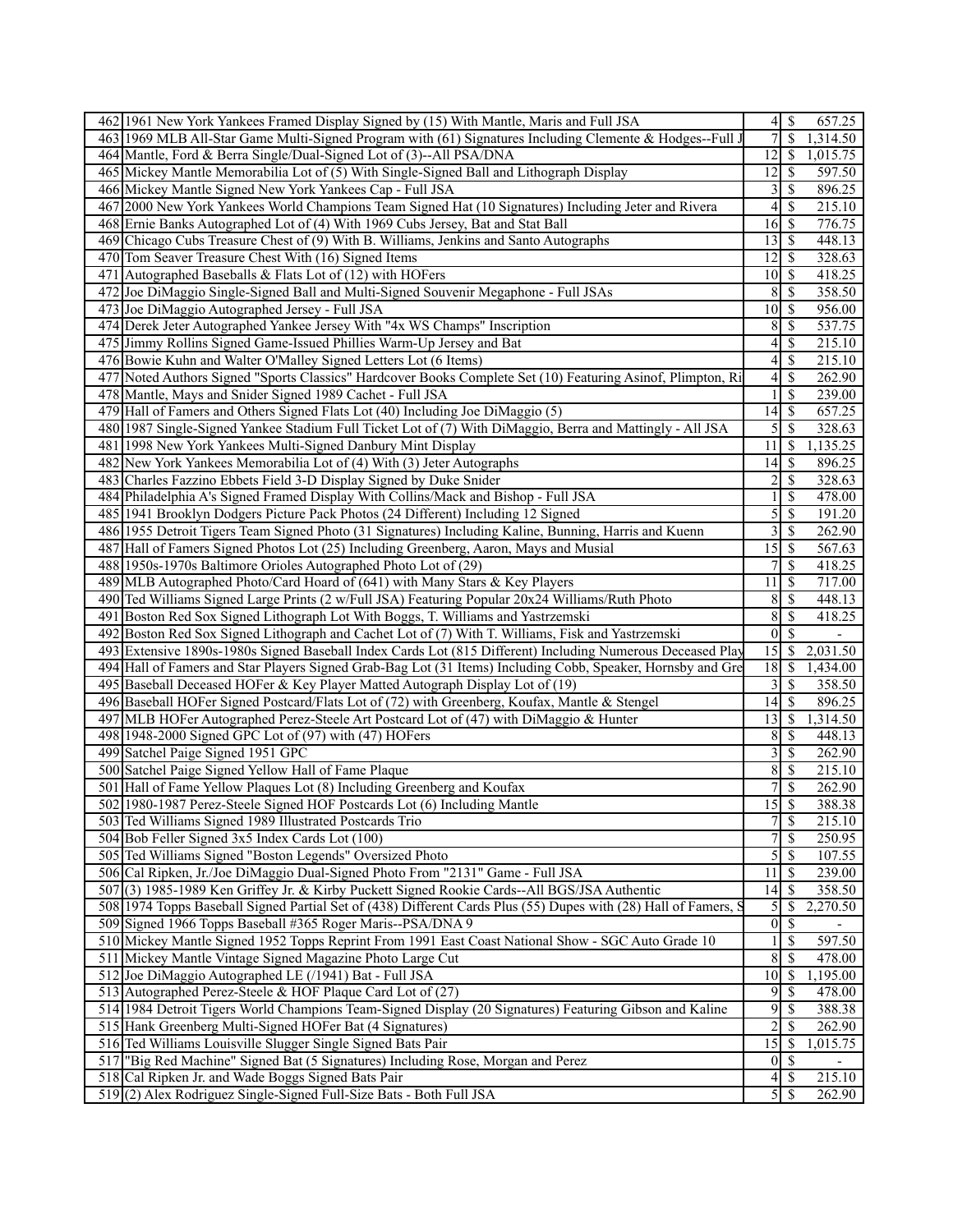| 520 Chicago Cubs & Philadelphia Phillies Multi-Signed Bat Pair (94 Total Signatures) Including 13 Hall of Fame | $10$   \$                  |                          | 507.88   |
|----------------------------------------------------------------------------------------------------------------|----------------------------|--------------------------|----------|
| 521 Orlando Cepeda Limited Edition Single Signed Bats Lot (10)                                                 | 8                          | $\overline{\mathcal{S}}$ | 1,075.50 |
| 522 THIS LOT HAS BEEN WITHDRAWN                                                                                | $\vert 0 \vert$            | $\sqrt{S}$               |          |
| 523 Al Simmons 1929 Game-Used Bat Signed by Lefty Grove - PSA/DNA GU-8 and Full JSA                            |                            | S                        | 5,078.75 |
| 524 Harry Hanebrink 1959 Philadelphia Phillies Game-Worn Home Jersey                                           | 12                         | -S                       | 776.75   |
| 525 1964 Philadelphia Phillies Game-Worn Road Jersey                                                           | 12                         | -S                       | 567.63   |
| 526 Gene Oliver 1967 Philadelphia Phillies Game-Worn Home Jersey                                               | 12                         | -S                       | 657.25   |
| 527 1970s Philadelphia Phillies Game-Worn Jersey Lot of (4)                                                    | 13                         | -S                       | 2,031.50 |
| 528 Jim Abbott 1989 Signed Game-Worn California Angels Road Jersey - MEARS A10                                 | 7                          | -S                       | 836.50   |
| 529 1995-1996 Philadelphia Phillies Signed Game-Worn Jersey Lot of (8) With Morandini and Incaviglia           | 12                         | -S                       | 717.00   |
| 530 Philadelphia Phillies 1999 "Turn Ahead The Clock" Game-Worn Jersey Lot of (3)                              | <sup>10</sup>              | <b>S</b>                 | 448.13   |
| 531 Jimmy Rollins 2004 Philadelphia Phillies Signed Game-Worn Home Jersey With Tug McGraw/Paul Owens           | 19                         | \$                       | 597.50   |
|                                                                                                                | 13                         |                          |          |
| 532 2004 Philadelphia Phillies Game-Worn Jersey Lot of (8)                                                     |                            | l S                      | 776.75   |
| 533 2008-2009 Philadelphia Phillies Game-Worn/Team-Issued Jersey Lot of (6)                                    | 13                         | S                        | 956.00   |
| 534 Philadelphia Phillies Signed Game-Worn Batting Helmet Lot of (3)                                           | 5                          | $\mathcal{S}$            | 250.95   |
| 535 Philadelphia Phillies Signed and/or Game Used Batting Helmet Lot of (3) With Carlton, Daulton and Schillir | 19                         | -S                       | 2,868.00 |
| 536 1990s-2000s Phillies Signed Game-Worn Batting Helmet Lot of (5)                                            | 5                          | \$                       | 250.95   |
| 537 Huge 1984 World Series and 1992 All-Star Game San Diego Padres Stadium Banners (2)                         | 11                         | -\$                      | 717.00   |
| 538 Bill "Moose" Skowron 1959 All-Star Game Bat - Full PSA/DNA                                                 | 6                          | -\$                      | 298.75   |
| 539 Ron Hansen 1965-1968 Signed Game Used Bat                                                                  | 2                          | \$                       | 191.20   |
| 540 Willie Stargell 1971-1979 Adirondack Game Used Bat                                                         | 12                         | -S                       | 776.75   |
| 541 Carlton Fisk 1983-1986 Signed Game-Used Bat - Full PSA/DNA                                                 | 9                          | $\mathcal{S}$            | 717.00   |
| 542 Pete Rose 1985 Mizuno "PR4192" Game Used Bat PSA/DNA 9                                                     | 16                         | -\$                      | 2,868.00 |
| 543 1970s-2000s Philadelphia Phillies Signed/Game-Worn Cap Lot of (10)                                         | 9                          | -\$                      | 298.75   |
| 544 Jim Rice and Dwight Evans 1980s Signed Game-Used Bats                                                      | 11                         | -\$                      | 418.25   |
| 545 Mike Schmidt 1985-1988 Worth Professional Model Bat                                                        | 8                          | 8                        | 262.90   |
| 546 Curtis Granderson 2006 Signed Game-Used Bat                                                                | 6                          | -\$                      | 262.90   |
| 547 Yasiel Puig 2013-2014 Signed Game-Used Bat                                                                 | 11                         | -\$                      | 597.50   |
| 548 Chris Paul 2008-09 New Orleans Hornets Game-Worn Road Jersey - MEARS A5                                    | 11                         | S                        | 597.50   |
| 549 Philadelphia Flyers Game-Used Hockey Stick Lot of (2) with Bobby Clarke & Eric Lindros                     | $\overline{2}$             | -S                       | 191.20   |
| 550 Tom Mack 1973-1975 Los Angeles Rams Game-Worn Home Jersey - MEARS A8                                       | 5                          | $\mathcal{S}$            | 896.25   |
| 551 John "Sack Man" Corker Signed Circa 1983 Michigan Panthers USFL Champions Game-Worn Helmet                 | 10                         | -S                       | 1,434.00 |
| 552 Definitive 1983-1984 USFL Michigan Panthers Collection (20) Including John Banaszak 1983 Championshi       | 5                          | -S                       | 717.00   |
| 553 San Diego Padres Game-Worn Road Jersey Pair With 1986-1987 Santiago and 1988 Baerga                        | 15                         | $\mathcal{S}$            | 388.38   |
| 554 Ozzie Smith 1992 St. Louis Cardinals Game Worn Road Pants                                                  | 3                          | -S                       | 143.40   |
| 555 Fred Lynn 300th Home Run Signed Lineup Card                                                                | $\overline{2}$             | -S                       | 71.70    |
| 556 1948 Colts Matchbooks Y.A. Tittle Rookie SGC 45 VG+ 3.5--None Better                                       | 12                         | <sup>\$</sup>            | 1,015.75 |
| 557 1948-1955 Bowman, Leaf & Topps Football Near, Partial & Starter Set Run of (10) with Many Stars            | 15                         | $\mathcal{S}$            | 1,314.50 |
| 558 1954 Bowman Football Complete Set (128/128) with (25) SGC Graded                                           | 22                         | -S                       | 1,553.50 |
| 559(5) 1955 Topps Football All-American PSA & SGC Graded Cards with #68 The Four Horsemen                      | <sup>6</sup>               | $\overline{\mathcal{S}}$ | 250.95   |
| 560 1956 Topps Football Near Set of (114/120) Cards                                                            | $10\overline{\smash{)}\,}$ |                          | 478.00   |
| 561 1957 Topps Football Complete Set (154/154) with (25) PSA Graded Including PSA 7 Unitas Rookie              | 26                         | ∣\$.                     | 4,481.25 |
| 562 1961 Fleer Football Complete Set (220/220)                                                                 | 19                         | $\mathcal{S}$            | 1,673.00 |
| 563 1962 Post Cereal Football Partial Set (126/200) with (20) Hall of Famers                                   | 5                          | $\mathcal{S}$            | 286.80   |
| 564 1962 Post Cereal Football Box with Three-Card Panel Including #126 Layne                                   | 19                         | -\$                      | 1,673.00 |
| 565 1964-1967 Philadelphia Gum Football Complete Set Run                                                       | 30                         | <b>S</b>                 | 6,572.50 |
| 566 1968 Topps Football Complete Set of (219) Cards with (68) Graded                                           | 8                          | -\$                      | 776.75   |
| 567 1948-1969 Football Shoebox Collection of (1,450) Cards with Stars                                          | 11                         | -S                       | 537.75   |
| 568(3) 1967-1971 Topps & Philadelphia Gum Football Complete Sets                                               | 22                         | -S                       | 1,792.50 |
| 569 1948-1975 Football Shoebox Collection of (817) Cards with Several Stars                                    | 19                         | $\sqrt{S}$               | 1,195.00 |
| 570 1940s-1970s Bowman, Topps and Others Football Lot (974) - Loaded with Hall Famers!                         | 13                         | - \$                     | 1,075.50 |
| 571 (12,000+) 1970-1975 Topps Football Cards                                                                   | 13                         | \$                       | 507.88   |
| $572(3)$ 1973-1981 Topps Football Complete Sets                                                                | $\overline{7}$             | -S                       | 328.63   |
| 573 1955-1986 Topps & Bowman Football Collection of (3,122) Cards with Many Stars                              | 25                         | -S                       | 1,553.50 |
| $574$ (3,000+) 1969-1981 Topps Football Collection with Many Stars Including (2) Montana & (2) Payton Rookie   | 24                         | -S                       | 2,270.50 |
| 575 1973-1986 Topps Football Card Collection of (10,000+) with Payton RC                                       | $\overline{21}$            | -\$                      | 1,553.50 |
| 576 2001-2010 SP Authentic Football Hobby Box Run                                                              | 17                         | $\mathcal{S}$            | 836.50   |
| 577 1925 Knute Rockne Signed Postcard with Full JSA                                                            | $9 \mid$ \$                |                          | 1,135.25 |
|                                                                                                                |                            |                          |          |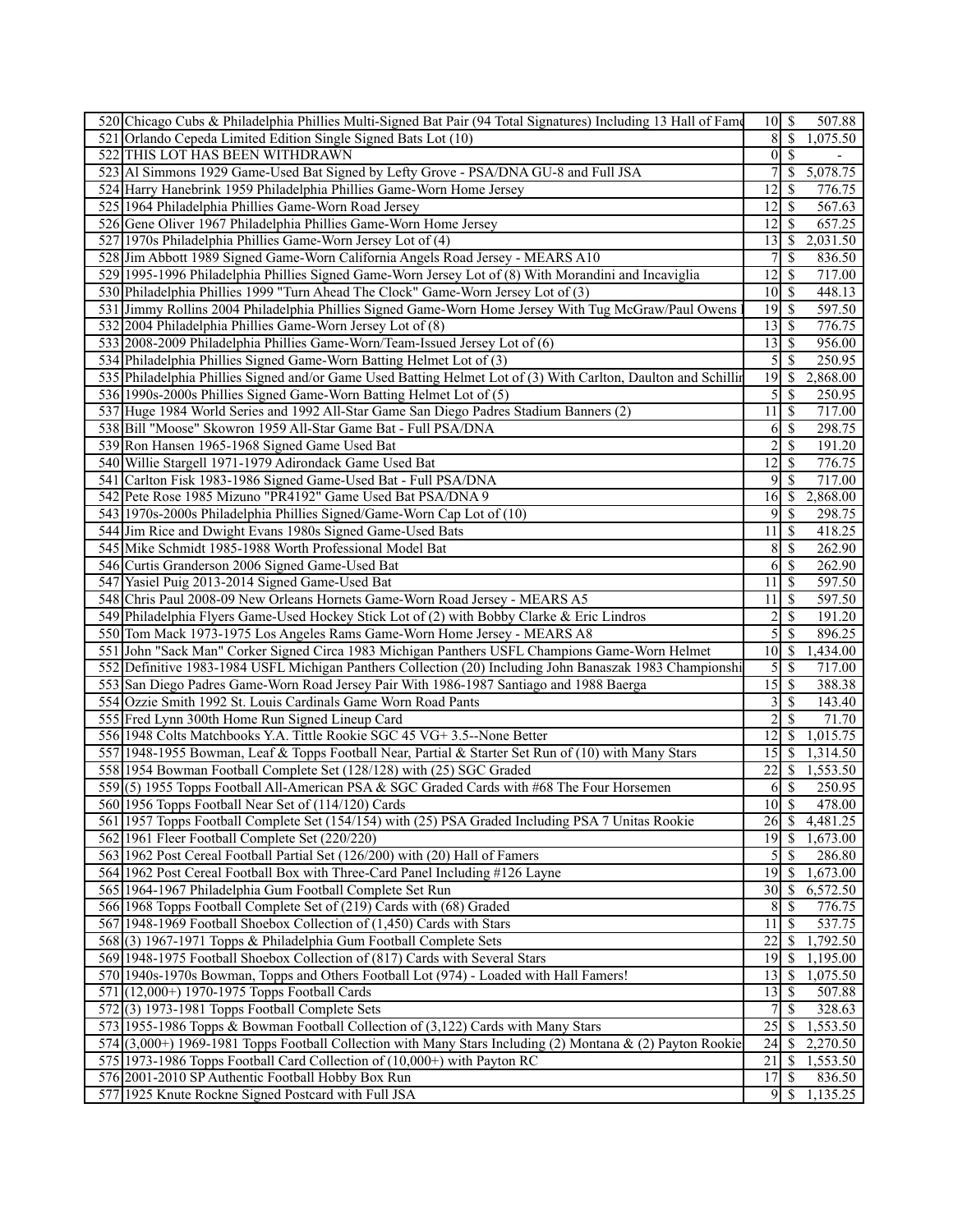|     | 578 Knute Rockne, Family & Friends Antique Photograph/Postcard Lot of (46) with Football Scenes                                                                                 | 36   S                     |                          | 9,560.00                 |
|-----|---------------------------------------------------------------------------------------------------------------------------------------------------------------------------------|----------------------------|--------------------------|--------------------------|
|     | 579 Knute Rockne's Sister Louise's Personal Family Photo/Correspondence Hoard of (1,000+)                                                                                       | 14                         | -\$                      | 2,748.50                 |
|     | 580 Scarce 1899 "Beats All" Football Cigar Label Featuring Harvard and Yale                                                                                                     | 3                          | $\sqrt{S}$               | 95.60                    |
| 581 | October 18, 1924 U. of Illinois Memorial Stadium Dedication Photographic Postcard - Red Grange 5 TDs Ga                                                                         | $\overline{c}$             | <sup>\$</sup>            | 131.45                   |
|     | 582 Lou Little Signed 1939 N.Y. World's Fair Laurel Card                                                                                                                        | $\boldsymbol{0}$           | -S                       |                          |
|     | 583 1963 New York Giants Eastern Conference Champions Team Signed Football (17 Signatures) Including McF                                                                        | 3                          | -\$                      | 143.40                   |
|     | 584 1965 Topps Football #122 Joe Namath Rookie Shortprint SGC 70 EX+ 5.5                                                                                                        | 16                         | S                        | 1,314.50                 |
|     | 585 1951-1987 Football Shoebox Collection of (965) Cards                                                                                                                        | 3                          | -\$                      | 274.85                   |
|     | 586 Walter Payton Signed 1978 Topps Card and Dick Butkus Signed Replica Jersey (2 Items Total)                                                                                  | 7                          | $\mathcal{S}$            | 191.20                   |
|     | 587 1950s-2000s New York Football Giants Souvenir Stadium Pins Lot (64)                                                                                                         | 5                          | $\mathcal{S}$            | 179.25                   |
|     | 588 Collegiate and Pro Football Signed Lot (13 Items)                                                                                                                           | 6                          | -S                       | 179.25                   |
|     | 589 Joe Montana and Jerry Rice Signed Oversized Photos Pair                                                                                                                     | 5                          | -S                       | 107.55                   |
|     | 590 Limited Edition Notre Dame Heisman Trophy Award Winners Multi-Signed Football                                                                                               | 7                          | $\mathbb{S}$             | 286.80                   |
|     | 591 Jack Kemp Signed Buffalo Bills Throwback Jersey                                                                                                                             | 5                          | $\mathcal{S}$            | 215.10                   |
| 592 | Perry Schwartz 1930s University of California Personal Heirlooms Lot (24 Items) - Directly From His Famil                                                                       | 14                         | <sup>5</sup>             | 1,553.50                 |
|     | 593 1966 College Football HOF Banquet Program Signed by Fritz Pollard - Full JSA                                                                                                | 9                          | -S                       | 1,912.00                 |
|     | 594 1967 Green Bay Packers "Ice Bowl" NFL Championship Game Team Signed Program (37 Signatures)                                                                                 | 12                         | S                        | 956.00                   |
|     | 595 (10) Limited Edition 1977 LeRoy Neiman "The Football Suite" Serigraph Prints                                                                                                | 16                         | -\$                      | 2,151.00                 |
|     | 596 1910s-1930s Football Sheet Music Lot (13)                                                                                                                                   | $\bf{0}$                   | $\mathcal{S}$            | $\overline{\phantom{a}}$ |
|     | 597 1900s-1940s Yale University Football Sheet Music Lot (4)                                                                                                                    | $\boldsymbol{0}$           | \$                       |                          |
|     | 598 1890 and 1908 Harvard Oversized Football Team Photo Pair                                                                                                                    | 4                          | -\$                      | 298.75                   |
|     | 599 1898 Princeton Tigers National Champions Oversized Football Team Photo                                                                                                      | 4                          | \$                       | 298.75                   |
|     | 600 1920s-50s Collegiate Football Pennants Lot (16)                                                                                                                             | 9                          | $\mathbb{S}$             | 776.75                   |
|     | 601 1959 Baltimore Colts Commemorative Tea Set                                                                                                                                  | 16                         | S                        | 1,553.50                 |
| 602 | Coach George B. Young's Official Baltimore Colts 1970 Notes & 1974 Playbook                                                                                                     | 7                          | \$                       | 328.63                   |
| 603 | Charles Fazzino Philadelphia Eagles 3-D Mini-Helmet and Super Bowl XXXIX Lithograph                                                                                             | $\overline{c}$             | <sup>\$</sup>            | 328.63                   |
|     | 604 Dallas Cowboy Apparel/Figure/Memorabilia Treasure Chest of (125) with (34) Jerseys Including Aikman, Sr                                                                     | 21                         | -S                       | 1,195.00                 |
| 605 | Dallas Cowboys Football Jersey/Hat/Jacket Lot of (25) with Aikman, Dorsett, Smith & Staubach                                                                                    | 20                         | -\$                      | 956.00                   |
|     | 606 1988-1993 Detroit Drive ArenaBowl Championship Programs/Ephemera (16) Plus 1987 AFL Inaugural Prog                                                                          | $\vert 0 \vert$            | -S                       |                          |
|     | 607 (11) 1955 Topps All-American Football Signed Cards with Hall of Famers & Heisman Winners--All PSA/DN                                                                        | $13$ $\sqrt{5}$            |                          | 1,434.00                 |
|     | 608 1930s-1970s Heisman Trophy Winners Signed Flats Lot (32)                                                                                                                    | 14                         | -\$                      | 1,673.00                 |
|     | 609 Football Hall of Famers and Star Players Signed Lot (12) Including Grange, Halas and Namath                                                                                 | 8                          | -S                       | 418.25                   |
| 610 | Exceptional NFL Hall of Famers Signed 8x10 Photos Lot (108)                                                                                                                     | 16                         | -\$                      | 1,553.50                 |
| 611 | 1991-1992 Pro Line Portraits Signed Cards (36) Including Payton<br>612 1998 Ron Mix NFL Football HOF Platinum Signature Series Complete Set of (116) with Original Box          | 19                         | \$<br>-S                 | 657.25<br>1,912.00       |
|     |                                                                                                                                                                                 |                            | - \$                     |                          |
|     | 613 College Football Coaching Greats Autograph Lot of (48) With Ewbank, Paterno and Stagg - All PSA/DNA S<br>614 Football Hall of Famers and Star Players Signed Lot (51 Items) | 11<br>6                    | $\mathcal{S}$            | 1,135.25<br>478.00       |
|     | 615 Jim Brown Autographed Cleveland Browns Helmet With Career Highlight Inscriptions - Full JSA                                                                                 | 1                          | $\mathcal{S}$            | $\overline{597.50}$      |
|     | 616 Joe Namath Signed "Broadway Joe" LE Stephen Holland Lithograph (AP #16/25)                                                                                                  | 3                          | $\overline{\mathcal{S}}$ | 358.50                   |
|     | 617 Walter Payton Signed Chicago Bears Road Jersey With Career Highlight Inscriptions - Full PSA/DNA                                                                            | $\overline{13}$ \$         |                          | 1,434.00                 |
|     | 618 Jason Pierre-Paul Autograph Lot of (42) With Mini-Helmets and Photos                                                                                                        | $\overline{\mathbf{3}}$    | $\overline{\mathcal{S}}$ | 478.00                   |
|     | 619 1960s Green Bay Packers Signed Flats Lot (17)                                                                                                                               | 7                          | $\mathbb{S}$             | 262.90                   |
|     | 620 Los Angeles Rams Signed Flats Lot (16) Including 5 HOFers                                                                                                                   | 8                          | $\mathcal{S}$            | 418.25                   |
|     | 621 1960s Baltimore Colts Signed Flats Lot (23)                                                                                                                                 | 4                          | -\$                      | 203.15                   |
|     | 622 1960s New York Giants Signed Flats Lot (21)                                                                                                                                 | 2                          | \$                       | 250.95                   |
|     | 623 Cleveland Browns Signed Flats Lot (20) Including 10 HOFers                                                                                                                  | 11                         | $\mathcal{S}$            | 478.00                   |
|     | 624 Dallas Cowboys 1991 Collectible Cartoon Series of (4) - With Aikman and E. Smith Autographs                                                                                 | 1                          | -S                       | 179.25                   |
|     | 625 Roger Staubach Single Signed Footballs Lot (3)                                                                                                                              | 3                          | $\mathcal{S}$            | 358.50                   |
|     | 626 Roosevelt Brown Signed Checks Lot (98)                                                                                                                                      | 10 <sup>1</sup>            | 8                        | 448.13                   |
|     | 627 Ernie Stautner 1986-1988 Signed Checks Hoard (99)                                                                                                                           | 11                         | <sup>5</sup>             | 478.00                   |
|     | 628 Multi-Signed College Football First Day Cover Lot of (3) With Bryant, Grange and Hayes                                                                                      | 11                         | $\mathcal{S}$            | 597.50                   |
|     | 629 Hall of Famers and Star Players Signed Footballs Lot (9)                                                                                                                    | 4                          | -\$                      | 274.85                   |
|     | 630 NFL Superstars Autographed Display Lot of (8) With (2) Marino and (2) C. Newton                                                                                             | 11                         | 8                        | 328.63                   |
|     | 631 Football Treasure Chest With (50+) Autographs and (2) PSA Graded Tickets                                                                                                    | 12                         | -S                       | 657.25                   |
|     | 632 NFL and Collegiate Football Stars and Players Signed Photos Lot (81)                                                                                                        | 8                          | 8                        | 239.00                   |
|     | 633 Joe Namath/LeRoy Neiman Dual-Signed Print - Full PSA/DNA                                                                                                                    | $9 \overline{\smash{)}\,}$ |                          | 418.25                   |
|     | 634 Joe Namath Signed "Broadway Joe" LE Stephen Holland Lithograph (36/200)                                                                                                     | $\left 4\right $           | $\sqrt{S}$               | 227.05                   |
|     | 635 Merlin Olsen Single Signed Footballs Lot (12) w/HOF COAs                                                                                                                    |                            |                          | 597.50                   |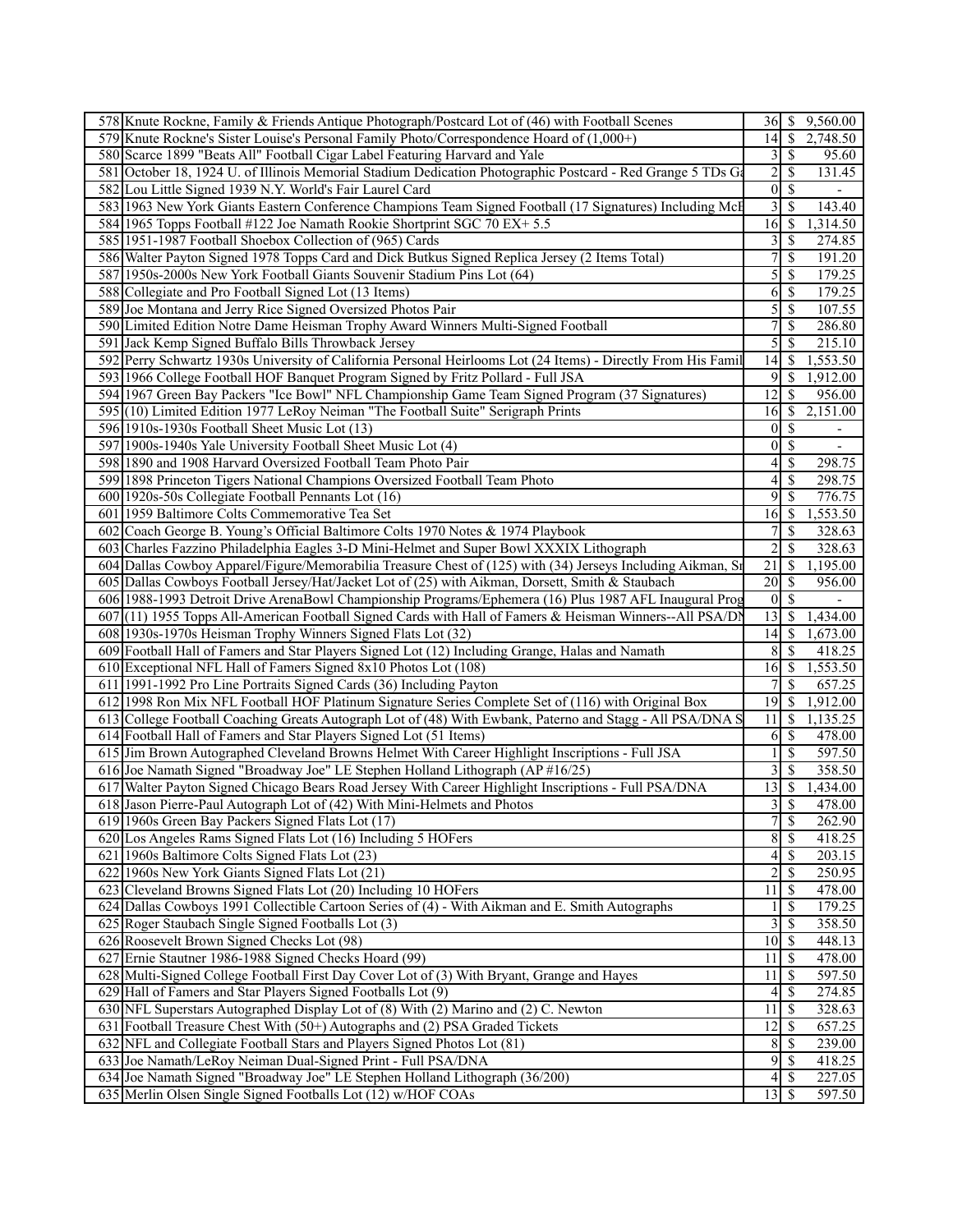| 2,031.50<br>637 1951-52 Laval Dairy QHSL Hockey Set (109/109) with Pre-Rookie Beliveau & Plante<br>638 1957-58 Topps Hockey Complete Set of (66/66) Cards<br>9<br>- \$<br>836.50<br>22<br>\$<br>1,553.50<br>639 1962-63 Topps Hockey Complete Set of (66) Cards<br>25<br>640 1963-64 Topps Hockey Complete Set (66/66)<br>1,553.50<br>-S<br>641 1964-65 Topps Hockey Near Set of (102/110) Cards<br>24<br>1,912.00<br>\$<br>642 1968-69 & 1970-71 Topps Hockey Complete Sets<br>2,031.50<br>29<br><sup>\$</sup><br>2,270.50<br>643 1971-72 Topps & O-Pee-Chee Series 2 Hockey Complete Sets<br>$30 \mid \text{\$}$<br>644 1973-74 O-Pee-Chee WHA Posters Unopened Wax Box of (36) Packs<br>717.00<br>13 <sup>1</sup><br>-S<br>645 1972-73 to 1978-79 Topps Hockey Complete Set Group of (7)—Sharp!<br>34<br>S<br>2,270.50<br>$30 \mid \text{\$}$<br>646 1973-1979 O-Pee-Chee NHL & WHA Complete Run of (10) Sets<br>6,572.50<br>647 1979-80 O-Pee-Chee Hockey Complete Set of (396) Cards with PSA 8 Gretzky Rookie<br>2,509.50<br>648 1979-80 Topps Hockey Complete Set of (264) Cards with PSA 8 Gretzky RC<br>13 <sup>1</sup><br>-\$<br>1,314.50<br>649 1979-80 O-Pee-Chee Hockey #18 Wayne Gretzky Rookie PSA NM 7<br>$14 \mid$ \$<br>1,075.50<br>$650(3)$ 1979-80 O-Pee-Chee Hockey Wax Packs<br>$14\overline{3}$<br>896.25<br>4,182.50<br>651 (11) 1980-1990 O-Pee-Chee Hockey Complete Sets<br>32<br>S<br>$\overline{9}$<br>652(7) 1980-81 to 1989-90 Topps Hockey Complete Sets<br>- \$<br>274.85<br>$\overline{7}$<br>653 1927-2011 NHL Home Program Collection (48) - Representing 47 of the 50 NHL Teams in the Entire Histor<br>\$<br>1,015.75<br>$\overline{9}$<br>654 1972-1978 WHA Home Program Collection (28) - The Complete Set of All 28 Teams in WHA History!<br>S<br>1,553.50<br>655 1972-1979 WHA Complete Runs of League Media Guides (7) and All-Star Game Programs (7)<br>\$<br>358.50<br><sup>\$</sup><br>656 1973-1978 WHA Ticket Collection (30) Including Extremely Rare Ottawa Civics - Plus Pins (30) and Patche<br>$\left 4\right $<br>418.25<br>657 1950s-2010s Pubs Hoard (275+) Including "S.I." Hockey Covers (73) and All "Hockey News" Gretzky/Lemi<br>$\vert 0 \vert$<br>\$<br>3S<br>358.50<br>658 Philadelphia Flyers Vintage/Authentic Jersey/Apparel Lot of (24) with (5) M&N Tagged<br>$10\overline{\smash{)}\,}$<br>567.63<br>659 Hockey Hall of Famers and Star Players Signed Flats Lot (19) Including Bobby Orr (6)<br>660 Philadelphia Flyers Greats Signed Lithograph and Photo Lot of (6) With Barber, Clarke, Lindros and Parent<br>\$<br>239.00<br>$\overline{19}$ \$<br>661 1970-71 Dad's Cookies Hockey High-Grade Complete Set (144)<br>478.00<br>$3\vert$<br>-\$<br>662 1990-2014 Upper Deck & Parkhurst Hockey Complete Sets (29)<br>143.40<br>$\overline{7}$<br>155.35<br>663 Tim Hrynewich 1983-1984 Pittsburgh Penguins Game-Used Team-Signed Stick (18 Signatures)<br>\$<br>8<br>664 1950 D290-15 Bread for Health George Mikan Basketball Bread Label<br>S<br>956.00<br>22<br><sup>\$</sup><br>1,314.50<br>665 1969-70 & 1970-71 Topps Basketball Partial Set Pair with Maravich RC<br>666 1971-72 Topps Basketball Complete Set of (233) Cards--Sharp!<br>$34$ \ $\frac{1}{3}$<br>1,792.50<br>667 1972-73 Topps Basketball Complete Set (264/264) with PSA 8 #255 Erving All-Star<br>776.75<br>668 1972-1981 Topps Basketball Collection of (1,478) Cards with Bird/Magic Rookie<br>\$<br>956.00<br>24<br>669 1986-87 Fleer Basketball Complete Set (132/132) with BGS 8.5 Jordan RC Plus (2) 1989-90 Complete/Near<br>3,286.25<br>26<br>\$<br>$\overline{13}$ \$<br>670 (15) 1980-81 Topps Basketball Unopened Wax Packs<br>1,434.00<br>671 1980s-2003 Naismith Basketball Hall of Fame Metallic Plaque Cards Series #1-31 Set in Binder with COA<br>$\mathcal{S}$<br>6<br>507.88<br>6<br>$\mathcal{S}$<br>448.13<br>672 Nike "Air Jordan" First-Year Shoes in 1990 Air Jordan 6 Box<br>\$<br>673 1980s-2000s Boston Celtics Tickets Lot (158)<br>119.50<br>9<br>674 1972-73 Atlanta Hawks Multi-Signed Media Guide With Maravich and Full JSA<br>\$<br>478.00<br>19<br>675 Basketball Hall of Famers and Star Players Signed Lot (28 Items)<br>-S<br>836.50<br>$\overline{20}$ \$<br>676 Michael Jordan UDA Signed LE Salvino Statue<br>597.50<br>$9 \mid S$<br>677 Michael Jordan Signed LE Giclée-on-Canvas - UDA<br>597.50<br>$\overline{8}$<br>678 1979-80 Topps Basketball Unopened Wax Box of (36) Packs<br><sup>\$</sup><br>448.13<br>7 <sup>1</sup><br>679 Larry Bird Autographed 1992 Barcelona Olympics Basketball<br>-\$<br>274.85<br>$\mathfrak{S}$<br>680 Magic and Bird 16x20 UDA Signed Limited Edition Photo<br>\$<br>167.30<br>9<br>1,135.25<br>681 1992-93 NBA Champion Chicago Bulls Team-Signed Basketball With Jordan, Pippen, P. Jackson and Full JS<br>\$<br>$\overline{9}$<br>682 Michael Jordan Autographed LE Peter Max "Last Shot" Lithograph - UDA [reserve met]<br>-S<br>1,314.50<br>683 Michael Jordan Autographed LE Peter Max "Final Shot" Lithograph - UDA [reserve met]<br>10 <sup>1</sup><br>$\mathcal{S}$<br>1,195.00<br><sup>\$</sup><br>684 Pete Maravich Framed Signed Check Display - Full JSA<br>$\overline{2}$<br>657.25<br>\$<br>2,987.50<br>685 1911 T9 Turkey Red Boxing Complete PSA Graded Set (26/26)--#7 on PSA Registry [reserve met]<br>11<br>686 1910s-Modern Boxing Cards & Memorabilia Collection of (225) with Autographs<br>\$<br>478.00<br>7<br>\$<br>657.25<br>687 Rocky Marciano Signed and Inscribed 8x10 Photo<br>688 Boxing Greats Signed Lot (15) Including Dempsey, Tunney, Baer and Braddock<br>$10\overline{\smash{)}\,}$<br>418.25<br>689 Boxing Champions Single Signed Gloves Lot (4) Including Ali and Tyson<br>776.75<br>$14$ $\sqrt{5}$<br>8S<br>358.50<br>690 Boxing Champions Signed Lot (17) Including Ali, Frazier and Tyson<br>5<br>691 1890s-1920s Boxing Ephemera Lot (7 Items)<br>$\mathcal{S}$<br>191.20<br>$\overline{2}$<br>692 1920s-40s Vintage Boxing Folk Art Figurines and Action Toys Lot (6 Items) Featuring Louis and Schmeling<br>-\$<br>131.45<br>4S<br>215.10<br>693 Joe Louis vs. Lou Nova September 29, 1941 Polo Grounds Heavyweight Championship Program | 636 Walter Payton Autographed Index Card Lot of (10) - All PSA/DNA "Authentic" | $14 \mid$ \$<br>896.25 |
|-----------------------------------------------------------------------------------------------------------------------------------------------------------------------------------------------------------------------------------------------------------------------------------------------------------------------------------------------------------------------------------------------------------------------------------------------------------------------------------------------------------------------------------------------------------------------------------------------------------------------------------------------------------------------------------------------------------------------------------------------------------------------------------------------------------------------------------------------------------------------------------------------------------------------------------------------------------------------------------------------------------------------------------------------------------------------------------------------------------------------------------------------------------------------------------------------------------------------------------------------------------------------------------------------------------------------------------------------------------------------------------------------------------------------------------------------------------------------------------------------------------------------------------------------------------------------------------------------------------------------------------------------------------------------------------------------------------------------------------------------------------------------------------------------------------------------------------------------------------------------------------------------------------------------------------------------------------------------------------------------------------------------------------------------------------------------------------------------------------------------------------------------------------------------------------------------------------------------------------------------------------------------------------------------------------------------------------------------------------------------------------------------------------------------------------------------------------------------------------------------------------------------------------------------------------------------------------------------------------------------------------------------------------------------------------------------------------------------------------------------------------------------------------------------------------------------------------------------------------------------------------------------------------------------------------------------------------------------------------------------------------------------------------------------------------------------------------------------------------------------------------------------------------------------------------------------------------------------------------------------------------------------------------------------------------------------------------------------------------------------------------------------------------------------------------------------------------------------------------------------------------------------------------------------------------------------------------------------------------------------------------------------------------------------------------------------------------------------------------------------------------------------------------------------------------------------------------------------------------------------------------------------------------------------------------------------------------------------------------------------------------------------------------------------------------------------------------------------------------------------------------------------------------------------------------------------------------------------------------------------------------------------------------------------------------------------------------------------------------------------------------------------------------------------------------------------------------------------------------------------------------------------------------------------------------------------------------------------------------------------------------------------------------------------------------------------------------------------------------------------------------------------------------------------------------------------------------------------------------------------------------------------------------------------------------------------------------------------------------------------------------------------------------------------------------------------------------------------------------------------------------------------------------------------------------------------------------------------------------------------------------------------------------------------------------------------------------------------------------------------------------------------------------------------------------------------------------------------------------------------------------------------------------------------------------------------------------------------------------------------------------------------------------------------------------------------------------------------------------------------------------------------------------------------------------------------------------------------------------------------------------------------------------------------------------------------------------------------------------------------------------------------------------------------------------------------------------------------------------------------------------------------------------------------------------------------------------------------------|--------------------------------------------------------------------------------|------------------------|
|                                                                                                                                                                                                                                                                                                                                                                                                                                                                                                                                                                                                                                                                                                                                                                                                                                                                                                                                                                                                                                                                                                                                                                                                                                                                                                                                                                                                                                                                                                                                                                                                                                                                                                                                                                                                                                                                                                                                                                                                                                                                                                                                                                                                                                                                                                                                                                                                                                                                                                                                                                                                                                                                                                                                                                                                                                                                                                                                                                                                                                                                                                                                                                                                                                                                                                                                                                                                                                                                                                                                                                                                                                                                                                                                                                                                                                                                                                                                                                                                                                                                                                                                                                                                                                                                                                                                                                                                                                                                                                                                                                                                                                                                                                                                                                                                                                                                                                                                                                                                                                                                                                                                                                                                                                                                                                                                                                                                                                                                                                                                                                                                                                                                                                                                                                                                                                                                                                                                                                                                                                                                                                                                                                                                                             |                                                                                |                        |
|                                                                                                                                                                                                                                                                                                                                                                                                                                                                                                                                                                                                                                                                                                                                                                                                                                                                                                                                                                                                                                                                                                                                                                                                                                                                                                                                                                                                                                                                                                                                                                                                                                                                                                                                                                                                                                                                                                                                                                                                                                                                                                                                                                                                                                                                                                                                                                                                                                                                                                                                                                                                                                                                                                                                                                                                                                                                                                                                                                                                                                                                                                                                                                                                                                                                                                                                                                                                                                                                                                                                                                                                                                                                                                                                                                                                                                                                                                                                                                                                                                                                                                                                                                                                                                                                                                                                                                                                                                                                                                                                                                                                                                                                                                                                                                                                                                                                                                                                                                                                                                                                                                                                                                                                                                                                                                                                                                                                                                                                                                                                                                                                                                                                                                                                                                                                                                                                                                                                                                                                                                                                                                                                                                                                                             |                                                                                |                        |
|                                                                                                                                                                                                                                                                                                                                                                                                                                                                                                                                                                                                                                                                                                                                                                                                                                                                                                                                                                                                                                                                                                                                                                                                                                                                                                                                                                                                                                                                                                                                                                                                                                                                                                                                                                                                                                                                                                                                                                                                                                                                                                                                                                                                                                                                                                                                                                                                                                                                                                                                                                                                                                                                                                                                                                                                                                                                                                                                                                                                                                                                                                                                                                                                                                                                                                                                                                                                                                                                                                                                                                                                                                                                                                                                                                                                                                                                                                                                                                                                                                                                                                                                                                                                                                                                                                                                                                                                                                                                                                                                                                                                                                                                                                                                                                                                                                                                                                                                                                                                                                                                                                                                                                                                                                                                                                                                                                                                                                                                                                                                                                                                                                                                                                                                                                                                                                                                                                                                                                                                                                                                                                                                                                                                                             |                                                                                |                        |
|                                                                                                                                                                                                                                                                                                                                                                                                                                                                                                                                                                                                                                                                                                                                                                                                                                                                                                                                                                                                                                                                                                                                                                                                                                                                                                                                                                                                                                                                                                                                                                                                                                                                                                                                                                                                                                                                                                                                                                                                                                                                                                                                                                                                                                                                                                                                                                                                                                                                                                                                                                                                                                                                                                                                                                                                                                                                                                                                                                                                                                                                                                                                                                                                                                                                                                                                                                                                                                                                                                                                                                                                                                                                                                                                                                                                                                                                                                                                                                                                                                                                                                                                                                                                                                                                                                                                                                                                                                                                                                                                                                                                                                                                                                                                                                                                                                                                                                                                                                                                                                                                                                                                                                                                                                                                                                                                                                                                                                                                                                                                                                                                                                                                                                                                                                                                                                                                                                                                                                                                                                                                                                                                                                                                                             |                                                                                |                        |
|                                                                                                                                                                                                                                                                                                                                                                                                                                                                                                                                                                                                                                                                                                                                                                                                                                                                                                                                                                                                                                                                                                                                                                                                                                                                                                                                                                                                                                                                                                                                                                                                                                                                                                                                                                                                                                                                                                                                                                                                                                                                                                                                                                                                                                                                                                                                                                                                                                                                                                                                                                                                                                                                                                                                                                                                                                                                                                                                                                                                                                                                                                                                                                                                                                                                                                                                                                                                                                                                                                                                                                                                                                                                                                                                                                                                                                                                                                                                                                                                                                                                                                                                                                                                                                                                                                                                                                                                                                                                                                                                                                                                                                                                                                                                                                                                                                                                                                                                                                                                                                                                                                                                                                                                                                                                                                                                                                                                                                                                                                                                                                                                                                                                                                                                                                                                                                                                                                                                                                                                                                                                                                                                                                                                                             |                                                                                |                        |
|                                                                                                                                                                                                                                                                                                                                                                                                                                                                                                                                                                                                                                                                                                                                                                                                                                                                                                                                                                                                                                                                                                                                                                                                                                                                                                                                                                                                                                                                                                                                                                                                                                                                                                                                                                                                                                                                                                                                                                                                                                                                                                                                                                                                                                                                                                                                                                                                                                                                                                                                                                                                                                                                                                                                                                                                                                                                                                                                                                                                                                                                                                                                                                                                                                                                                                                                                                                                                                                                                                                                                                                                                                                                                                                                                                                                                                                                                                                                                                                                                                                                                                                                                                                                                                                                                                                                                                                                                                                                                                                                                                                                                                                                                                                                                                                                                                                                                                                                                                                                                                                                                                                                                                                                                                                                                                                                                                                                                                                                                                                                                                                                                                                                                                                                                                                                                                                                                                                                                                                                                                                                                                                                                                                                                             |                                                                                |                        |
|                                                                                                                                                                                                                                                                                                                                                                                                                                                                                                                                                                                                                                                                                                                                                                                                                                                                                                                                                                                                                                                                                                                                                                                                                                                                                                                                                                                                                                                                                                                                                                                                                                                                                                                                                                                                                                                                                                                                                                                                                                                                                                                                                                                                                                                                                                                                                                                                                                                                                                                                                                                                                                                                                                                                                                                                                                                                                                                                                                                                                                                                                                                                                                                                                                                                                                                                                                                                                                                                                                                                                                                                                                                                                                                                                                                                                                                                                                                                                                                                                                                                                                                                                                                                                                                                                                                                                                                                                                                                                                                                                                                                                                                                                                                                                                                                                                                                                                                                                                                                                                                                                                                                                                                                                                                                                                                                                                                                                                                                                                                                                                                                                                                                                                                                                                                                                                                                                                                                                                                                                                                                                                                                                                                                                             |                                                                                |                        |
|                                                                                                                                                                                                                                                                                                                                                                                                                                                                                                                                                                                                                                                                                                                                                                                                                                                                                                                                                                                                                                                                                                                                                                                                                                                                                                                                                                                                                                                                                                                                                                                                                                                                                                                                                                                                                                                                                                                                                                                                                                                                                                                                                                                                                                                                                                                                                                                                                                                                                                                                                                                                                                                                                                                                                                                                                                                                                                                                                                                                                                                                                                                                                                                                                                                                                                                                                                                                                                                                                                                                                                                                                                                                                                                                                                                                                                                                                                                                                                                                                                                                                                                                                                                                                                                                                                                                                                                                                                                                                                                                                                                                                                                                                                                                                                                                                                                                                                                                                                                                                                                                                                                                                                                                                                                                                                                                                                                                                                                                                                                                                                                                                                                                                                                                                                                                                                                                                                                                                                                                                                                                                                                                                                                                                             |                                                                                |                        |
|                                                                                                                                                                                                                                                                                                                                                                                                                                                                                                                                                                                                                                                                                                                                                                                                                                                                                                                                                                                                                                                                                                                                                                                                                                                                                                                                                                                                                                                                                                                                                                                                                                                                                                                                                                                                                                                                                                                                                                                                                                                                                                                                                                                                                                                                                                                                                                                                                                                                                                                                                                                                                                                                                                                                                                                                                                                                                                                                                                                                                                                                                                                                                                                                                                                                                                                                                                                                                                                                                                                                                                                                                                                                                                                                                                                                                                                                                                                                                                                                                                                                                                                                                                                                                                                                                                                                                                                                                                                                                                                                                                                                                                                                                                                                                                                                                                                                                                                                                                                                                                                                                                                                                                                                                                                                                                                                                                                                                                                                                                                                                                                                                                                                                                                                                                                                                                                                                                                                                                                                                                                                                                                                                                                                                             |                                                                                |                        |
|                                                                                                                                                                                                                                                                                                                                                                                                                                                                                                                                                                                                                                                                                                                                                                                                                                                                                                                                                                                                                                                                                                                                                                                                                                                                                                                                                                                                                                                                                                                                                                                                                                                                                                                                                                                                                                                                                                                                                                                                                                                                                                                                                                                                                                                                                                                                                                                                                                                                                                                                                                                                                                                                                                                                                                                                                                                                                                                                                                                                                                                                                                                                                                                                                                                                                                                                                                                                                                                                                                                                                                                                                                                                                                                                                                                                                                                                                                                                                                                                                                                                                                                                                                                                                                                                                                                                                                                                                                                                                                                                                                                                                                                                                                                                                                                                                                                                                                                                                                                                                                                                                                                                                                                                                                                                                                                                                                                                                                                                                                                                                                                                                                                                                                                                                                                                                                                                                                                                                                                                                                                                                                                                                                                                                             |                                                                                |                        |
|                                                                                                                                                                                                                                                                                                                                                                                                                                                                                                                                                                                                                                                                                                                                                                                                                                                                                                                                                                                                                                                                                                                                                                                                                                                                                                                                                                                                                                                                                                                                                                                                                                                                                                                                                                                                                                                                                                                                                                                                                                                                                                                                                                                                                                                                                                                                                                                                                                                                                                                                                                                                                                                                                                                                                                                                                                                                                                                                                                                                                                                                                                                                                                                                                                                                                                                                                                                                                                                                                                                                                                                                                                                                                                                                                                                                                                                                                                                                                                                                                                                                                                                                                                                                                                                                                                                                                                                                                                                                                                                                                                                                                                                                                                                                                                                                                                                                                                                                                                                                                                                                                                                                                                                                                                                                                                                                                                                                                                                                                                                                                                                                                                                                                                                                                                                                                                                                                                                                                                                                                                                                                                                                                                                                                             |                                                                                |                        |
|                                                                                                                                                                                                                                                                                                                                                                                                                                                                                                                                                                                                                                                                                                                                                                                                                                                                                                                                                                                                                                                                                                                                                                                                                                                                                                                                                                                                                                                                                                                                                                                                                                                                                                                                                                                                                                                                                                                                                                                                                                                                                                                                                                                                                                                                                                                                                                                                                                                                                                                                                                                                                                                                                                                                                                                                                                                                                                                                                                                                                                                                                                                                                                                                                                                                                                                                                                                                                                                                                                                                                                                                                                                                                                                                                                                                                                                                                                                                                                                                                                                                                                                                                                                                                                                                                                                                                                                                                                                                                                                                                                                                                                                                                                                                                                                                                                                                                                                                                                                                                                                                                                                                                                                                                                                                                                                                                                                                                                                                                                                                                                                                                                                                                                                                                                                                                                                                                                                                                                                                                                                                                                                                                                                                                             |                                                                                |                        |
|                                                                                                                                                                                                                                                                                                                                                                                                                                                                                                                                                                                                                                                                                                                                                                                                                                                                                                                                                                                                                                                                                                                                                                                                                                                                                                                                                                                                                                                                                                                                                                                                                                                                                                                                                                                                                                                                                                                                                                                                                                                                                                                                                                                                                                                                                                                                                                                                                                                                                                                                                                                                                                                                                                                                                                                                                                                                                                                                                                                                                                                                                                                                                                                                                                                                                                                                                                                                                                                                                                                                                                                                                                                                                                                                                                                                                                                                                                                                                                                                                                                                                                                                                                                                                                                                                                                                                                                                                                                                                                                                                                                                                                                                                                                                                                                                                                                                                                                                                                                                                                                                                                                                                                                                                                                                                                                                                                                                                                                                                                                                                                                                                                                                                                                                                                                                                                                                                                                                                                                                                                                                                                                                                                                                                             |                                                                                |                        |
|                                                                                                                                                                                                                                                                                                                                                                                                                                                                                                                                                                                                                                                                                                                                                                                                                                                                                                                                                                                                                                                                                                                                                                                                                                                                                                                                                                                                                                                                                                                                                                                                                                                                                                                                                                                                                                                                                                                                                                                                                                                                                                                                                                                                                                                                                                                                                                                                                                                                                                                                                                                                                                                                                                                                                                                                                                                                                                                                                                                                                                                                                                                                                                                                                                                                                                                                                                                                                                                                                                                                                                                                                                                                                                                                                                                                                                                                                                                                                                                                                                                                                                                                                                                                                                                                                                                                                                                                                                                                                                                                                                                                                                                                                                                                                                                                                                                                                                                                                                                                                                                                                                                                                                                                                                                                                                                                                                                                                                                                                                                                                                                                                                                                                                                                                                                                                                                                                                                                                                                                                                                                                                                                                                                                                             |                                                                                |                        |
|                                                                                                                                                                                                                                                                                                                                                                                                                                                                                                                                                                                                                                                                                                                                                                                                                                                                                                                                                                                                                                                                                                                                                                                                                                                                                                                                                                                                                                                                                                                                                                                                                                                                                                                                                                                                                                                                                                                                                                                                                                                                                                                                                                                                                                                                                                                                                                                                                                                                                                                                                                                                                                                                                                                                                                                                                                                                                                                                                                                                                                                                                                                                                                                                                                                                                                                                                                                                                                                                                                                                                                                                                                                                                                                                                                                                                                                                                                                                                                                                                                                                                                                                                                                                                                                                                                                                                                                                                                                                                                                                                                                                                                                                                                                                                                                                                                                                                                                                                                                                                                                                                                                                                                                                                                                                                                                                                                                                                                                                                                                                                                                                                                                                                                                                                                                                                                                                                                                                                                                                                                                                                                                                                                                                                             |                                                                                |                        |
|                                                                                                                                                                                                                                                                                                                                                                                                                                                                                                                                                                                                                                                                                                                                                                                                                                                                                                                                                                                                                                                                                                                                                                                                                                                                                                                                                                                                                                                                                                                                                                                                                                                                                                                                                                                                                                                                                                                                                                                                                                                                                                                                                                                                                                                                                                                                                                                                                                                                                                                                                                                                                                                                                                                                                                                                                                                                                                                                                                                                                                                                                                                                                                                                                                                                                                                                                                                                                                                                                                                                                                                                                                                                                                                                                                                                                                                                                                                                                                                                                                                                                                                                                                                                                                                                                                                                                                                                                                                                                                                                                                                                                                                                                                                                                                                                                                                                                                                                                                                                                                                                                                                                                                                                                                                                                                                                                                                                                                                                                                                                                                                                                                                                                                                                                                                                                                                                                                                                                                                                                                                                                                                                                                                                                             |                                                                                |                        |
|                                                                                                                                                                                                                                                                                                                                                                                                                                                                                                                                                                                                                                                                                                                                                                                                                                                                                                                                                                                                                                                                                                                                                                                                                                                                                                                                                                                                                                                                                                                                                                                                                                                                                                                                                                                                                                                                                                                                                                                                                                                                                                                                                                                                                                                                                                                                                                                                                                                                                                                                                                                                                                                                                                                                                                                                                                                                                                                                                                                                                                                                                                                                                                                                                                                                                                                                                                                                                                                                                                                                                                                                                                                                                                                                                                                                                                                                                                                                                                                                                                                                                                                                                                                                                                                                                                                                                                                                                                                                                                                                                                                                                                                                                                                                                                                                                                                                                                                                                                                                                                                                                                                                                                                                                                                                                                                                                                                                                                                                                                                                                                                                                                                                                                                                                                                                                                                                                                                                                                                                                                                                                                                                                                                                                             |                                                                                |                        |
|                                                                                                                                                                                                                                                                                                                                                                                                                                                                                                                                                                                                                                                                                                                                                                                                                                                                                                                                                                                                                                                                                                                                                                                                                                                                                                                                                                                                                                                                                                                                                                                                                                                                                                                                                                                                                                                                                                                                                                                                                                                                                                                                                                                                                                                                                                                                                                                                                                                                                                                                                                                                                                                                                                                                                                                                                                                                                                                                                                                                                                                                                                                                                                                                                                                                                                                                                                                                                                                                                                                                                                                                                                                                                                                                                                                                                                                                                                                                                                                                                                                                                                                                                                                                                                                                                                                                                                                                                                                                                                                                                                                                                                                                                                                                                                                                                                                                                                                                                                                                                                                                                                                                                                                                                                                                                                                                                                                                                                                                                                                                                                                                                                                                                                                                                                                                                                                                                                                                                                                                                                                                                                                                                                                                                             |                                                                                |                        |
|                                                                                                                                                                                                                                                                                                                                                                                                                                                                                                                                                                                                                                                                                                                                                                                                                                                                                                                                                                                                                                                                                                                                                                                                                                                                                                                                                                                                                                                                                                                                                                                                                                                                                                                                                                                                                                                                                                                                                                                                                                                                                                                                                                                                                                                                                                                                                                                                                                                                                                                                                                                                                                                                                                                                                                                                                                                                                                                                                                                                                                                                                                                                                                                                                                                                                                                                                                                                                                                                                                                                                                                                                                                                                                                                                                                                                                                                                                                                                                                                                                                                                                                                                                                                                                                                                                                                                                                                                                                                                                                                                                                                                                                                                                                                                                                                                                                                                                                                                                                                                                                                                                                                                                                                                                                                                                                                                                                                                                                                                                                                                                                                                                                                                                                                                                                                                                                                                                                                                                                                                                                                                                                                                                                                                             |                                                                                |                        |
|                                                                                                                                                                                                                                                                                                                                                                                                                                                                                                                                                                                                                                                                                                                                                                                                                                                                                                                                                                                                                                                                                                                                                                                                                                                                                                                                                                                                                                                                                                                                                                                                                                                                                                                                                                                                                                                                                                                                                                                                                                                                                                                                                                                                                                                                                                                                                                                                                                                                                                                                                                                                                                                                                                                                                                                                                                                                                                                                                                                                                                                                                                                                                                                                                                                                                                                                                                                                                                                                                                                                                                                                                                                                                                                                                                                                                                                                                                                                                                                                                                                                                                                                                                                                                                                                                                                                                                                                                                                                                                                                                                                                                                                                                                                                                                                                                                                                                                                                                                                                                                                                                                                                                                                                                                                                                                                                                                                                                                                                                                                                                                                                                                                                                                                                                                                                                                                                                                                                                                                                                                                                                                                                                                                                                             |                                                                                |                        |
|                                                                                                                                                                                                                                                                                                                                                                                                                                                                                                                                                                                                                                                                                                                                                                                                                                                                                                                                                                                                                                                                                                                                                                                                                                                                                                                                                                                                                                                                                                                                                                                                                                                                                                                                                                                                                                                                                                                                                                                                                                                                                                                                                                                                                                                                                                                                                                                                                                                                                                                                                                                                                                                                                                                                                                                                                                                                                                                                                                                                                                                                                                                                                                                                                                                                                                                                                                                                                                                                                                                                                                                                                                                                                                                                                                                                                                                                                                                                                                                                                                                                                                                                                                                                                                                                                                                                                                                                                                                                                                                                                                                                                                                                                                                                                                                                                                                                                                                                                                                                                                                                                                                                                                                                                                                                                                                                                                                                                                                                                                                                                                                                                                                                                                                                                                                                                                                                                                                                                                                                                                                                                                                                                                                                                             |                                                                                |                        |
|                                                                                                                                                                                                                                                                                                                                                                                                                                                                                                                                                                                                                                                                                                                                                                                                                                                                                                                                                                                                                                                                                                                                                                                                                                                                                                                                                                                                                                                                                                                                                                                                                                                                                                                                                                                                                                                                                                                                                                                                                                                                                                                                                                                                                                                                                                                                                                                                                                                                                                                                                                                                                                                                                                                                                                                                                                                                                                                                                                                                                                                                                                                                                                                                                                                                                                                                                                                                                                                                                                                                                                                                                                                                                                                                                                                                                                                                                                                                                                                                                                                                                                                                                                                                                                                                                                                                                                                                                                                                                                                                                                                                                                                                                                                                                                                                                                                                                                                                                                                                                                                                                                                                                                                                                                                                                                                                                                                                                                                                                                                                                                                                                                                                                                                                                                                                                                                                                                                                                                                                                                                                                                                                                                                                                             |                                                                                |                        |
|                                                                                                                                                                                                                                                                                                                                                                                                                                                                                                                                                                                                                                                                                                                                                                                                                                                                                                                                                                                                                                                                                                                                                                                                                                                                                                                                                                                                                                                                                                                                                                                                                                                                                                                                                                                                                                                                                                                                                                                                                                                                                                                                                                                                                                                                                                                                                                                                                                                                                                                                                                                                                                                                                                                                                                                                                                                                                                                                                                                                                                                                                                                                                                                                                                                                                                                                                                                                                                                                                                                                                                                                                                                                                                                                                                                                                                                                                                                                                                                                                                                                                                                                                                                                                                                                                                                                                                                                                                                                                                                                                                                                                                                                                                                                                                                                                                                                                                                                                                                                                                                                                                                                                                                                                                                                                                                                                                                                                                                                                                                                                                                                                                                                                                                                                                                                                                                                                                                                                                                                                                                                                                                                                                                                                             |                                                                                |                        |
|                                                                                                                                                                                                                                                                                                                                                                                                                                                                                                                                                                                                                                                                                                                                                                                                                                                                                                                                                                                                                                                                                                                                                                                                                                                                                                                                                                                                                                                                                                                                                                                                                                                                                                                                                                                                                                                                                                                                                                                                                                                                                                                                                                                                                                                                                                                                                                                                                                                                                                                                                                                                                                                                                                                                                                                                                                                                                                                                                                                                                                                                                                                                                                                                                                                                                                                                                                                                                                                                                                                                                                                                                                                                                                                                                                                                                                                                                                                                                                                                                                                                                                                                                                                                                                                                                                                                                                                                                                                                                                                                                                                                                                                                                                                                                                                                                                                                                                                                                                                                                                                                                                                                                                                                                                                                                                                                                                                                                                                                                                                                                                                                                                                                                                                                                                                                                                                                                                                                                                                                                                                                                                                                                                                                                             |                                                                                |                        |
|                                                                                                                                                                                                                                                                                                                                                                                                                                                                                                                                                                                                                                                                                                                                                                                                                                                                                                                                                                                                                                                                                                                                                                                                                                                                                                                                                                                                                                                                                                                                                                                                                                                                                                                                                                                                                                                                                                                                                                                                                                                                                                                                                                                                                                                                                                                                                                                                                                                                                                                                                                                                                                                                                                                                                                                                                                                                                                                                                                                                                                                                                                                                                                                                                                                                                                                                                                                                                                                                                                                                                                                                                                                                                                                                                                                                                                                                                                                                                                                                                                                                                                                                                                                                                                                                                                                                                                                                                                                                                                                                                                                                                                                                                                                                                                                                                                                                                                                                                                                                                                                                                                                                                                                                                                                                                                                                                                                                                                                                                                                                                                                                                                                                                                                                                                                                                                                                                                                                                                                                                                                                                                                                                                                                                             |                                                                                |                        |
|                                                                                                                                                                                                                                                                                                                                                                                                                                                                                                                                                                                                                                                                                                                                                                                                                                                                                                                                                                                                                                                                                                                                                                                                                                                                                                                                                                                                                                                                                                                                                                                                                                                                                                                                                                                                                                                                                                                                                                                                                                                                                                                                                                                                                                                                                                                                                                                                                                                                                                                                                                                                                                                                                                                                                                                                                                                                                                                                                                                                                                                                                                                                                                                                                                                                                                                                                                                                                                                                                                                                                                                                                                                                                                                                                                                                                                                                                                                                                                                                                                                                                                                                                                                                                                                                                                                                                                                                                                                                                                                                                                                                                                                                                                                                                                                                                                                                                                                                                                                                                                                                                                                                                                                                                                                                                                                                                                                                                                                                                                                                                                                                                                                                                                                                                                                                                                                                                                                                                                                                                                                                                                                                                                                                                             |                                                                                |                        |
|                                                                                                                                                                                                                                                                                                                                                                                                                                                                                                                                                                                                                                                                                                                                                                                                                                                                                                                                                                                                                                                                                                                                                                                                                                                                                                                                                                                                                                                                                                                                                                                                                                                                                                                                                                                                                                                                                                                                                                                                                                                                                                                                                                                                                                                                                                                                                                                                                                                                                                                                                                                                                                                                                                                                                                                                                                                                                                                                                                                                                                                                                                                                                                                                                                                                                                                                                                                                                                                                                                                                                                                                                                                                                                                                                                                                                                                                                                                                                                                                                                                                                                                                                                                                                                                                                                                                                                                                                                                                                                                                                                                                                                                                                                                                                                                                                                                                                                                                                                                                                                                                                                                                                                                                                                                                                                                                                                                                                                                                                                                                                                                                                                                                                                                                                                                                                                                                                                                                                                                                                                                                                                                                                                                                                             |                                                                                |                        |
|                                                                                                                                                                                                                                                                                                                                                                                                                                                                                                                                                                                                                                                                                                                                                                                                                                                                                                                                                                                                                                                                                                                                                                                                                                                                                                                                                                                                                                                                                                                                                                                                                                                                                                                                                                                                                                                                                                                                                                                                                                                                                                                                                                                                                                                                                                                                                                                                                                                                                                                                                                                                                                                                                                                                                                                                                                                                                                                                                                                                                                                                                                                                                                                                                                                                                                                                                                                                                                                                                                                                                                                                                                                                                                                                                                                                                                                                                                                                                                                                                                                                                                                                                                                                                                                                                                                                                                                                                                                                                                                                                                                                                                                                                                                                                                                                                                                                                                                                                                                                                                                                                                                                                                                                                                                                                                                                                                                                                                                                                                                                                                                                                                                                                                                                                                                                                                                                                                                                                                                                                                                                                                                                                                                                                             |                                                                                |                        |
|                                                                                                                                                                                                                                                                                                                                                                                                                                                                                                                                                                                                                                                                                                                                                                                                                                                                                                                                                                                                                                                                                                                                                                                                                                                                                                                                                                                                                                                                                                                                                                                                                                                                                                                                                                                                                                                                                                                                                                                                                                                                                                                                                                                                                                                                                                                                                                                                                                                                                                                                                                                                                                                                                                                                                                                                                                                                                                                                                                                                                                                                                                                                                                                                                                                                                                                                                                                                                                                                                                                                                                                                                                                                                                                                                                                                                                                                                                                                                                                                                                                                                                                                                                                                                                                                                                                                                                                                                                                                                                                                                                                                                                                                                                                                                                                                                                                                                                                                                                                                                                                                                                                                                                                                                                                                                                                                                                                                                                                                                                                                                                                                                                                                                                                                                                                                                                                                                                                                                                                                                                                                                                                                                                                                                             |                                                                                |                        |
|                                                                                                                                                                                                                                                                                                                                                                                                                                                                                                                                                                                                                                                                                                                                                                                                                                                                                                                                                                                                                                                                                                                                                                                                                                                                                                                                                                                                                                                                                                                                                                                                                                                                                                                                                                                                                                                                                                                                                                                                                                                                                                                                                                                                                                                                                                                                                                                                                                                                                                                                                                                                                                                                                                                                                                                                                                                                                                                                                                                                                                                                                                                                                                                                                                                                                                                                                                                                                                                                                                                                                                                                                                                                                                                                                                                                                                                                                                                                                                                                                                                                                                                                                                                                                                                                                                                                                                                                                                                                                                                                                                                                                                                                                                                                                                                                                                                                                                                                                                                                                                                                                                                                                                                                                                                                                                                                                                                                                                                                                                                                                                                                                                                                                                                                                                                                                                                                                                                                                                                                                                                                                                                                                                                                                             |                                                                                |                        |
|                                                                                                                                                                                                                                                                                                                                                                                                                                                                                                                                                                                                                                                                                                                                                                                                                                                                                                                                                                                                                                                                                                                                                                                                                                                                                                                                                                                                                                                                                                                                                                                                                                                                                                                                                                                                                                                                                                                                                                                                                                                                                                                                                                                                                                                                                                                                                                                                                                                                                                                                                                                                                                                                                                                                                                                                                                                                                                                                                                                                                                                                                                                                                                                                                                                                                                                                                                                                                                                                                                                                                                                                                                                                                                                                                                                                                                                                                                                                                                                                                                                                                                                                                                                                                                                                                                                                                                                                                                                                                                                                                                                                                                                                                                                                                                                                                                                                                                                                                                                                                                                                                                                                                                                                                                                                                                                                                                                                                                                                                                                                                                                                                                                                                                                                                                                                                                                                                                                                                                                                                                                                                                                                                                                                                             |                                                                                |                        |
|                                                                                                                                                                                                                                                                                                                                                                                                                                                                                                                                                                                                                                                                                                                                                                                                                                                                                                                                                                                                                                                                                                                                                                                                                                                                                                                                                                                                                                                                                                                                                                                                                                                                                                                                                                                                                                                                                                                                                                                                                                                                                                                                                                                                                                                                                                                                                                                                                                                                                                                                                                                                                                                                                                                                                                                                                                                                                                                                                                                                                                                                                                                                                                                                                                                                                                                                                                                                                                                                                                                                                                                                                                                                                                                                                                                                                                                                                                                                                                                                                                                                                                                                                                                                                                                                                                                                                                                                                                                                                                                                                                                                                                                                                                                                                                                                                                                                                                                                                                                                                                                                                                                                                                                                                                                                                                                                                                                                                                                                                                                                                                                                                                                                                                                                                                                                                                                                                                                                                                                                                                                                                                                                                                                                                             |                                                                                |                        |
|                                                                                                                                                                                                                                                                                                                                                                                                                                                                                                                                                                                                                                                                                                                                                                                                                                                                                                                                                                                                                                                                                                                                                                                                                                                                                                                                                                                                                                                                                                                                                                                                                                                                                                                                                                                                                                                                                                                                                                                                                                                                                                                                                                                                                                                                                                                                                                                                                                                                                                                                                                                                                                                                                                                                                                                                                                                                                                                                                                                                                                                                                                                                                                                                                                                                                                                                                                                                                                                                                                                                                                                                                                                                                                                                                                                                                                                                                                                                                                                                                                                                                                                                                                                                                                                                                                                                                                                                                                                                                                                                                                                                                                                                                                                                                                                                                                                                                                                                                                                                                                                                                                                                                                                                                                                                                                                                                                                                                                                                                                                                                                                                                                                                                                                                                                                                                                                                                                                                                                                                                                                                                                                                                                                                                             |                                                                                |                        |
|                                                                                                                                                                                                                                                                                                                                                                                                                                                                                                                                                                                                                                                                                                                                                                                                                                                                                                                                                                                                                                                                                                                                                                                                                                                                                                                                                                                                                                                                                                                                                                                                                                                                                                                                                                                                                                                                                                                                                                                                                                                                                                                                                                                                                                                                                                                                                                                                                                                                                                                                                                                                                                                                                                                                                                                                                                                                                                                                                                                                                                                                                                                                                                                                                                                                                                                                                                                                                                                                                                                                                                                                                                                                                                                                                                                                                                                                                                                                                                                                                                                                                                                                                                                                                                                                                                                                                                                                                                                                                                                                                                                                                                                                                                                                                                                                                                                                                                                                                                                                                                                                                                                                                                                                                                                                                                                                                                                                                                                                                                                                                                                                                                                                                                                                                                                                                                                                                                                                                                                                                                                                                                                                                                                                                             |                                                                                |                        |
|                                                                                                                                                                                                                                                                                                                                                                                                                                                                                                                                                                                                                                                                                                                                                                                                                                                                                                                                                                                                                                                                                                                                                                                                                                                                                                                                                                                                                                                                                                                                                                                                                                                                                                                                                                                                                                                                                                                                                                                                                                                                                                                                                                                                                                                                                                                                                                                                                                                                                                                                                                                                                                                                                                                                                                                                                                                                                                                                                                                                                                                                                                                                                                                                                                                                                                                                                                                                                                                                                                                                                                                                                                                                                                                                                                                                                                                                                                                                                                                                                                                                                                                                                                                                                                                                                                                                                                                                                                                                                                                                                                                                                                                                                                                                                                                                                                                                                                                                                                                                                                                                                                                                                                                                                                                                                                                                                                                                                                                                                                                                                                                                                                                                                                                                                                                                                                                                                                                                                                                                                                                                                                                                                                                                                             |                                                                                |                        |
|                                                                                                                                                                                                                                                                                                                                                                                                                                                                                                                                                                                                                                                                                                                                                                                                                                                                                                                                                                                                                                                                                                                                                                                                                                                                                                                                                                                                                                                                                                                                                                                                                                                                                                                                                                                                                                                                                                                                                                                                                                                                                                                                                                                                                                                                                                                                                                                                                                                                                                                                                                                                                                                                                                                                                                                                                                                                                                                                                                                                                                                                                                                                                                                                                                                                                                                                                                                                                                                                                                                                                                                                                                                                                                                                                                                                                                                                                                                                                                                                                                                                                                                                                                                                                                                                                                                                                                                                                                                                                                                                                                                                                                                                                                                                                                                                                                                                                                                                                                                                                                                                                                                                                                                                                                                                                                                                                                                                                                                                                                                                                                                                                                                                                                                                                                                                                                                                                                                                                                                                                                                                                                                                                                                                                             |                                                                                |                        |
|                                                                                                                                                                                                                                                                                                                                                                                                                                                                                                                                                                                                                                                                                                                                                                                                                                                                                                                                                                                                                                                                                                                                                                                                                                                                                                                                                                                                                                                                                                                                                                                                                                                                                                                                                                                                                                                                                                                                                                                                                                                                                                                                                                                                                                                                                                                                                                                                                                                                                                                                                                                                                                                                                                                                                                                                                                                                                                                                                                                                                                                                                                                                                                                                                                                                                                                                                                                                                                                                                                                                                                                                                                                                                                                                                                                                                                                                                                                                                                                                                                                                                                                                                                                                                                                                                                                                                                                                                                                                                                                                                                                                                                                                                                                                                                                                                                                                                                                                                                                                                                                                                                                                                                                                                                                                                                                                                                                                                                                                                                                                                                                                                                                                                                                                                                                                                                                                                                                                                                                                                                                                                                                                                                                                                             |                                                                                |                        |
|                                                                                                                                                                                                                                                                                                                                                                                                                                                                                                                                                                                                                                                                                                                                                                                                                                                                                                                                                                                                                                                                                                                                                                                                                                                                                                                                                                                                                                                                                                                                                                                                                                                                                                                                                                                                                                                                                                                                                                                                                                                                                                                                                                                                                                                                                                                                                                                                                                                                                                                                                                                                                                                                                                                                                                                                                                                                                                                                                                                                                                                                                                                                                                                                                                                                                                                                                                                                                                                                                                                                                                                                                                                                                                                                                                                                                                                                                                                                                                                                                                                                                                                                                                                                                                                                                                                                                                                                                                                                                                                                                                                                                                                                                                                                                                                                                                                                                                                                                                                                                                                                                                                                                                                                                                                                                                                                                                                                                                                                                                                                                                                                                                                                                                                                                                                                                                                                                                                                                                                                                                                                                                                                                                                                                             |                                                                                |                        |
|                                                                                                                                                                                                                                                                                                                                                                                                                                                                                                                                                                                                                                                                                                                                                                                                                                                                                                                                                                                                                                                                                                                                                                                                                                                                                                                                                                                                                                                                                                                                                                                                                                                                                                                                                                                                                                                                                                                                                                                                                                                                                                                                                                                                                                                                                                                                                                                                                                                                                                                                                                                                                                                                                                                                                                                                                                                                                                                                                                                                                                                                                                                                                                                                                                                                                                                                                                                                                                                                                                                                                                                                                                                                                                                                                                                                                                                                                                                                                                                                                                                                                                                                                                                                                                                                                                                                                                                                                                                                                                                                                                                                                                                                                                                                                                                                                                                                                                                                                                                                                                                                                                                                                                                                                                                                                                                                                                                                                                                                                                                                                                                                                                                                                                                                                                                                                                                                                                                                                                                                                                                                                                                                                                                                                             |                                                                                |                        |
|                                                                                                                                                                                                                                                                                                                                                                                                                                                                                                                                                                                                                                                                                                                                                                                                                                                                                                                                                                                                                                                                                                                                                                                                                                                                                                                                                                                                                                                                                                                                                                                                                                                                                                                                                                                                                                                                                                                                                                                                                                                                                                                                                                                                                                                                                                                                                                                                                                                                                                                                                                                                                                                                                                                                                                                                                                                                                                                                                                                                                                                                                                                                                                                                                                                                                                                                                                                                                                                                                                                                                                                                                                                                                                                                                                                                                                                                                                                                                                                                                                                                                                                                                                                                                                                                                                                                                                                                                                                                                                                                                                                                                                                                                                                                                                                                                                                                                                                                                                                                                                                                                                                                                                                                                                                                                                                                                                                                                                                                                                                                                                                                                                                                                                                                                                                                                                                                                                                                                                                                                                                                                                                                                                                                                             |                                                                                |                        |
|                                                                                                                                                                                                                                                                                                                                                                                                                                                                                                                                                                                                                                                                                                                                                                                                                                                                                                                                                                                                                                                                                                                                                                                                                                                                                                                                                                                                                                                                                                                                                                                                                                                                                                                                                                                                                                                                                                                                                                                                                                                                                                                                                                                                                                                                                                                                                                                                                                                                                                                                                                                                                                                                                                                                                                                                                                                                                                                                                                                                                                                                                                                                                                                                                                                                                                                                                                                                                                                                                                                                                                                                                                                                                                                                                                                                                                                                                                                                                                                                                                                                                                                                                                                                                                                                                                                                                                                                                                                                                                                                                                                                                                                                                                                                                                                                                                                                                                                                                                                                                                                                                                                                                                                                                                                                                                                                                                                                                                                                                                                                                                                                                                                                                                                                                                                                                                                                                                                                                                                                                                                                                                                                                                                                                             |                                                                                |                        |
|                                                                                                                                                                                                                                                                                                                                                                                                                                                                                                                                                                                                                                                                                                                                                                                                                                                                                                                                                                                                                                                                                                                                                                                                                                                                                                                                                                                                                                                                                                                                                                                                                                                                                                                                                                                                                                                                                                                                                                                                                                                                                                                                                                                                                                                                                                                                                                                                                                                                                                                                                                                                                                                                                                                                                                                                                                                                                                                                                                                                                                                                                                                                                                                                                                                                                                                                                                                                                                                                                                                                                                                                                                                                                                                                                                                                                                                                                                                                                                                                                                                                                                                                                                                                                                                                                                                                                                                                                                                                                                                                                                                                                                                                                                                                                                                                                                                                                                                                                                                                                                                                                                                                                                                                                                                                                                                                                                                                                                                                                                                                                                                                                                                                                                                                                                                                                                                                                                                                                                                                                                                                                                                                                                                                                             |                                                                                |                        |
|                                                                                                                                                                                                                                                                                                                                                                                                                                                                                                                                                                                                                                                                                                                                                                                                                                                                                                                                                                                                                                                                                                                                                                                                                                                                                                                                                                                                                                                                                                                                                                                                                                                                                                                                                                                                                                                                                                                                                                                                                                                                                                                                                                                                                                                                                                                                                                                                                                                                                                                                                                                                                                                                                                                                                                                                                                                                                                                                                                                                                                                                                                                                                                                                                                                                                                                                                                                                                                                                                                                                                                                                                                                                                                                                                                                                                                                                                                                                                                                                                                                                                                                                                                                                                                                                                                                                                                                                                                                                                                                                                                                                                                                                                                                                                                                                                                                                                                                                                                                                                                                                                                                                                                                                                                                                                                                                                                                                                                                                                                                                                                                                                                                                                                                                                                                                                                                                                                                                                                                                                                                                                                                                                                                                                             |                                                                                |                        |
|                                                                                                                                                                                                                                                                                                                                                                                                                                                                                                                                                                                                                                                                                                                                                                                                                                                                                                                                                                                                                                                                                                                                                                                                                                                                                                                                                                                                                                                                                                                                                                                                                                                                                                                                                                                                                                                                                                                                                                                                                                                                                                                                                                                                                                                                                                                                                                                                                                                                                                                                                                                                                                                                                                                                                                                                                                                                                                                                                                                                                                                                                                                                                                                                                                                                                                                                                                                                                                                                                                                                                                                                                                                                                                                                                                                                                                                                                                                                                                                                                                                                                                                                                                                                                                                                                                                                                                                                                                                                                                                                                                                                                                                                                                                                                                                                                                                                                                                                                                                                                                                                                                                                                                                                                                                                                                                                                                                                                                                                                                                                                                                                                                                                                                                                                                                                                                                                                                                                                                                                                                                                                                                                                                                                                             |                                                                                |                        |
|                                                                                                                                                                                                                                                                                                                                                                                                                                                                                                                                                                                                                                                                                                                                                                                                                                                                                                                                                                                                                                                                                                                                                                                                                                                                                                                                                                                                                                                                                                                                                                                                                                                                                                                                                                                                                                                                                                                                                                                                                                                                                                                                                                                                                                                                                                                                                                                                                                                                                                                                                                                                                                                                                                                                                                                                                                                                                                                                                                                                                                                                                                                                                                                                                                                                                                                                                                                                                                                                                                                                                                                                                                                                                                                                                                                                                                                                                                                                                                                                                                                                                                                                                                                                                                                                                                                                                                                                                                                                                                                                                                                                                                                                                                                                                                                                                                                                                                                                                                                                                                                                                                                                                                                                                                                                                                                                                                                                                                                                                                                                                                                                                                                                                                                                                                                                                                                                                                                                                                                                                                                                                                                                                                                                                             |                                                                                |                        |
|                                                                                                                                                                                                                                                                                                                                                                                                                                                                                                                                                                                                                                                                                                                                                                                                                                                                                                                                                                                                                                                                                                                                                                                                                                                                                                                                                                                                                                                                                                                                                                                                                                                                                                                                                                                                                                                                                                                                                                                                                                                                                                                                                                                                                                                                                                                                                                                                                                                                                                                                                                                                                                                                                                                                                                                                                                                                                                                                                                                                                                                                                                                                                                                                                                                                                                                                                                                                                                                                                                                                                                                                                                                                                                                                                                                                                                                                                                                                                                                                                                                                                                                                                                                                                                                                                                                                                                                                                                                                                                                                                                                                                                                                                                                                                                                                                                                                                                                                                                                                                                                                                                                                                                                                                                                                                                                                                                                                                                                                                                                                                                                                                                                                                                                                                                                                                                                                                                                                                                                                                                                                                                                                                                                                                             |                                                                                |                        |
|                                                                                                                                                                                                                                                                                                                                                                                                                                                                                                                                                                                                                                                                                                                                                                                                                                                                                                                                                                                                                                                                                                                                                                                                                                                                                                                                                                                                                                                                                                                                                                                                                                                                                                                                                                                                                                                                                                                                                                                                                                                                                                                                                                                                                                                                                                                                                                                                                                                                                                                                                                                                                                                                                                                                                                                                                                                                                                                                                                                                                                                                                                                                                                                                                                                                                                                                                                                                                                                                                                                                                                                                                                                                                                                                                                                                                                                                                                                                                                                                                                                                                                                                                                                                                                                                                                                                                                                                                                                                                                                                                                                                                                                                                                                                                                                                                                                                                                                                                                                                                                                                                                                                                                                                                                                                                                                                                                                                                                                                                                                                                                                                                                                                                                                                                                                                                                                                                                                                                                                                                                                                                                                                                                                                                             |                                                                                |                        |
|                                                                                                                                                                                                                                                                                                                                                                                                                                                                                                                                                                                                                                                                                                                                                                                                                                                                                                                                                                                                                                                                                                                                                                                                                                                                                                                                                                                                                                                                                                                                                                                                                                                                                                                                                                                                                                                                                                                                                                                                                                                                                                                                                                                                                                                                                                                                                                                                                                                                                                                                                                                                                                                                                                                                                                                                                                                                                                                                                                                                                                                                                                                                                                                                                                                                                                                                                                                                                                                                                                                                                                                                                                                                                                                                                                                                                                                                                                                                                                                                                                                                                                                                                                                                                                                                                                                                                                                                                                                                                                                                                                                                                                                                                                                                                                                                                                                                                                                                                                                                                                                                                                                                                                                                                                                                                                                                                                                                                                                                                                                                                                                                                                                                                                                                                                                                                                                                                                                                                                                                                                                                                                                                                                                                                             |                                                                                |                        |
|                                                                                                                                                                                                                                                                                                                                                                                                                                                                                                                                                                                                                                                                                                                                                                                                                                                                                                                                                                                                                                                                                                                                                                                                                                                                                                                                                                                                                                                                                                                                                                                                                                                                                                                                                                                                                                                                                                                                                                                                                                                                                                                                                                                                                                                                                                                                                                                                                                                                                                                                                                                                                                                                                                                                                                                                                                                                                                                                                                                                                                                                                                                                                                                                                                                                                                                                                                                                                                                                                                                                                                                                                                                                                                                                                                                                                                                                                                                                                                                                                                                                                                                                                                                                                                                                                                                                                                                                                                                                                                                                                                                                                                                                                                                                                                                                                                                                                                                                                                                                                                                                                                                                                                                                                                                                                                                                                                                                                                                                                                                                                                                                                                                                                                                                                                                                                                                                                                                                                                                                                                                                                                                                                                                                                             |                                                                                |                        |
|                                                                                                                                                                                                                                                                                                                                                                                                                                                                                                                                                                                                                                                                                                                                                                                                                                                                                                                                                                                                                                                                                                                                                                                                                                                                                                                                                                                                                                                                                                                                                                                                                                                                                                                                                                                                                                                                                                                                                                                                                                                                                                                                                                                                                                                                                                                                                                                                                                                                                                                                                                                                                                                                                                                                                                                                                                                                                                                                                                                                                                                                                                                                                                                                                                                                                                                                                                                                                                                                                                                                                                                                                                                                                                                                                                                                                                                                                                                                                                                                                                                                                                                                                                                                                                                                                                                                                                                                                                                                                                                                                                                                                                                                                                                                                                                                                                                                                                                                                                                                                                                                                                                                                                                                                                                                                                                                                                                                                                                                                                                                                                                                                                                                                                                                                                                                                                                                                                                                                                                                                                                                                                                                                                                                                             |                                                                                |                        |
|                                                                                                                                                                                                                                                                                                                                                                                                                                                                                                                                                                                                                                                                                                                                                                                                                                                                                                                                                                                                                                                                                                                                                                                                                                                                                                                                                                                                                                                                                                                                                                                                                                                                                                                                                                                                                                                                                                                                                                                                                                                                                                                                                                                                                                                                                                                                                                                                                                                                                                                                                                                                                                                                                                                                                                                                                                                                                                                                                                                                                                                                                                                                                                                                                                                                                                                                                                                                                                                                                                                                                                                                                                                                                                                                                                                                                                                                                                                                                                                                                                                                                                                                                                                                                                                                                                                                                                                                                                                                                                                                                                                                                                                                                                                                                                                                                                                                                                                                                                                                                                                                                                                                                                                                                                                                                                                                                                                                                                                                                                                                                                                                                                                                                                                                                                                                                                                                                                                                                                                                                                                                                                                                                                                                                             |                                                                                |                        |
|                                                                                                                                                                                                                                                                                                                                                                                                                                                                                                                                                                                                                                                                                                                                                                                                                                                                                                                                                                                                                                                                                                                                                                                                                                                                                                                                                                                                                                                                                                                                                                                                                                                                                                                                                                                                                                                                                                                                                                                                                                                                                                                                                                                                                                                                                                                                                                                                                                                                                                                                                                                                                                                                                                                                                                                                                                                                                                                                                                                                                                                                                                                                                                                                                                                                                                                                                                                                                                                                                                                                                                                                                                                                                                                                                                                                                                                                                                                                                                                                                                                                                                                                                                                                                                                                                                                                                                                                                                                                                                                                                                                                                                                                                                                                                                                                                                                                                                                                                                                                                                                                                                                                                                                                                                                                                                                                                                                                                                                                                                                                                                                                                                                                                                                                                                                                                                                                                                                                                                                                                                                                                                                                                                                                                             |                                                                                |                        |
|                                                                                                                                                                                                                                                                                                                                                                                                                                                                                                                                                                                                                                                                                                                                                                                                                                                                                                                                                                                                                                                                                                                                                                                                                                                                                                                                                                                                                                                                                                                                                                                                                                                                                                                                                                                                                                                                                                                                                                                                                                                                                                                                                                                                                                                                                                                                                                                                                                                                                                                                                                                                                                                                                                                                                                                                                                                                                                                                                                                                                                                                                                                                                                                                                                                                                                                                                                                                                                                                                                                                                                                                                                                                                                                                                                                                                                                                                                                                                                                                                                                                                                                                                                                                                                                                                                                                                                                                                                                                                                                                                                                                                                                                                                                                                                                                                                                                                                                                                                                                                                                                                                                                                                                                                                                                                                                                                                                                                                                                                                                                                                                                                                                                                                                                                                                                                                                                                                                                                                                                                                                                                                                                                                                                                             |                                                                                |                        |
|                                                                                                                                                                                                                                                                                                                                                                                                                                                                                                                                                                                                                                                                                                                                                                                                                                                                                                                                                                                                                                                                                                                                                                                                                                                                                                                                                                                                                                                                                                                                                                                                                                                                                                                                                                                                                                                                                                                                                                                                                                                                                                                                                                                                                                                                                                                                                                                                                                                                                                                                                                                                                                                                                                                                                                                                                                                                                                                                                                                                                                                                                                                                                                                                                                                                                                                                                                                                                                                                                                                                                                                                                                                                                                                                                                                                                                                                                                                                                                                                                                                                                                                                                                                                                                                                                                                                                                                                                                                                                                                                                                                                                                                                                                                                                                                                                                                                                                                                                                                                                                                                                                                                                                                                                                                                                                                                                                                                                                                                                                                                                                                                                                                                                                                                                                                                                                                                                                                                                                                                                                                                                                                                                                                                                             |                                                                                |                        |
|                                                                                                                                                                                                                                                                                                                                                                                                                                                                                                                                                                                                                                                                                                                                                                                                                                                                                                                                                                                                                                                                                                                                                                                                                                                                                                                                                                                                                                                                                                                                                                                                                                                                                                                                                                                                                                                                                                                                                                                                                                                                                                                                                                                                                                                                                                                                                                                                                                                                                                                                                                                                                                                                                                                                                                                                                                                                                                                                                                                                                                                                                                                                                                                                                                                                                                                                                                                                                                                                                                                                                                                                                                                                                                                                                                                                                                                                                                                                                                                                                                                                                                                                                                                                                                                                                                                                                                                                                                                                                                                                                                                                                                                                                                                                                                                                                                                                                                                                                                                                                                                                                                                                                                                                                                                                                                                                                                                                                                                                                                                                                                                                                                                                                                                                                                                                                                                                                                                                                                                                                                                                                                                                                                                                                             |                                                                                |                        |
|                                                                                                                                                                                                                                                                                                                                                                                                                                                                                                                                                                                                                                                                                                                                                                                                                                                                                                                                                                                                                                                                                                                                                                                                                                                                                                                                                                                                                                                                                                                                                                                                                                                                                                                                                                                                                                                                                                                                                                                                                                                                                                                                                                                                                                                                                                                                                                                                                                                                                                                                                                                                                                                                                                                                                                                                                                                                                                                                                                                                                                                                                                                                                                                                                                                                                                                                                                                                                                                                                                                                                                                                                                                                                                                                                                                                                                                                                                                                                                                                                                                                                                                                                                                                                                                                                                                                                                                                                                                                                                                                                                                                                                                                                                                                                                                                                                                                                                                                                                                                                                                                                                                                                                                                                                                                                                                                                                                                                                                                                                                                                                                                                                                                                                                                                                                                                                                                                                                                                                                                                                                                                                                                                                                                                             |                                                                                |                        |
|                                                                                                                                                                                                                                                                                                                                                                                                                                                                                                                                                                                                                                                                                                                                                                                                                                                                                                                                                                                                                                                                                                                                                                                                                                                                                                                                                                                                                                                                                                                                                                                                                                                                                                                                                                                                                                                                                                                                                                                                                                                                                                                                                                                                                                                                                                                                                                                                                                                                                                                                                                                                                                                                                                                                                                                                                                                                                                                                                                                                                                                                                                                                                                                                                                                                                                                                                                                                                                                                                                                                                                                                                                                                                                                                                                                                                                                                                                                                                                                                                                                                                                                                                                                                                                                                                                                                                                                                                                                                                                                                                                                                                                                                                                                                                                                                                                                                                                                                                                                                                                                                                                                                                                                                                                                                                                                                                                                                                                                                                                                                                                                                                                                                                                                                                                                                                                                                                                                                                                                                                                                                                                                                                                                                                             |                                                                                |                        |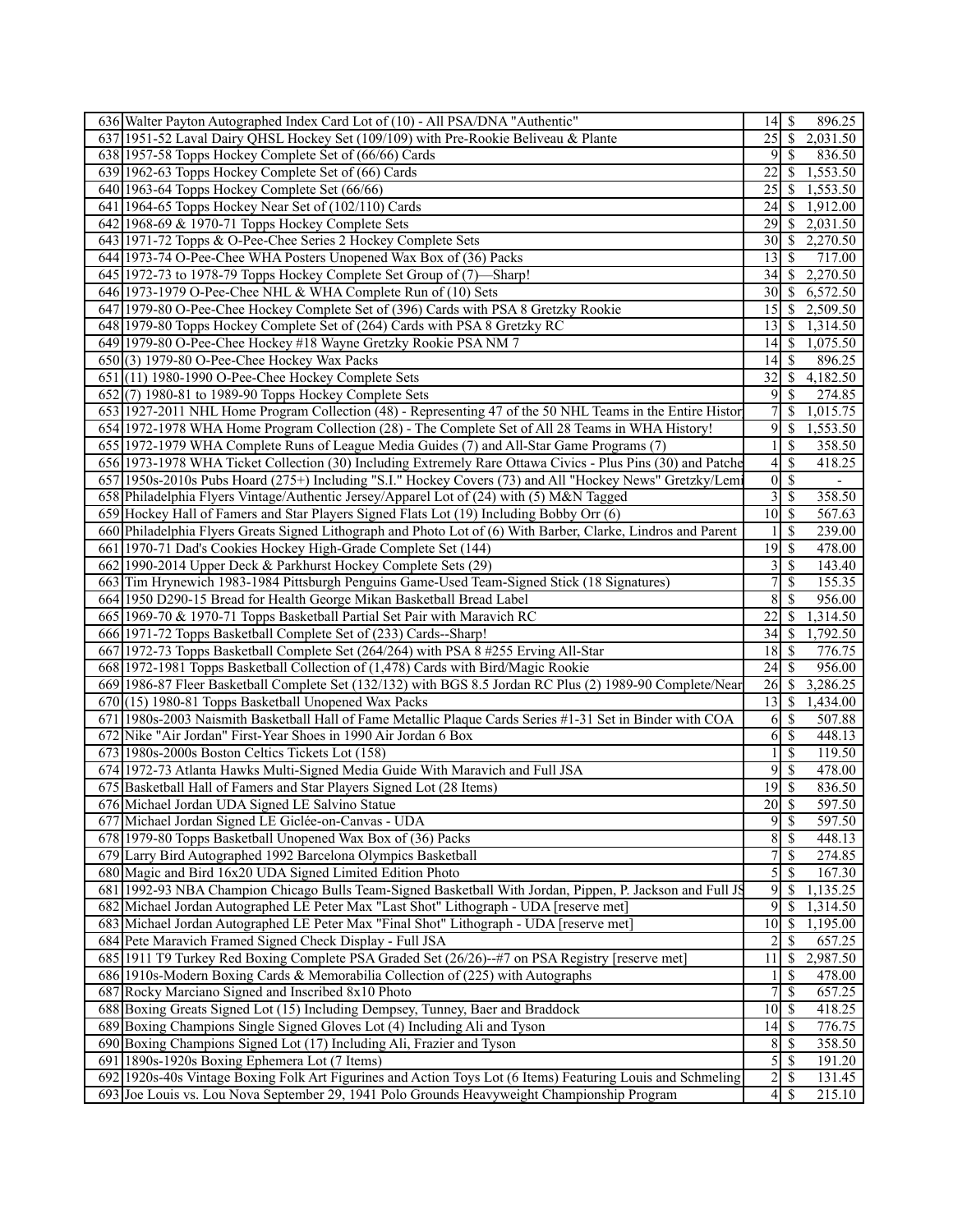|     | 694 September 21, 1955 Marciano vs. Moore Yankee Stadium Heavyweight Championship Program - Marciano'       |                 |                          | 286.80   |
|-----|-------------------------------------------------------------------------------------------------------------|-----------------|--------------------------|----------|
|     | 695 Ali vs. Patterson and Ali vs. Spinks Championship Fight Programs - Great Condition!                     | 3               | $\overline{\mathcal{S}}$ | 298.75   |
|     | 696 December 7, 1970 Ali vs. Bonavena Madison Square Garden Heavyweight Championship Program                | 13              | $\sqrt{S}$               | 1,135.25 |
| 697 | 1965 Ali-Liston "Phantom Punch" Full Tickets Trio (3 Different)                                             | 10              | 8                        | 418.25   |
| 698 | Floyd Patterson 1960s-70s Signed Checks Hoard (86)                                                          | 6               | -\$                      | 298.75   |
|     | 699 Mike Tyson Signed Boxing Gloves Lot (5)                                                                 | $\overline{7}$  | $\mathcal{S}$            | 388.38   |
|     | 700 1899 Police Gazette "Tom Sayers, Champion of England, and His Battles" Newspaper Supplement             | $\overline{2}$  | $\overline{\mathcal{S}}$ | 71.70    |
|     | 701 1925 Kaplan vs. Herman Featherweight Championship Full Tickets Pair                                     | $\overline{c}$  | $\mathcal{S}$            | 131.45   |
| 702 | 1932 U.S. Caramel #25 Jack Sharkey PSA NM-MT 8                                                              | $\overline{17}$ | $\overline{\mathcal{S}}$ | 717.00   |
|     | 703 1955 "Referee Magazine" Lot (7) Featuring Four Floyd Patterson Covers                                   | 0               | $\mathcal{S}$            |          |
|     | 704 Muhammad Ali Framed and Signed 1964 Photo With The Beatles - Full JSA                                   | 14              | -S                       | 776.75   |
|     | 705 Boxing Champions Grab-Bag Lot (7 Items) Including Schmeling and Tyson Signed Pieces                     | 2               | $\mathcal{S}$            | 71.70    |
|     | 706 1910-1912 T218 Champions Multi-Sport Tobacco Card Complete Set of (153/153) in Better Grade             | 13              | <b>S</b>                 | 1,673.00 |
| 707 | $(11)$ 1933-1955 Baseball & Football Graded Hall of Famers and Stars with Koufax RC                         | 12              | -S                       | 836.50   |
|     | 708 1933-1957 Baseball & Football "Beater" Lot of (602) Cards with (73) Hall of Famers                      | 32              | -S                       | 1,135.25 |
|     | 709 1952 Wheaties Uncut Sheet with Mikan                                                                    | 2               | <sup>\$</sup>            | 262.90   |
|     | 710 1959-1979 Topps Baseball & Football Collection of (7,300+) Cards with (2) Koufax & Mantle               | 16              | -S                       | 1,135.25 |
|     | 711 1954-1986 Multi-Sport Hall of Famer Collection of (48) Cards with Namath & Williams                     | $\overline{23}$ | -S                       | 2,390.00 |
|     | 712(64) 1952-1984 Baseball & Football Singles Loaded with Hall of Famers & Stars Including Rose & Ryan Ro   | 15              | -S                       | 1,434.00 |
| 713 | (22) 1955-1990 Multi-Sport Hall of Fame & Star Rookie Cards with Koufax, Bird/Magic and Maravich            | 25              | -S                       | 1,673.00 |
|     | 714 (61) 1957-1989 Baseball & Football Grab Bag with Many Stars Including Koufax, Mantle & Namath           | 8               | $\mathcal{S}$            | 657.25   |
|     | 715   1957-Modern Sports Card Singles Collection of (1,845) with Many Stars & Oddball—Loaded!               | 9               | $\mathbb{S}$             | 597.50   |
|     | 716 1951-1986 Baseball & Football Grab Bag of (317) Cards with Thorpe                                       | 12              | <sup>\$</sup>            | 717.00   |
|     | 717 (8,200+) 1958-1990s Football, Basketball & Hockey Singles and Set Collection—Loaded                     | 32              | -S                       | 4,481.25 |
|     | 718 (1000) 1980 Venorlandus (England) World of Sport Complete 48-Card Sets with Ali & Pele                  | 16              | -S                       | 2,151.00 |
|     | 719 (657) 1980s-2000s Multi/Non-Sport PSA Gem Mint 10 Graded Hall of Famers, Stars & Rookies                | 21              | -S                       | 2,987.50 |
| 720 | (57) 1980-2014 Perez-Steele, Goal Line Art & Other Hall of Sport Complete Sets                              | 16              | l \$                     | 1,673.00 |
| 721 | 1980s-2010s Multi-Sport Star Cards (20,000+)--Unsearched from Warehouse                                     | 7               | \$                       | 328.63   |
| 722 | 1980s-Modern Warehouse Inventory of (42,000+) Cards with Many Stars Plus (12) Wax Boxes                     | 17              | <sup>\$</sup>            | 1,553.50 |
|     | 723 1957-1981 Autographed Multi-Sport Topps Card Lot of (668) Loaded with Stars                             | 9               | -S                       | 717.00   |
|     | 724 1950s-1990s Multi-Sports Signed Cards Lot (37) Including 14 Hall of Famers                              | 4               | $\mathcal{S}$            | 215.10   |
|     | 725 Multi-Sport/Non-Sport Signed Index Card Hoard of $(1,800+)$ with Baseball Emphasis Including HOFers & S | 14              | $\sqrt{S}$               | 836.50   |
|     | 726(4) 1959-1970 Signed Sports Banquet Programs With F. Baker, O. Graham and R. Marciano                    | $\overline{11}$ | -\$                      | 507.88   |
| 727 | Art Modell 1968 Pre-Season Dinner Invitation Signed by (7) With Joe Louis and Gabe Paul - Full JSA          | 3               | $\mathcal{S}$            | 274.85   |
|     | 728 1960s-1970s Multi-Sport Athlete Signed Endorsement/Promotional Photo Lot of (9) with Howe & Starr       | $\overline{2}$  | $\mathbb{S}$             | 328.63   |
| 729 | Multi-Sport Autograph B.O.C. Lot of (13) With Payton, Ditka and J. Palmer                                   | 14              | S                        | 717.00   |
|     | 730 1910 T51 Murad College Series & 1913 T230 Pan Handle Scrap Group of (85) Cards                          | 14              | $\sqrt{S}$               | 567.63   |
|     | 731 1939-1960s Multi/Non-Sport Exhibits Lot of (66) with Stars                                              | 4               | -\$                      | 155.35   |
|     | 732 Early 1930s Boston Garden Promotional Brochure                                                          | 4               | $\overline{\mathcal{S}}$ | 107.55   |
|     | 733 Tremendous Multi-Sport Autograph Hoard of (950+) with Balls, Photos & Flats Including Many HOFers/Sta   | $9\sqrt{5}$     |                          | 717.00   |
|     | 734 Folk-Art Collage Signed Display Pieces (11) Including Mantle, Williams, Mays, Musial and Howe           | 1               | $\overline{\mathcal{S}}$ | 358.50   |
|     | 735 Multi-Sport/Non-Sport Autograph Book with (97) Vintage Signatures                                       | $\overline{c}$  | $\mathcal{S}$            | 328.63   |
|     | 736 (4) Sports Legends Autographed Framed Prints With Gretzky, Montana, Payton and Woods                    | 12              | $\mathcal{S}$            | 776.75   |
|     | 737 (7) Multi-Sport LeRoy Neiman Signed Lithographs                                                         | 6               | <sup>5</sup>             | 657.25   |
|     | 738 1930s-1990s Multi-Sport Wristwatches Lot (10)                                                           | 3               | $\mathcal{S}$            | 358.50   |
|     | 739 Multi-Sport Autographed Gartlan Statue Lot of (7) With T. Williams, Aikman and Cousy                    | 11              | $\mathcal{S}$            | 567.63   |
|     | 740 Multi-Sport Signed Figurine/Plate/Photo Lot of (9) With T. Williams and (2) Namath                      | 17              | -\$                      | 567.63   |
|     | 741 Multi-Sport Signed Lithograph/Photo Lot of (7) With Gretzky, Staubach and T. Williams                   | 10              | \$                       | 448.13   |
|     | 742 1890s-1900s Yale University Large Cloth Banner and Ornate Photo Album (2 Items)                         | 10              | - \$                     | 478.00   |
|     | 743 1920s-1940s Philadelphia Publications/Photo Lot of (11) With Connie Mack Autograph                      | $\overline{c}$  | $\mathcal{S}$            | 191.20   |
|     | 744 1900s-1950s Multi-Sport Postcards Lot (16)                                                              |                 | \$                       | 179.25   |
|     | 745 Multi-Sport Memorabilia Treasure Chest With Ruth and Gehrig Mini-Bats and Rare 1936 Olympics Volumes    | 12              | <b>S</b>                 | 448.13   |
|     | $746(2)$ Dick Dugan Cleveland Plain Dealer Original Illustrations                                           | $0 \simeq$      |                          |          |
|     | 747 Multi-Sport Jersey Treasure Chest Lot of (55) with (7) Jordan, Gretzky & Namath                         | 17              | $\mathbb{S}$             | 956.00   |
|     | 748 1904 American Chicle "Kis-Me" Gum Confederate Portraits Near Set (140/141) with Album & Advertiseme     | $10$   \$       |                          | 836.50   |
|     | 749 1880s-1910s Multi-Sport/Non-Sport Treasure Chest Lot of (186) with Cards, Leathers & Silks              | $\overline{c}$  | $\sqrt{S}$               | 328.63   |
|     | 750 Rare 1939 R165 Gum, Inc. "War News Pictures" Window Advertising Sign                                    | $14 \mid$ \$    |                          | 1,792.50 |
|     | 751 Extremely Rare 1949 Bowman "America Salutes the F.B.I." 5-Cent Wrapper - Possibly One-of-a-Kind!        | $10$   \$       |                          | 567.63   |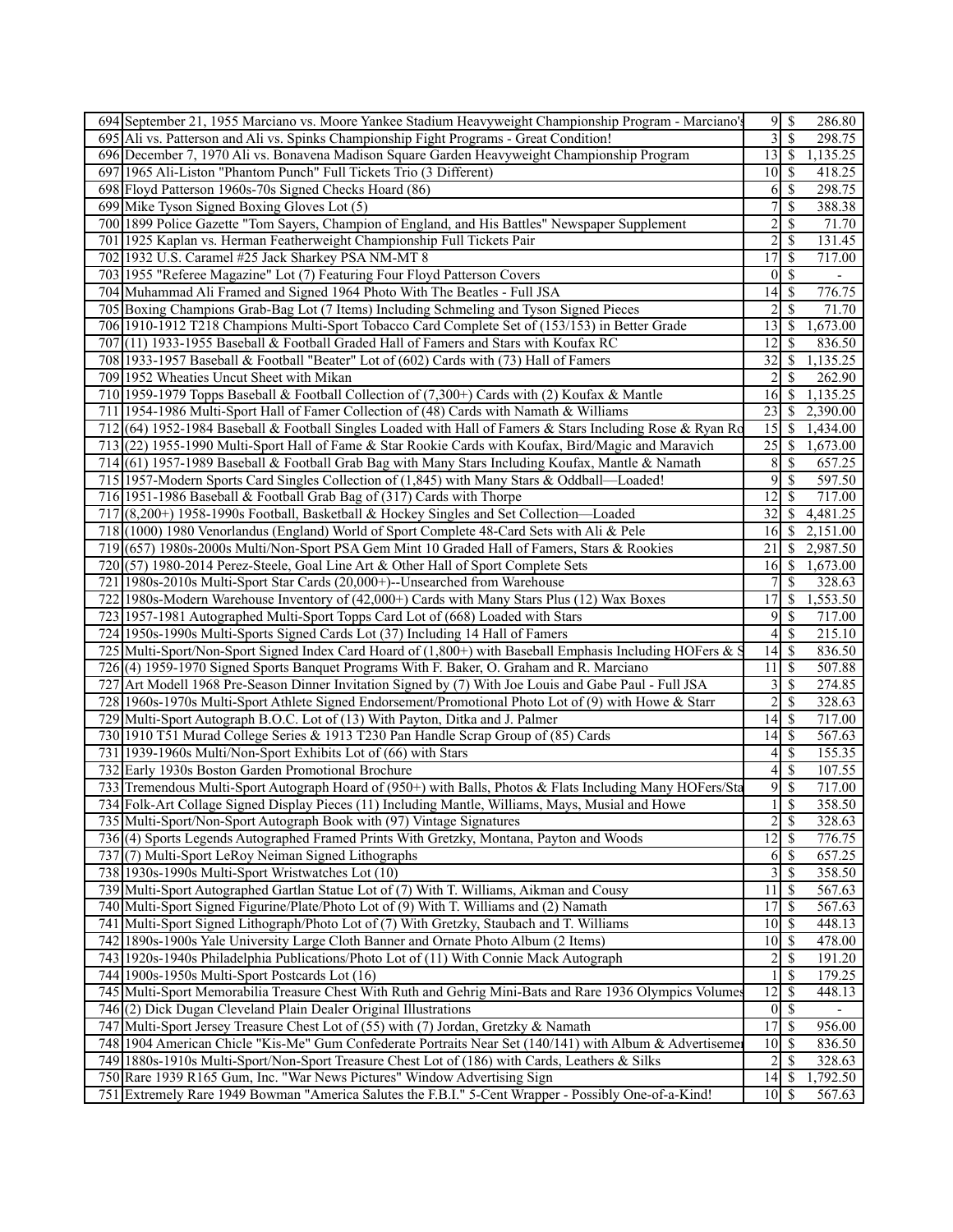|     | 752 1951 Bowman "Jets, Rockets, Spacemen" Final Series Printer's Proof Uncut Sheet of (36) Cards                                                                       | $\mathfrak{z}$       | 8                             | 227.05             |
|-----|------------------------------------------------------------------------------------------------------------------------------------------------------------------------|----------------------|-------------------------------|--------------------|
|     | 753 1954 Topps Scoop Complete Set of (156) Cards Plus (11) Dupes & Wrapper                                                                                             | 13                   | $\overline{\mathcal{S}}$      | 1,195.00           |
|     | 754 1880s Non-Sport Tobacco Card Collection of (46)                                                                                                                    |                      |                               | 1,434.00           |
|     | 755 Circa 1910 Nebo & Zira Portraits & Scenes S68A Native American Silks Complete Set of (10) plus (2) Dupl                                                            | 3                    | <sup>S</sup>                  | 262.90             |
|     | 756 Non-Sport Tobacco Card Complete Set Lot of (2): T28 Aeroplanes & T38 Aviators                                                                                      | 11                   | -S                            | 956.00             |
|     | 757 1933 World Wide Gum R124 Sea Raiders Lot of (32) with Low Number Partial Set (17/24) Plus (15) Duplic                                                              | 25                   | -S                            | 1,314.50           |
|     | 758 1938 R83A Gum, Inc. "Lone Ranger" Premiums Store Advertising Promo Sheet                                                                                           |                      | <sup>\$</sup>                 | 239.00             |
|     | 759 1957 Topps Robin Hood & 1958 Topps Zorro Complete Sets                                                                                                             | 12                   | -S                            | 418.25             |
|     | 760 1965 Topps Mighty Mouse & Pals Tattoos Original Art Pieces (3) from Topps Vault with COAs                                                                          |                      | $\mathcal{S}$                 | 298.75             |
|     | 761 1966 Batman and Green Hornet Card Collection with Sets & Singles                                                                                                   | 20                   | -\$                           | 1,015.75           |
|     | 762 1938 R45 Yankee Doodle Gum Co. "Dopey's Dominoes" Bubble Gum Pack Lot of (25) Plus Original Displa                                                                 | 11                   | -S                            | 776.75             |
|     | 763 (16) 1953 Bowman TV and Radio Stars of NBC Cello Packs                                                                                                             | 14                   | 8                             | 1,015.75           |
|     | 764 1977 Topps Star Wars Series 1 Unopened Wax Box of (36) Packs                                                                                                       | 12                   | -S                            | 1,792.50           |
|     | 765(4) 1977-1978 Topps Star Wars Series 1-5 Unopened Wax Boxes                                                                                                         | 14                   | -\$                           | 2,629.00           |
|     | 766(8) Large 1910s Non-Sport Tobacco Blankets of National Flags                                                                                                        | $\theta$             | -\$                           |                    |
|     | 767 1953-1973 Non-Sport Card Treasure Chest Lot of (227) with Rails and Sails & World on Wheels                                                                        | 21                   | $\mathbb{S}$                  | 567.63             |
|     | 768 Vintage Non-Sport Wrapper Collection of (17) with 1966 Three Stooges                                                                                               | $\bf{0}$             | -S                            |                    |
|     | 769 1812 James Madison Signed Whaling Ship Pass with Full JSA                                                                                                          | 7                    | -S                            | 1,135.25           |
|     | 770 Andrew Jackson Signed 1830 Land Grant with Full JSA                                                                                                                | $\overline{c}$       | $\mathcal{S}$                 | 657.25             |
|     | 771 Rutherford B. Hayes Signed & Dated 1884 Cabinet Photo with Full JSA                                                                                                | 8                    | -\$                           | 1,553.50           |
| 772 | 1944 President Franklin D. Roosevelt Signed Typewritten Letter in Framed Display w/Full JSA                                                                            | 11                   | -\$                           | 507.88             |
| 773 | Gerald Ford Commemorative "37th President" Signed Bat - w/Full JSA                                                                                                     | 8                    | $\mathcal{S}$                 | 388.38             |
|     | 774 Jimmy Carter Signed Hardcover Books Lot (10)                                                                                                                       | 6                    | $\mathbb{S}$                  | 298.75             |
|     | 775 George Washington and Thomas Jefferson 1901 Photo Gravure Prints Pair                                                                                              | $\overline{2}$       | -S                            | 191.20             |
|     | 776 Baron Paul von Hindenburg Signed 1926 Military Promotion Order                                                                                                     | 23                   | -S                            | 836.50             |
|     | 777 WWI-WWII Domestic & Foreign Poster Lot of (10) — All Linen-Backed                                                                                                  | 10                   | -S                            | 1,075.50           |
|     | 778 1947 President Harry S Truman Signed Typewritten Letter in Framed Display w/Full JSA                                                                               | 7                    | -S                            | 250.95             |
|     | 779 Jerry & Betty Ford Signed Sketch Display with Photos--Full JSA                                                                                                     | 3                    | $\mathbb{S}$                  | 143.40             |
|     | 780 President George H.W. Bush Signed Cachets Pair                                                                                                                     | 9                    | <sup>\$</sup>                 | 215.10             |
|     | 781 George Bernard Shaw 1923 Typewritten Signed Journalism-Related Letter                                                                                              | 3                    | S                             | 143.40             |
|     | 782 Musical Personalities Signed Photos Lot (22 Items)                                                                                                                 | 15                   | -S                            | 448.13             |
|     | 783 Bill Murray "Merry Christmas" Single Signed Ball                                                                                                                   | 2                    | $\mathcal{S}$                 | 131.45             |
|     | 784 Eliot Ness 1946 Signed Check - PSA/DNA "Authentic"                                                                                                                 | 5                    | -S                            | 478.00             |
|     | 785 Artist Marc Chagall Signed 8x10 Photo                                                                                                                              |                      | $\mathbb{S}$                  | 239.00             |
|     | 786 Mother Teresa Signed and Inscribed 8x10 Photo                                                                                                                      | 15                   | -\$                           | 1,912.00           |
| 787 | Grace de Monaco and Prince Rainier III Signed Photo Postcard                                                                                                           |                      | <sup>\$</sup>                 | 239.00             |
|     | 788 Rosa Parks Signed 8x10 "Seated on a Bus" Photo                                                                                                                     | 9                    | -\$                           | 1,015.75           |
|     | 789 Famous African-American Politicians and Personalities Signed Lot (18) Including Rosa Parks and Coretta K                                                           | 4                    | -S                            | 298.75             |
|     | 790 1924 Saint-Gaudens \$20 Gold "Double Eagle" U.S. Coin                                                                                                              | 14                   | $\sqrt{S}$                    | 1,553.50           |
|     | 791 Lionel Train Collection in Original Boxes with (20) Cars Including (3) Engines Plus Track & Accessories                                                            | $\overline{10}$ \$   |                               | 1,434.00           |
|     | 792 1955 Lionel Train Set in Original Boxes with Accessories                                                                                                           | 11                   | $\mathbb{S}$                  | 597.50             |
|     | 793 Entertainer/Celebrity/Politician Signed Correspondence Collection of (124) Plus Bonus Materials                                                                    | 15                   | $\sqrt{S}$                    | 1,195.00           |
|     | 794 Astronauts and Politicians Single Signed Baseballs (4) Including John Glenn                                                                                        | 5                    | $\mathbb{S}$                  | 227.05             |
|     | 795 Lynyrd Skynyrd Band Signed Guitar with all (7) Current Member Signatures--Full JSA                                                                                 | 6                    | $\mathbb{S}$                  | 448.13             |
|     | 796 Actor/Entertainer/Celebrity Autograph Treasure Chest of (230) with Many Major Stars                                                                                | 15                   | $\mathbb{S}$                  | 836.50             |
| 797 | Hollywood Movie and TV Stars Signed Photos and Ephemera Lot (41 Items)                                                                                                 | 11                   | -S                            | 1,195.00           |
|     | 798 1930s-40s Hollywood Personalities Signed Photos Lot (11 items) Including Edward G. Robinson and Glenn                                                              | 3                    | -S                            | 262.90             |
|     | 799 Eva Gabor & Friends Signed 8x10 Photo Lot of (78) With Lucille Ball                                                                                                | 8                    | $\mathcal{S}$                 | 358.50             |
|     | 800 Hollywood and Music Personalities Signed Lot (12 Items)                                                                                                            | 3<br>$\overline{11}$ | -\$                           | 203.15             |
|     | 801 (3) Limited Edition Animation Cels With Pink Panther, Bugs Bunny and Simpsons                                                                                      | 31                   | $\mathcal{S}$<br>$\mathbb{S}$ | 448.13<br>3,286.25 |
|     | 802 Scarce 1888 Conly Studios John Clarkson League Schedule Card<br>803 1909-11 T206 White Border SGC 50 Graded Cards (34) with (4) Hall of Famers/Southern Leaguer    | 10 <sup>1</sup>      | -\$                           | 2,748.50           |
|     |                                                                                                                                                                        | 9                    | $\mathbb{S}$                  | 776.75             |
|     | 804 1909-11 T206 White Border SGC 60 Graded Card Lot of (8)<br>805 1909-11 T206 White Border PSA & SGC Graded Cards (8) with (3) Hall of Famers, Southern Leaguer & To | 11                   | $\mathbb{S}$                  | 836.50             |
|     | 806 1909-1911 T205 Gold Borders & T206 White Borders (25) with (3) Hall of Famers/Southern Leaguers                                                                    | $10$   \$            |                               | 478.00             |
|     | 807 1910-11 T3 Turkey Red Cabinets Lot of (6)                                                                                                                          | $18$ $\sqrt{5}$      |                               | 836.50             |
|     | 808 Circa 1910s Baseball/Non-Sport Quilt with (9) 1914 B18 Blankets Including Cobb & Johnson                                                                           |                      | $\mathbb{S}$                  | 179.25             |
|     | 809 (11) 1916 BF2 Ferguson Bakery Felt Pennants with (3) Hall of Famers                                                                                                | $20$   \$            |                               | 1,015.75           |
|     |                                                                                                                                                                        |                      |                               |                    |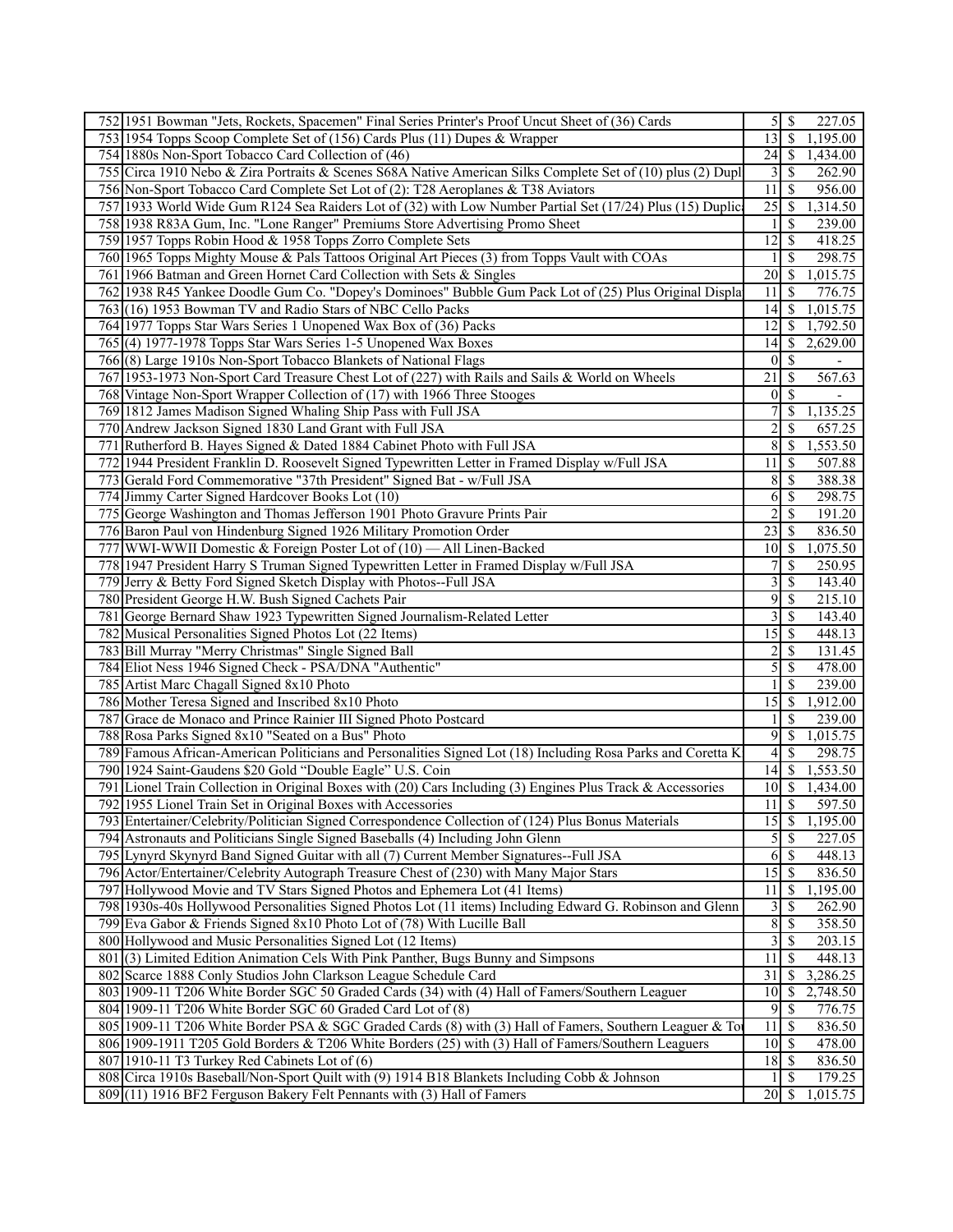|     | 810 1921 W551 Strip Card Near Set of (9/10) Cards with (4) Two-Player Panels & Cobb Dupe                     | $17$ $\sqrt{ }$    |                          | 1,434.00 |
|-----|--------------------------------------------------------------------------------------------------------------|--------------------|--------------------------|----------|
| 811 | $(34)$ 1920-1927 Baseball Strip Cards with (13) Hall of Famers Including Cobb, Johnson & Ruth                | 16                 | $\sqrt{S}$               | 836.50   |
|     | 812 1887-1951 Multi-Sport Grab Bag of (16) Cards with 1951 Topps Major League All-Stars Doby                 |                    |                          | 657.25   |
|     | 813 1949 Leaf Baseball Group of (37) Different Shortprints                                                   | 29                 | $\mathbb{S}$             | 3,286.25 |
|     | 814 1933 Goudey Baseball #53 Babe Ruth SGC 30 Good 2                                                         |                    | <sup>\$</sup>            | 2,270.50 |
|     | 815 1933 Goudey Baseball #144 Babe Ruth SGC 20 Fair 1.5                                                      | $\overline{c}$     | \$                       | 1,314.50 |
|     | 816 1948-49 Leaf Baseball #3 Babe Ruth SGC 20 Fair 1.5                                                       |                    | \$                       | 597.50   |
|     | 817 1951 Bowman Baseball #253 Mickey Mantle Rookie SGC 55 VG-EX 4.5                                          | 12                 | $\mathcal{S}$            | 3,883.75 |
|     | 818 (6) 1954 & 1955 Topps Baseball Hall of Famers with Aaron, Kaline RC, Mays & Williams                     | 17                 | \$                       | 1,075.50 |
|     | 819 1955 Topps Baseball #123 Sandy Koufax Rookie SGC 84 NM 7                                                 | $\theta$           | $\mathcal{S}$            |          |
|     |                                                                                                              |                    |                          |          |
|     | 820 1951-1965 Nellie Fox Player Collection of (47) Different Cards with Oddball                              | 5                  | $\mathbb{S}$             | 418.25   |
|     | 821 1954-1969 Baseball Hall of Fame Cards (49) with (9) Koufax, (3) Mantle and (2) Williams                  | 25                 | $\mathbb{S}$             | 1,434.00 |
|     | 822 1949-1978 Baseball Shoebox Collection of (4,125) Cards with 1961 Nu-Card Baseball Scoops Set             | 26                 | -S                       | 5,078.75 |
|     | 823 1958-1980 Topps Baseball Hall of Famer, Star & Specialty Cards Lot of (7,850+)                           | 24                 | $\sqrt{3}$               | 6,572.50 |
|     | 824 1964-1972 Topps Baseball Checklist Hoard of (1,228) Cards                                                | 21                 | \$                       | 776.75   |
|     | 825 1963-1974 Topps Baseball Collection of (4,250+) with Many Stars                                          | 25                 | -S                       | 2,031.50 |
|     | 826 1968 Topps Baseball Complete Set (598/598)                                                               | 11                 | - \$                     | 657.25   |
|     | 827 1971 & 1972 Topps Baseball Near Sets                                                                     | 7                  | $\overline{\mathcal{S}}$ | 896.25   |
|     | 828(6) 1967-1976 Fleer & Laughlin World Series & Famous Feats Sets                                           | 20                 | $\mathcal{S}$            | 657.25   |
|     | 829 (22) 1974 Topps Baseball Unopened Wax Packs                                                              | 25                 | 8                        | 3,883.75 |
|     | 830 Massive 1979 Topps Baseball Vending Hoard of (27,000+) with Stars                                        | 20                 | - \$                     | 1,912.00 |
|     | 831 1952-1954 Topps Archives Baseball Reprint Run in MJ Roop Binders                                         | 7                  | <sup>\$</sup>            | 262.90   |
|     | $832$ (1,475) 1984 Topps Baseball Stars from Vending with (550) #470 Nolan Ryan                              | 13                 | <b>S</b>                 | 358.50   |
|     | 833 (59) 1982-1990 Topps & Fleer Baseball Hall of Fame/Star Rookie & Second-Year Collection with (9) Ripker  | 18                 | $\mathbf s$              | 537.75   |
|     | 834 Billy Sunday 1900s-1910s Real Photo Postcards (30) and Hardback Book                                     |                    | $\mathbb{S}$             | 179.25   |
|     | 835 Early 1900s Anson and Spalding Baseball Hardback First Edition Books Pair                                |                    | $\mathcal{S}$            | 179.25   |
|     | 836 1911-1969 Sports Publication Lot of (21) with 1st Issue of Sports Illustrated                            | 8                  | $\mathbb{S}$             | 227.05   |
|     |                                                                                                              | 4                  |                          | 388.38   |
|     | 837 1941-1943 World Series Programs at New York (3) - All Scored!                                            |                    | \$                       |          |
|     | 838 1940s World Series Programs Lot (5)                                                                      | 4                  | -\$                      | 274.85   |
|     | 839 1940s-1950s Brooklyn Dodgers World Series Programs (3) and Game Scorecards (9)                           | 5                  | $\mathbb{S}$             | 418.25   |
|     | 840 1950s-60s New York Yankees World Series Programs (4) and Game Scorecards (7)                             | 5                  | $\mathbb{S}$             | 298.75   |
|     | 841 1950s-60s New York Yankees Team Yearbooks Lot (9)                                                        | 5                  | $\mathcal{S}$            | 227.05   |
|     | 842 1952-1985 Dodgers/Tigers/White Sox Publication Lot of (26) with (23) Yearbooks                           | $\overline{c}$     | $\mathbb{S}$             | 131.45   |
|     | 843 1950s-Modern Nellie Fox Treasure Chest Collection with 1951 Bowman RC & 1959 WS Program                  | 5                  | $\mathbb{S}$             | 298.75   |
|     | 844 September 28, 1968 Mickey Mantle Final Career At-Bat Original Negatives Pair                             | $\overline{12}$    | -\$                      | 956.00   |
|     | 845 Exceptional Mickey Mantle 1960s Bobbing Head Doll with Mini Box                                          | 13                 | $\sqrt{3}$               | 717.00   |
|     | 846 1950s-1980s Baseball Pennants Lot (17)                                                                   | 14                 | $\mathsf{S}$             | 537.75   |
|     | 847 1960s Washington Area Multi-Sport Original Photo Lot of (17) with (10) Signed Senators Including Gil Hod | 6                  | -S                       | 239.00   |
|     | 848 1910s-1930s Baseball Publications and Tablets Lot (7 Items)                                              | 10                 | $\sqrt{S}$               | 239.00   |
|     | 849 June 1, 1941 Mel Ott 400th Home Run Ticket Stub                                                          | 3                  | -S                       | 143.40   |
|     | 850 1941 Ebbets Field Opening Day Die-Cut Ticket                                                             | $\overline{14}$ \$ |                          | 328.63   |
|     | 851 1930s-1950s New York Giants Scorecards Lot (12 Different) - All Scored!                                  |                    | $6 \,$ \$                | 179.25   |
|     | 852 Willie Mays 200th and 400th Home Run Ticket Stubs Pair                                                   | $\left 4\right $   | $\overline{\mathcal{S}}$ | 155.35   |
|     | 853 1962 Roger Maris "Icicle" Advertising Sign                                                               | 11                 | $\sqrt{S}$               | 274.85   |
|     | 854 1962 Mars Candy "Baseball Tips From the Stars" 45 RPM Records Set (3)                                    | 2                  | $\mathcal{S}$            | 131.45   |
|     | 855 1964 Team Photo Packs Lot (10)                                                                           | 12                 | -S                       | 657.25   |
|     | 856 Allen Lewis' 1967 Philadelphia Phillies Entire Season Official Scorebook                                 | 8                  | -S                       | 286.80   |
|     | 857 July 31, 1978 Pete Rose 44th Game Hit Streak Full Tickets Pair                                           | 5                  | $\mathcal{S}$            | 167.30   |
|     | 858 June 18, 1986 Don Sutton 300th Win Ticket Stub                                                           | $\vert 0 \vert$    | $\sqrt{S}$               |          |
|     | 859 August 5, 1999 Mark McGwire 500th Home Run Signed Full Ticket                                            | 4                  | -\$                      | 155.35   |
|     | 860 Ted Kennedy 1906-1907 Signed Check Lot of (5) - All PSA/DNA "Authentic"                                  | 2                  | $\mathbb{S}$             | 191.20   |
|     | 861 1933 Baseball Autograph Page Signed by (17) With Maranville and H. Wilson                                | 17                 | -\$                      | 1,015.75 |
|     | 862 Vintage Baseball Team-Signed Album Sheet Lot of (41) with (294) Autographs                               | $\vert 0 \vert$    | -\$                      |          |
|     |                                                                                                              |                    |                          |          |
|     | 863 Ty Cobb Cut Signature Dated 9/4/46 with Full JSA                                                         |                    | \$                       | 776.75   |
|     | 864 1948-49 Brooklyn Dodgers Autograph and Card Lot of (6) with Campanella                                   | $\overline{5}$     | -\$                      | 418.25   |
|     | 865 Baseball Signature Cut Collection of (87) with Hornsby, Mack, Mantle & J. Robinson                       | $\overline{22}$    | $\mathcal{S}$            | 1,673.00 |
|     | 866 Mickey Mantle Signed 11x14 Photos Pair                                                                   | 12                 | \$                       | 388.38   |
|     | 867 Mickey Mantle 1959, 1960 Signed Newspaper Pages in Framed Displays (2)                                   | $\overline{2}$     | S                        | 203.15   |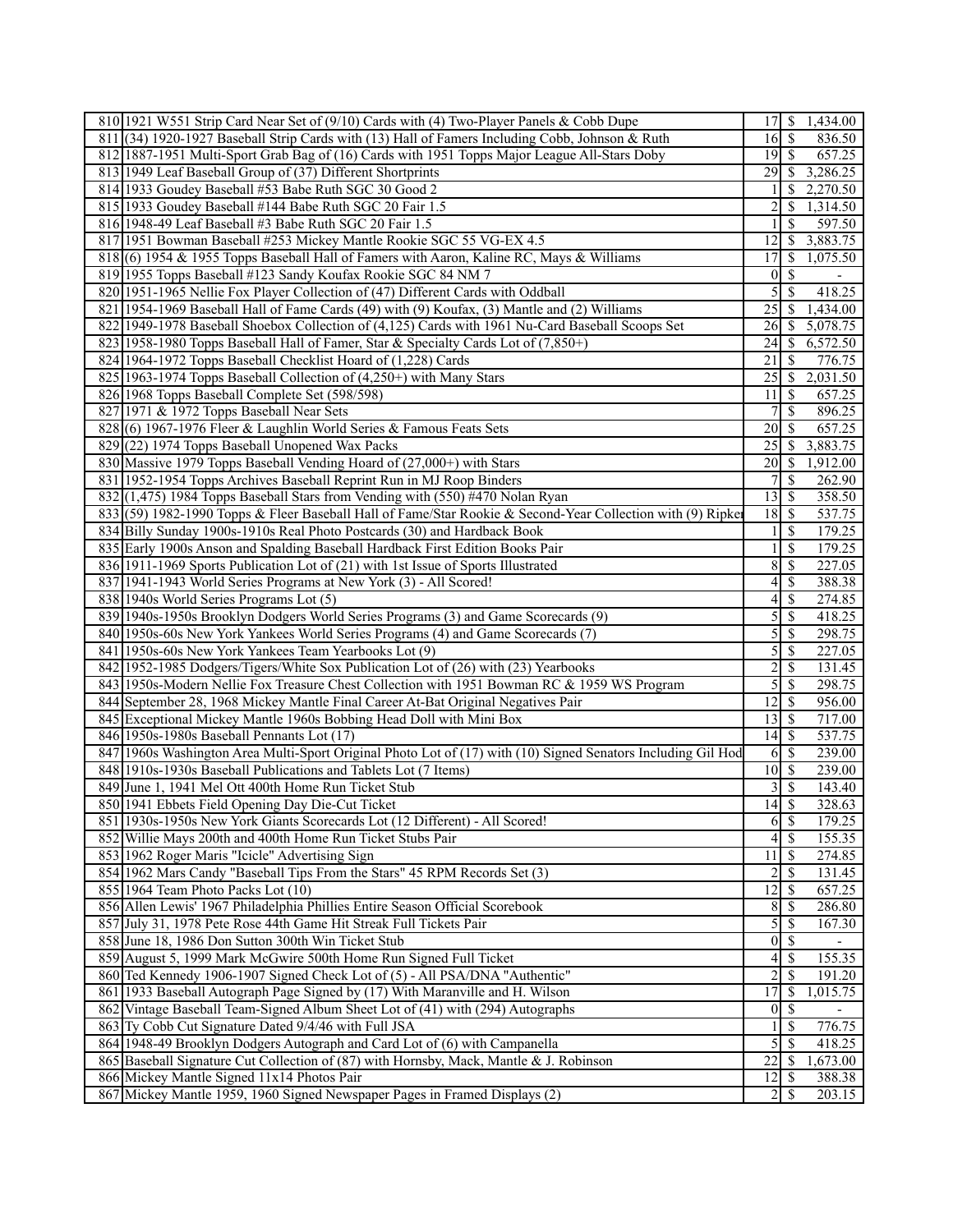|     | 868 Mickey Mantle 1961 World Series Signed Newspaper Pages in Framed Displays (3)                           |                                   | $6 \mid$ \$              | 478.00         |
|-----|-------------------------------------------------------------------------------------------------------------|-----------------------------------|--------------------------|----------------|
|     | 869 Mickey Mantle Single Signed OAL Trio - Full PSA/DNA                                                     | $\overline{13}$ \ $\overline{\$}$ |                          | 1,314.50       |
|     | 870 J. DiMaggio, Mantle and T. Williams Signed Flats - All Full JSA                                         |                                   | -S                       | 298.75         |
|     | 871 1940s-1960s New York Yankees Publications (6) - All Signed by Yogi Berra                                | 2                                 | <sup>\$</sup>            | 250.95         |
|     | 872 Yellow HOF Plaque Postcard Lot of (211) with (63) Signed Including DiMaggio & Mantle                    | 13                                | -S                       | 1,195.00       |
|     | $873$ (83) 1954-1980s Signed Baseball Cards with (37) Hall of Famers                                        | 8                                 | - \$                     | 262.90         |
|     | 874 Chicago White Sox Team-Signed Baseball Lot of (2) with 1962 & 1971                                      |                                   | $\mathbb{S}$             | 179.25         |
|     | 875 Sandy Koufax and Don Drysdale Grouping with Single Signed Baseball Pair                                 | 6                                 | $\mathcal{S}$            | 418.25         |
|     | 876(52) Single-Signed Baseballs With J. DiMaggio, Drysdale and Hubbell                                      | 21                                | $\mathbb{S}$             | 1,434.00       |
|     | 877 Two Dozen Kevin Millar Signed 2004 World Series Baseballs - Half With "Cowboy Up" Inscriptions          | 9                                 | $\mathcal{S}$            | 274.85         |
|     | 878 Baseball Autograph Treasure Chest-Loaded with HOFers & Stars                                            | 13                                | -\$                      | 507.88         |
|     | 879 Miguel Fuentes Pinet (Full Name) Signed Index Card - Full JSA                                           | 4                                 | -S                       | 448.13         |
|     | 880 Baseball Cut Signature Lot of (100+) With J. DiMaggio and T. Williams - Loaded!                         | 20                                | -S                       | 776.75         |
|     | 881 Baseball Cut Signature Lot of (127) with J. DiMaggio                                                    | $\mathbf{0}$                      | $\overline{\mathcal{S}}$ |                |
|     | 882 Baseball Umpire Autographed Index Card/Cut Lot of (191)                                                 | 3                                 | -\$                      | 203.15         |
|     | 883 Eddie Cicotte Signed "The Sporting News" Contract - Full JSA                                            | 13                                | $\mathbb{S}$             | 388.38         |
|     | 884 Mel Ott Signed 1943 Government Postcard - Full JSA                                                      | 10                                | -S                       | 567.63         |
|     | 885 Roy Campanella Cut Signature - Full JSA                                                                 | 4                                 | -S                       | 328.63         |
|     | 886 Willard Brown Signed Index Card - Full JSA                                                              | 12                                | $\mathcal{S}$            | 537.75         |
|     | 887 Circa 1950s "Stan Musial & Biggie's" Menu Signed by Ford Frick and Warren Giles with JSA Certification  |                                   | <sup>\$</sup>            | 119.50         |
|     | 888 Branch Rickey 1964 Signed Personal Check                                                                | 14                                | <sup>5</sup>             | 597.50         |
|     | 889 Dizzy Dean and Nellie Fox Cut Signature Framed Displays                                                 | 4                                 | $\mathcal{S}$            | 155.35         |
|     | 890 HOFers Signed 8x10 Photos Trio Including Mantle and Williams                                            | 10                                | -S                       | 358.50         |
|     | 891 Willie, Mickey and the Duke Signed 16x20 Print by Flip Amato                                            |                                   |                          | 286.80         |
|     | 892 Hank Greenberg 1947 ONL Frick Single-Signed Baseball - PSA/DNA                                          | 2                                 | $\mathcal{S}$            | 250.95         |
|     | 893 James "Cool Papa" Bell Single Signed Ball                                                               | 13                                | -\$                      | 274.85         |
|     | 894 Ted Williams and Bill Terry "Last .400 Hitters" Signed Ball                                             | $16$ $\sqrt{ }$                   |                          | 567.63         |
|     | 895 Ted Williams Single-Signed Baseball With "521" Inscription - Full JSA                                   | 15                                | -S                       | 1,075.50       |
|     | 896 Tremendous "3,000 Hit Club" Signed Ball (15 Signatures) Including Aaron, Mays and Musial                | 20                                | -S                       | 1,434.00       |
|     | 897 Duke Snider Signed Dodgers Jersey                                                                       | 7                                 | $\mathcal{S}$            | 239.00         |
|     | 898 Scarce Circa 1890s Colgate University Football Players in Leather Uniforms Original Photo               | $\overline{c}$                    | $\mathbb{S}$             | 83.65          |
|     | 899 1890s-1900s "Tip Top Weekly" and "Frank Leslie's Illustrated" Magazines (5 Items)                       | $\overline{c}$                    | $\overline{\mathcal{S}}$ | 83.65          |
|     | 900 Rare 1930s Die-Cut College All-American Football Stand-Ups (2)                                          | 18                                | 8                        | 567.63         |
| 901 | $(2,600+)$ 1951-1989 Mostly Topps Football Collection with Stars                                            | 20                                | $\sqrt{S}$               | 896.25         |
|     | 902 1956-1990 Football Singles Collection of (11,400+) Cards—Loaded!                                        | 33                                | -S                       | 4,182.50       |
|     | 903 1964-1967 Philadelphia Gum Football Wrappers (44)                                                       | 10 <sup> </sup>                   | S                        | 388.38         |
|     | 904 1951-1952 Multi-Sport Wheaties Cards (79) with Mikan & Williams                                         | 11                                | $\mathcal{S}$            | 358.50         |
|     | 905 1971-1990s Basketball Card Collection of (4,400+) with Many Stars                                       | 25                                | $\sqrt{S}$               | 1,912.00       |
|     | 906 1986-87 Fleer Basketball #57 Michael Jordan PSA NM-MT 8                                                 | 13                                | S                        | 1,434.00       |
|     | 907 1890s-1940s Football Publications Lot (7) Including Camp and Yost Hardback Books                        | $\overline{9}$                    | $\sqrt{s}$               | 448.13         |
|     | 908 1920s-40s Football Grab-Bag Lot (9 Items)                                                               |                                   | $\overline{0 S}$         | $\blacksquare$ |
|     | 909 1954 "NFL Champion Cleveland Browns" & Chicago Bears Team-Signed Envelope with (60) Autographs          |                                   | \$                       | 179.25         |
|     | 910 THIS LOT HAS BEEN WITHDRAWN                                                                             | $\vert 0 \vert$                   | $\overline{\mathcal{S}}$ |                |
|     | 911 1930s-1990s Rose Bowl Ticket Stubs Lot (23)                                                             | 5                                 | $\mathcal{S}$            | 227.05         |
|     | 912 1945-2010 College Football Program Lot of (23) with Ohio State Emphasis                                 | 6                                 | $\mathcal{S}$            | 239.00         |
| 913 | Dave Robinson 1964-1985 Signed Personal Check Lot of (100)                                                  | 3                                 | $\mathbb{S}$             | 262.90         |
|     | 914 NFL "75 Seasons" Hardcover Book Signed by (22) With Butkus, Payton and Unitas - Full JSA                | $\,$ 8 $\,$                       | -\$                      | 597.50         |
|     | 915 Walter Payton Signed Chicago Bears White Jersey With Six Highlight Inscriptions - Full PSA/DNA          | 11                                | -\$                      | 1,434.00       |
|     | 916 Multi-Sport Autograph Lot of (28) With (2) Aaron, M. Johnson and B. Sanders                             | 15                                | -\$                      | 776.75         |
|     | 917 Autograph Balance of Collection With Mickey Mantle, Jimmy Carter and Charlton Heston                    | 11                                | $\sqrt{3}$               | 657.25         |
|     | 918 Mickey Mantle and Muhammad Ali Single-Signed Photographs - Both Full JSA                                | $\overline{c}$                    | $\mathbb{S}$             | 328.63         |
|     | 919 1969-1978 Topps & O-Pee-Chee Hockey Collection of (5,500+) Cards with Stars                             | 3                                 | -S                       | 537.75         |
|     | 920(7) 1974-1980 Topps Hockey Complete & Near Sets with SGC 60 Gretzky RC                                   | $\overline{7}$                    | $\mathcal{S}$            | 478.00         |
|     | 921 1977-1991 Topps & O-Pee-Chee Hockey Hoard of (10,000+) with Many Stars & Near Sets                      | 19                                | - \$                     | 1,912.00       |
|     | 922(6,000+) 1979-1990s Hockey Card Treasure Chest with Many Stars Including Gretzky RC                      | 11                                | <b>S</b>                 | 717.00         |
|     | 923 (389) 1970s-1990s Hockey Signed Cards                                                                   |                                   |                          | 227.05         |
|     | 924 1993 Florida Panthers Inaugural Season Signed Lot (20) Plus Numerous Related Items                      | $\overline{c}$                    | $\mathcal{S}$            | 328.63         |
|     | 925(3) 1949-1951 Philadelphia Sports Writers Association Dinner Programs Signed by (26) With Foxx, Rickey a |                                   |                          | 836.50         |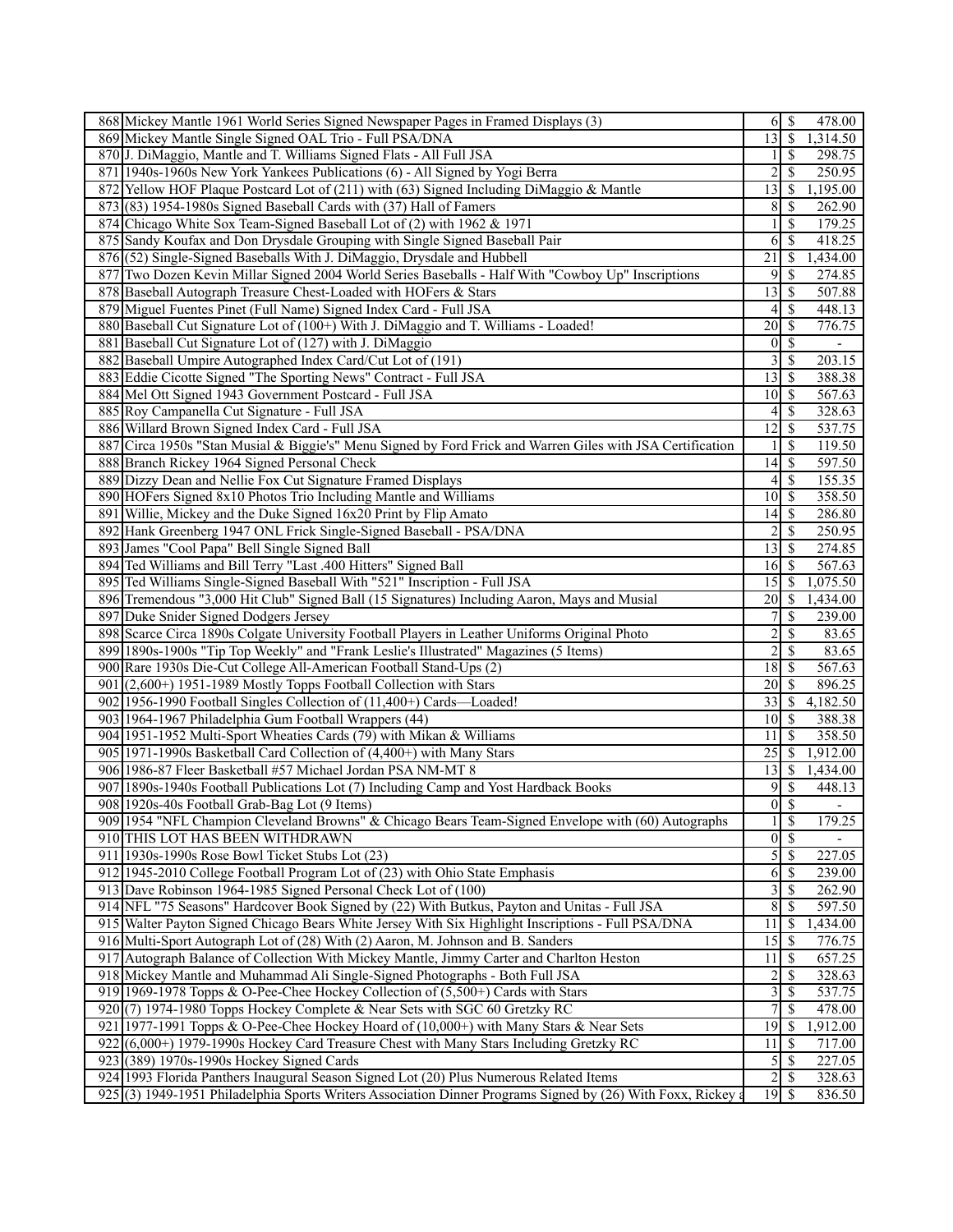|     | 926 1955 Helms World Trophy Presented to U.S. Diver Pat McCormick                                   |                         | -S                       | 418.25         |
|-----|-----------------------------------------------------------------------------------------------------|-------------------------|--------------------------|----------------|
|     | 927 NHL "500 Goal Scorer" Multi-Signed Litho with (17) Signatures--Full JSA                         | 5                       | $\overline{\mathcal{S}}$ | 418.25         |
|     | 928 (98) Wayne Gretzky Autographed Brass Nameplates                                                 | 27                      | -S                       | 4,481.25       |
|     | 929 Tiger Woods Signed 1991 Golf Digest Framed Clipping - Early Signature! Full JSA                 |                         | <sup>\$</sup>            | 250.95         |
|     | 930 Rory McIlroy Signed PGA Championship Flag and 10x8 Photograph - JSA                             | 10                      | -S                       | 567.63         |
|     | 931 James Corbett 1908 Autograph - Full JSA                                                         | 2                       | $\mathcal{S}$            | 250.95         |
|     | 932 Muhammad Ali and Joe Frazier Dual-Signed 1971 Life Magazine - Full JSA                          | 11                      | $\mathcal{S}$            | 448.13         |
|     | 933 Muhammad Ali Handwritten Note Card - Full JSA                                                   | $\theta$                | $\overline{\mathcal{S}}$ |                |
|     | 934 1940s Album Page Signed by Howard Hughes - Full JSA                                             | 13                      | $\sqrt{S}$               | 717.00         |
|     | 935 Marlon Brando Signed Handwritten Note in Original Notebook with Full PSA/DNA                    |                         | $\mathcal{S}$            | 836.50         |
|     | 936 Richard Nixon Single-Signed ONL Giamatti Ball - Full JSA                                        | 7                       | \$                       | 328.63         |
|     | 937 Entertainer & Celebrity Signed FDC/Index Card Lot of (23)                                       |                         | -S                       | 179.25         |
|     | 938 1970s-1980s TV Guide Cover Portrait Photo Lot of (68)                                           | 1                       | $\mathcal{S}$            | 179.25         |
|     | 939 1961, 1999 All-Star Game at Boston Press Pins Pair                                              | $\overline{c}$          | $\mathbb{S}$             | 143.40         |
|     | 940 Rare 1948 Goose Tatum/Harlem Globetrotters Souvenir Pin with Ribbon                             | 8                       | -\$                      | 250.95         |
|     | 941 Jesse Owens August 9, 1936 Olympics Fourth Gold Medal Ticket                                    |                         | $\mathbb{S}$             | 119.50         |
|     | 942 April 16, 2003 Michael Jordan Final NBA Game Full Ticket and Giveaway Display (2 Items)         |                         | \$                       | 119.50         |
|     | 943 Amos Alonzo Stagg 1932 Hand-Drawn Football Play and Game Notes - Full JSA                       |                         | $\mathcal{S}$            | 119.50         |
|     | 944 Johnny Unitas SGC Graded Pair with 1972 Topps Football SGC 86 NM+ 7.5 & Signed Business Card    | $\overline{c}$          | $\overline{\mathcal{S}}$ | 71.70          |
|     | 945 1980s-1990s Super Bowl Ticket Stubs Lot (7)                                                     | 3                       | \$                       | 83.65          |
|     | 946 1939 Gum Inc. War News Pictures #31 Hitler Congratulates SGC 55 VG-EX+ 4.5                      | 3                       | $\mathcal{S}$            | 143.40         |
|     | 947 1954 Bowman U.S. Navy Victories Complete Set (48/48)                                            | 15                      | $\mathbb{S}$             | 448.13         |
|     | 948 Golfers Hogan, Snead, Sarazen and Nelson Signed Flats Lot (13)                                  | 8                       | $\mathcal{S}$            | 388.38         |
|     | 949 Golfers Signed Flats Lot (42) Including Arnold Palmer (3)                                       | 4                       | -\$                      | 328.63         |
|     | 950 Sam Snead and Billy Casper Signed Baseballs Pair                                                | $\overline{0}$          | $\mathbb{S}$             |                |
|     | 951 Palmer, Nicklaus & Player Signed Golf Display--All Individually Certified                       |                         | \$                       | 239.00         |
|     | 952 Golfer Dual-Signed Official PGA Scorecard Lot of (10) with Palmer--All PSA/DNA Certified        | $\overline{c}$          | $\mathbb{S}$             | 328.63         |
| 953 | Sam Snead Signed Personal Check Lot of (10)                                                         | 9                       | $\mathcal{S}$            | 358.50         |
|     | 954 Bob Hope Special Edition Character Putter & Sleeve of Golf Balls                                | 3                       | \$                       | 167.30         |
|     | 955 Autographed Golf Flag Lot of (2) With Single-Signed Mickelson - Both Full JSA                   | 8                       | - \$                     | 286.80         |
|     | 956 1981 Donruss Golf Near Case of (14/16) Wax Boxes Plus 1982 Donruss Golf Wax Box & (4) Sets      | 19                      | -\$                      | 1,434.00       |
|     | 957 1997 Tiger Woods & Lee Janzen Dual-Signed Official PGA Scorecard-PSA/DNA Certified              |                         | $\mathbb{S}$             | 239.00         |
|     | 958 Tiger Woods Signed 2007 UDA Display (#31/207) and 2002 Multi-Signed Pin Flag (30 Signatures)    | 8                       | $\overline{\mathcal{S}}$ | 418.25         |
|     | 959 Tiger Woods/Jack Nicklaus UDA Dual-Signed Limited-Edition 2005 Masters Pin Flag (#13/100)       | 9                       | $\mathbb{S}$             | 1,015.75       |
|     | 960 Tiger Woods Autographed LE Shadowbox Display - UDA                                              | 5                       | $\mathcal{S}$            | 597.50         |
|     | 961   U.S. and Foreign Olympic Stars Signed Ephemera Lot (59 Items) Including Weissmuller and Owens |                         | $\mathbb{S}$             | 358.50         |
|     | 962 Dale Earnhardt, Sr. Autograph Display - JSA                                                     | $\overline{c}$          | $\mathcal{S}$            | 328.63         |
|     | 963 Richard Petty Sheet Metal Fender Piece                                                          | 1                       | $\mathcal{S}$            | 119.50         |
|     | 964 Scarce 1932 Olympics "American Football" Official Program                                       | 14                      | -\$                      | 328.63         |
|     | 965 Pele Single Signed "Baden" Soccer Ball                                                          | 9                       | $\sqrt{s}$               | 388.38         |
|     | 966 1939 Philadelphia Athletics Multi-Signed Album Page With Harry O'Neill - Full JSA               | $\vert 0 \vert$         | $\overline{\mathcal{S}}$ | $\blacksquare$ |
|     | 967 Original 1994 Ken Burns "Baseball" PBS TV Tour Walter Johnson Oversized Photo Lot of (2)        | 5                       | $\mathcal{S}$            | 167.30         |
|     | 968 1947-66 Exhibit Baseball Card Lot of (69)                                                       | $\overline{13}$         | $\mathbb{S}$             | 286.80         |
|     | 969 1973 Dean's Photo Service San Diego Padres Near-Set of (30/31) With (29) Graded                 | 8                       | $\sqrt{S}$               | 250.95         |
|     | 970 New York Mets Balance of Collection With 1962 Schedule Display and McGraw Autograph             | $\boldsymbol{0}$        | $\overline{\mathcal{S}}$ |                |
|     | 971 1950s-2000s Mickey Mantle Memorabilia Treasure Chest with Endorsements, Figures, Flats & More   | 3                       | $\mathbb{S}$             | 155.35         |
|     | 972 Vintage Ty Cobb Cast Iron Bank                                                                  | 5                       | -\$                      | 167.30         |
|     | 973 1966 Royal Crown Columbus Confederate Yankees SGC Graded Partial Set of (14/21)                 | 3                       | $\mathbb{S}$             | 95.60          |
|     | 974 1960 Richmond Virginians SGC Graded Complete Set of (6)                                         | 10 <sup>1</sup>         | - \$                     | 896.25         |
|     | 975 Sal Maglie 1956 Western Union Congratulatory Telegrams Lot (62) Including No-Hitter References  |                         | $\mathcal{S}$            | 119.50         |
|     | 976 1940s-1950s "R.G. Johnson" Baseball Bat                                                         | $\boldsymbol{0}$        | $\overline{\mathcal{S}}$ |                |
| 977 | Ornate 1887 "Our National Game" Lithographic Baseball Scenes Scrapbook                              | 5                       | -S                       | 250.95         |
|     | 978 1963 Salada-Junket Baseball Coins #23 Roberto Clemente PSA Mint 9                               | $\overline{\mathbf{3}}$ | $\mathbb{S}$             | 95.60          |
|     | 979 1957 Topps Baseball #328 Brooks Robinson Rookie PSA EX-MT 6                                     | $\overline{0}$          | $\sqrt{S}$               |                |
|     | 980 1951 Bowman Baseball #305 Willie Mays Rookie SGC 30 Good 2                                      | 4                       | -\$                      | 896.25         |
|     | 981 1962 All-Star Game at Washington Tie Clasp Press Pin                                            | 3                       | $\mathbf s$              | 83.65          |
|     | 982 Vintage 11" Metallic Baseball Player Figurine                                                   | 7                       | $\mathbb{S}$             | 143.40         |
|     | 983 1933 World Series Game 4 at Washington Full Ticket Stub                                         |                         | $6$   \$                 | 131.45         |
|     |                                                                                                     |                         |                          |                |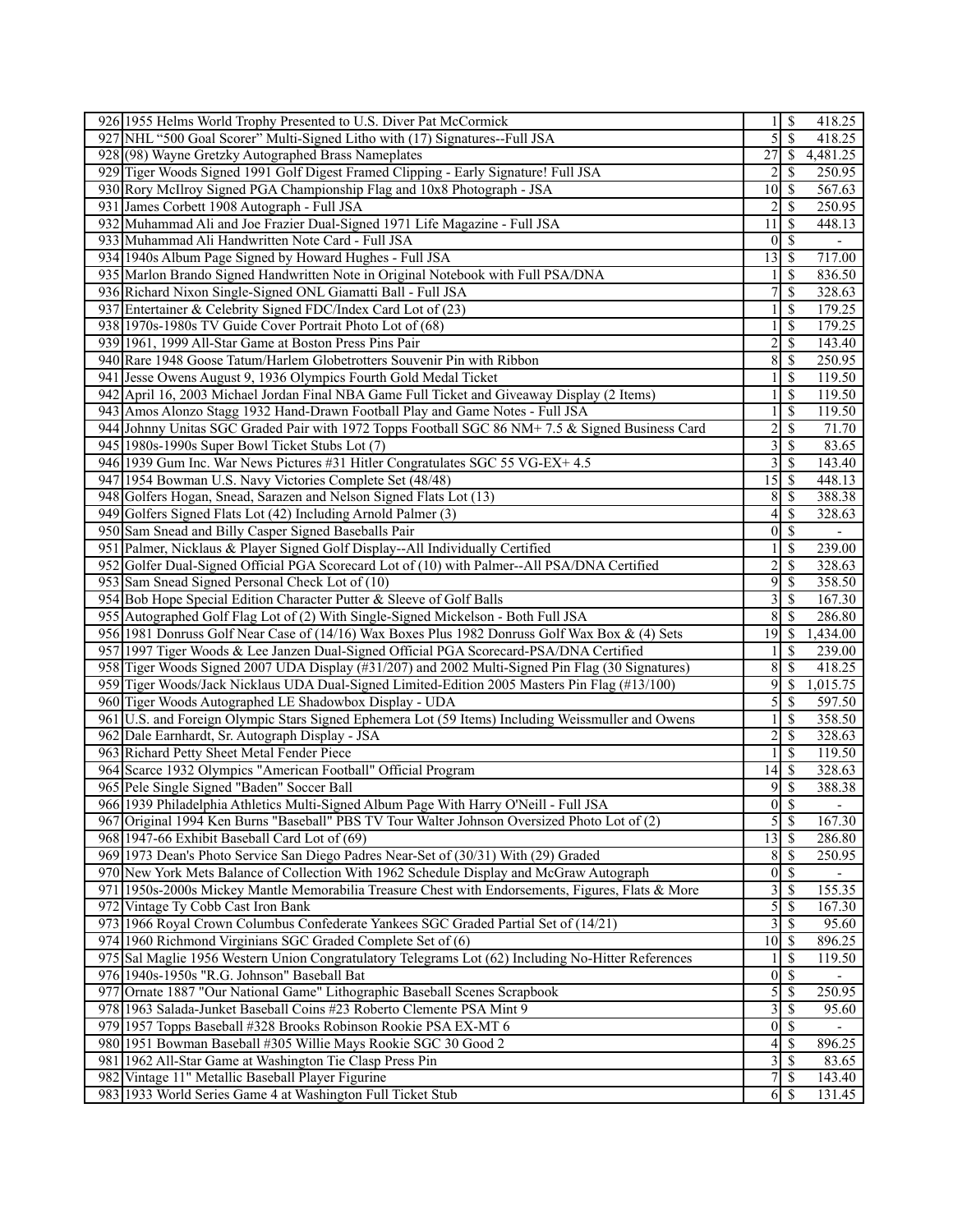|     | 984 1927 New York Yankees Game Scorecard (Partially Scored) - Babe Ruth 17th HR of Season                               |                                    |                                | 358.50                   |
|-----|-------------------------------------------------------------------------------------------------------------------------|------------------------------------|--------------------------------|--------------------------|
|     | 985 August 16, 1954 Sports Illustrated First Issue in Presentation Case                                                 | 4                                  | $\overline{\mathcal{S}}$       | 155.35                   |
|     | 986 1951-1965 New York Baseball Teams Publication Lot of (22) with (4) World Series Programs                            | $10$ $\sqrt{5}$                    |                                | 448.13                   |
|     | 987 1909-11 T206 White Borders Harry Howell (Portrait) SGC 60                                                           | 2                                  | <sup>\$</sup>                  | 71.70                    |
|     | 988 1966 Topps Baseball Near Set (583/598)                                                                              |                                    | <sup>\$</sup>                  | 717.00                   |
|     | 989 1965 Topps Baseball Partial Set of (372/598) Cards                                                                  | 13                                 | - \$                           | 776.75                   |
|     | 990(88) 1940-1989 Baseball Father & Son Cards with Stars                                                                |                                    | $\mathbb{S}$                   | 119.50                   |
|     | 991 1949 Bowman Baseball #84 Roy Campanella Rookie SGC 30 Good 2                                                        | 3                                  | -S                             | 143.40                   |
|     | 992 1954 Bowman Baseball #65 Mickey Mantle SGC Authentic                                                                | 6                                  | <sup>5</sup>                   | 179.25                   |
|     | 993 1952 Topps Baseball #1 Andy Pafko SGC 30 Good 2                                                                     |                                    | $\mathbb{S}$                   | 119.50                   |
|     | 994 1952 Topps Baseball: #59 Robin Roberts (PSA 3) & #216 Richie Ashburn (PSA 4)                                        |                                    | S                              | 119.50                   |
|     | 995 1955 & 1956 Topps Baseball Gil Hodges SGC Graded Cards                                                              | 3                                  | -S                             | 143.40                   |
|     | 996 1968 Topps Baseball #247 Johnny Bench Rookie PSA NM-MT 8 (oc)                                                       | 3                                  | $\mathcal{S}$                  | 107.55                   |
| 997 | (3) 1957 & 1958 Topps Baseball Superstars with Clemente & Koufax--All SGC 40 VG 3                                       | $\overline{0}$                     | $\mathbb{S}$                   |                          |
|     | 998 1942 Editorial Bruguera #12 Babe Ruth SGC 20 Fair 1.5                                                               | 8                                  | -\$                            | 250.95                   |
|     | 999 (2) 1958-1960 Topps Baseball Frank Robinson & Hank Aaron PSA Graded Stars                                           |                                    | $\mathbb{S}$                   | 59.75                    |
|     | 1000 1954 Topps Baseball #210 Al Kaline Rookie SGC 35 Good + 2.5                                                        | 5                                  | \$                             | 167.30                   |
|     |                                                                                                                         | 4                                  |                                |                          |
|     | 1001 1952 Berk Ross Joe DiMaggio SGC 10 Poor 1                                                                          |                                    | -S                             | 95.60                    |
|     | 1002 1957 Topps Baseball Contest (May 4) SGC 84 NM 7                                                                    | 4                                  | $\mathcal{S}$                  | 119.50                   |
|     | 1003 1957 Topps Baseball #328 Brooks Robinson Rookie SGC 50 VG-EX 4                                                     | 5                                  | \$                             | 179.25                   |
|     | 1004(2) 1911 T201 Mecca Double Folder Graded Cards with Three Hall of Famers                                            |                                    | $\mathcal{S}$                  | 179.25                   |
|     | 1005 1933 Goudey Baseball Assortment of (6) Cards with Speaker & Wilson                                                 | 6                                  | $\mathcal{S}$                  | 250.95                   |
|     | 1006 (11) 1934-1940 Goudey, Play Ball & Diamond Star Baseball Cards with (10) Hall of Famers                            | 6                                  | $\mathbb{S}$                   | 239.00                   |
|     | 1007 1977 All-Star Game Yankee Stadium PSA Graded Ticket and Balfour Charm                                              |                                    | -S                             | 119.50                   |
|     | 1008 1966 Topps Baseball Rub-Offs Mickey Mantle BVG 9.5 Gem Mint                                                        | 7                                  | $\mathbb{S}$                   | 418.25                   |
|     | 1009 1933 Goudey Baseball #25 Paul Waner SGC 60 EX 5 (Nagy Collection)                                                  | 3                                  | $\mathbb{S}$                   | 143.40                   |
|     | 1010 1956 Topps Baseball #11 Chicago Cubs Team Card SGC 88--Highest Graded                                              | 2                                  | $\mathcal{S}$                  | 191.20                   |
|     | 1011 1911 T206 White Borders American Beauty 460 Subjects Hugh Duffy SGC 30 Good 2                                      | $\overline{c}$                     | $\mathbb{S}$                   | 191.20                   |
|     | $1012(15)$ 1951-1955 Bowman Baseball Hall of Famers & Stars with Mantle                                                 | $\overline{2}$                     | \$                             | 191.20                   |
|     | 1013 1972 Topps Baseball Fourth Series & 1975 JCM 58 Japanese Baseball Wax/Cello Packs--Both Graded                     | 12                                 | - \$                           | 478.00                   |
|     | 1014 (2) 1994 SP Baseball Sealed Hobby Boxes                                                                            | 14                                 | -\$                            | 358.50                   |
|     | 1015 1909-11 T206 White Borders Wilbur Goode (Brown Hindu)--SGC Authentic                                               |                                    | $\mathbb{S}$                   | 119.50                   |
|     | 1016 Thomson/Branca "The Shot Heard Round The World" Signed Photo in Framed Display                                     | $\overline{2}$                     | $\mathbb{S}$                   | 83.65                    |
|     | 1017 1983 Oakland A's Team Signed Ball (31 Signatures) Including Henderson and B. Williams                              | 3                                  | $\mathbb{S}$                   | 83.65                    |
|     | 1018 500 HR Club Multi-Signed Baseball With Mantle, Mays, Williams and Full JSA                                         | 11                                 | -\$                            | 1,015.75                 |
|     | 1019 Joe DiMaggio Single-Signed Ball Display with "#5" Inscription - Full JSA                                           | 8                                  | -S                             | 537.75                   |
|     | 1020 Baseball Autographed Cachet Pair: Dodgers & Cardinals with Koufax, Musial & Gibson                                 | 3                                  | $\mathcal{S}$                  | 143.40                   |
|     | 1021 Tony Gwynn Single-Signed Baseball - JSA                                                                            | 4                                  | $\mathcal{S}$                  | 191.20                   |
|     | 1022 Jim Palmer Autographed and Framed Baltimore Orioles Home Jersey                                                    | 2                                  | $\mathbb{S}$                   | 131.45                   |
|     | 1023 1933 and 1952 Rochester Red Wings Team-Signed Balls                                                                | $6\sqrt{S}$                        |                                | 179.25                   |
|     | 1024 Harry Agganis Cut Signature - PSA/DNA "Authentic"                                                                  | 95                                 |                                | 215.10                   |
|     | 1025 Roger Maris Autographed 1962-1965 Jay Publishing Photo - PSA/DNA "Authentic"                                       | 13                                 | <sup>5</sup>                   | 358.50                   |
|     | 1026 Dodgers/Giants Autograph Lot of (26) With Hubbell and Snider                                                       |                                    | $\mathcal{S}$                  | 179.25                   |
|     | 1027 Baseball Autograph Collection of (100+) With Musial and Mathews                                                    | 13                                 | $\mathsf{S}$                   | 478.00                   |
|     | 1028 Charlie Gehringer and Earl Averill Signed Ball                                                                     | 16                                 | $\mathbf s$                    | 507.88                   |
|     | 1029 Autographed Baseball Book Lot of (50) with Mantle & Martin                                                         | 18                                 | <b>S</b>                       | 836.50                   |
|     | 1030 Baltimore Orioles Autographed Photo Lot of (66) - Loaded!                                                          | 11                                 | - \$                           | 478.00                   |
|     | 1031 Mickey Mantle Single-Signed Baseball With "Xmas '89" Inscription - Full JSA                                        | $\vert 0 \vert$<br>$\vert 0 \vert$ | $\sqrt{S}$                     | $\overline{\phantom{a}}$ |
|     | 1032 Willie Mays Lot of (3) With Signed Baseball and SGC Graded 1965 Topps #250                                         |                                    | -\$                            | $\overline{\phantom{a}}$ |
|     | 1033  "Gashouse Gang" Autograph Duo With Frisch and Medwick - Both Certed<br>1034 Mel Ott Signed 1942 GPC with Full JSA | $\vert 0 \vert$                    | $\overline{\mathcal{S}}$<br>\$ | ä,<br>597.50             |
|     | 1035 Hank Aaron & Willie Mays Single-Signed Baseballs--Both Certified                                                   | 7                                  | \$                             | 203.15                   |
|     | 1036 Pete Rose Signed Baseball Lot of (2) with (1) Inscribed "Sorry I Bet on Baseball"--Both JSA                        | $\overline{4}$                     | $\mathcal{S}$                  | 155.35                   |
|     | 1037 Honus Wagner Cut Signature - Full JSA                                                                              | $\overline{\mathbf{3}}$            | $\mathbb{S}$                   | 717.00                   |
|     | 1038 Multi-Sport Signed Index Cards & Flats Collection (182) with Howe & Landry                                         | 5                                  | -\$                            | 239.00                   |
|     | 1039 Roger Maris Signed 8x10 Photo - PSA/DNA 9                                                                          | 5                                  | $\mathsf{S}$                   | 657.25                   |
|     | 1040 Mickey Mantle Signed 1965 Magazine Page - Full JSA                                                                 | 6                                  | <sup>5</sup>                   | 191.20                   |
|     | 1041 Baltimore Colts HOFers Signed Helmet With Unitas and Moore - Full JSA                                              | $12 \mid$ \$                       |                                | 358.50                   |
|     |                                                                                                                         |                                    |                                |                          |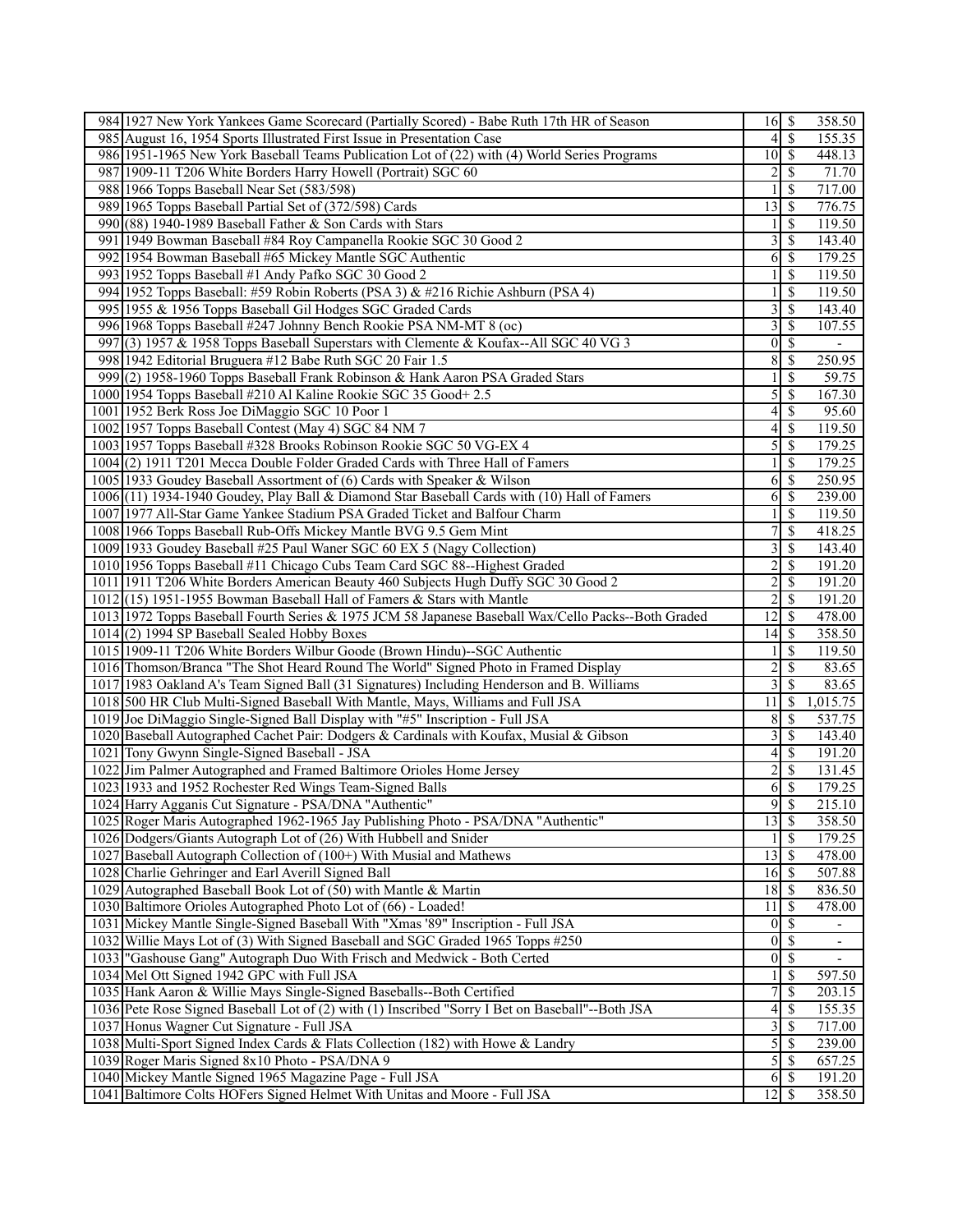| 1042 Cleveland Browns Signed Mini-Helmets and Figurines With J. Brown and (2) Graham                          |                  |                          | 507.88                   |
|---------------------------------------------------------------------------------------------------------------|------------------|--------------------------|--------------------------|
| 1043 1954-1955 Cleveland Browns Framed Pennant Display Signed by (18) With (3) HOFers                         | 6                | $\overline{\mathcal{S}}$ | 227.05                   |
| 1044 Cleveland Browns 1000-Yard Rushers Autographed Framed Display With J. Brown and L. Kelly                 | $\overline{c}$   | $\mathcal{S}$            | 131.45                   |
| 1045 Jim Brown Autographed Framed Lithograph With Inscriptions                                                | 5                | $\mathbb{S}$             | 179.25                   |
| 1046 Cleveland Browns Franchise Greats Autographed Framed Display Lot of (7) With J. Brown, L. Kelly and Wi   | 5                | $\mathcal{S}$            | 227.05                   |
| 1047 Pop Warner Cut Signature - PSA/DNA Slabbed                                                               | 8                | -\$                      | 298.75                   |
| 1048 Football Coaching Legends Signed Personal Business Card Lot of (11) With P. Carroll, Hirsch and B. Walsh | 13               | $\mathcal{S}$            | 286.80                   |
| 1049 1967 Topps Football #98 Joe Namath PSA NM-MT 8                                                           | 8                | -\$                      | 203.15                   |
| 1050 1992 Washington Redskins Team Signed Football Helmet (35+ Signatures)                                    |                  | \$                       | 179.25                   |
| 1051 1986 Super Bowl Champion New York Giants Team Signed Jersey                                              | 5                | $\mathbb{S}$             | 537.75                   |
| 1052 1982-1999 Football PSA GEM MT 10 Hall of Fame Rookie & Star Quartet                                      | 4                | $\mathcal{S}$            | 95.60                    |
| 1053 Chuck Hughes Single-Signed Index Card - PSA/DNA "Authentic"                                              | 4                | $\mathbb{S}$             | 167.30                   |
|                                                                                                               |                  | \$                       | 119.50                   |
| 1054 1910s-2000s Football Treasure Chest with Coke Caps, Cards & Memorabilia                                  |                  |                          |                          |
| 1055 1930s Tom Hamilton's Football Game With SGC Graded Playing Cards                                         | 4                | -\$                      | 179.25                   |
| 1056 1980s-2000s Super Bowl Press Passes Lot (27)                                                             | 11               | \$                       | 239.00                   |
| 1057 1956-1959 University of Michigan Home Game Programs Lot (11)                                             | 5                | -S                       | 131.45                   |
| 1058 1927 USC Game-Action Photos Lot (5)                                                                      | $\overline{c}$   | $\mathcal{S}$            | 71.70                    |
| 1059 1945 Fleet City Blue Jackets 11x14 Team Photo Including "Bruiser" Kinard                                 | $\vert 0 \vert$  | $\overline{\mathcal{S}}$ | $\overline{\phantom{a}}$ |
| 1060 Baltimore Colts Autograph Treasure Chest With Unitas, Moore and Donovan                                  | $\overline{15}$  | $\sqrt{3}$               | 836.50                   |
| 1061 (16) Baltimore Colts Legends Single-Signed Mini-Helmets With Unitas, Ewbank and Shula - All JSA          | 9                | $\sqrt{S}$               | 597.50                   |
| 1062 Baltimore Colts Legends Multi-Signed Full-Size Helmet With Unitas, Donovan and Moore - Full JSA          | 11               | $\mathcal{S}$            | 657.25                   |
| 1063 Baltimore Ravens Treasure Chest With (50+) Autographs                                                    | 10               | -\$                      | 567.63                   |
| 1064 Washington Redskins Autograph Collection of (32) With Baugh, Mitchell and Riggins                        | 5                | - \$                     | 418.25                   |
| 1065 Johnny Unitas Autograph Lot of (4)                                                                       | 10               | S                        | 418.25                   |
| 1066 (6) NFL Hall of Famers Single-Signed "The Duke" Footballs With Baugh and J. Brown                        | 9                | $\overline{\mathcal{S}}$ | 478.00                   |
| 1067 (24) Pro Football HOFer Single-Signed Mini-Helmets With J. Brown, Graham and Montana - All JSA           | 12               | -\$                      | 956.00                   |
| 1068 Dan Marino Autographed LE Danny Day Giclee Print                                                         | 6                | $\sqrt{3}$               | 191.20                   |
| 1069 1935 National Chicle Football #9 Knute Rockne SGC Authentic                                              | 4                | $\mathbb{S}$             | 215.10                   |
| 1070 Paul Arizin Signed and Inscribed Basketball                                                              |                  | -\$                      | 59.75                    |
| 1071 1972 Fleer Harlem Globetrotters & 1974 Topps Evel Knievel Complete Sets                                  | 10               | 8                        | 227.05                   |
| 1072 1996-97 Topps Finest Basketball Series 1 Sealed Hobby Box                                                | 5                | $\mathcal{S}$            | 215.10                   |
| 1073 1962 Los Angeles Dodgers Home Game Ticket Stubs (30 Different)                                           | 9                | $\mathcal{S}$            | 155.35                   |
| 1074 May 17, 1941 "Connie Mack Day" at Shibe Park Full Ticket                                                 | 4                | $\mathbb{S}$             | 95.60                    |
| 1075 1906-1965 Tennis Publications Lot of $(8)$                                                               | $\boldsymbol{0}$ | <sup>\$</sup>            |                          |
| 1076 1960s World Series Programs Lot (6)                                                                      | 3                | -\$                      | 167.30                   |
| 1077 1960s Team Yearbooks Lot (8)                                                                             | 5                | $\mathcal{S}$            | 131.45                   |
| 1078 Reggie Jackson September 17, 1984 500th Career Home Run PSA 7 Full Ticket                                |                  | $\mathbb{S}$             | 119.50                   |
| 1079 1957 World Series Game 4 PSA 9 Full Ticket - Mathews Walk-Off HR                                         | 3                | $\mathcal{S}$            | 215.10                   |
| 1080 1960 World Series Game 3 PSA 4 Yankee Stadium Full Ticket - Mantle HR                                    | 3                | $\overline{\mathcal{S}}$ | 143.40                   |
| 1081 September 18, 1965 Joe Namath NFL Debut Shea Stadium Ticket Stub - PSA "Authentic"                       |                  | \$                       | 179.25                   |
| 1082 April 5, 1982 Baltimore Orioles PSA 4 Ticket Stub - Ripken 1st Career HR                                 | $\overline{3}$   | $\overline{\mathcal{S}}$ | 95.60                    |
| 1083 1949 World Series Game 5 PSA "Authentic" Ebbets Field Ticket Stab - DiMaggio HR                          | 1                | $\sqrt{S}$               | 179.25                   |
| 1084 August 5, 1999 Mark McGwire 500th HR PSA 10 Full Ticket                                                  | $\vert 0 \vert$  | $\overline{\mathcal{S}}$ |                          |
| 1085 1999, 2000 and 2003 NHL All-Star Game Full Tickets - All PSA Graded                                      | $\vert 0 \vert$  | $\sqrt{3}$               | $\overline{\phantom{0}}$ |
| 1086 1961 All-Star Game Fenway Park Press Credential - PSA 4                                                  |                  | \$                       | 119.50                   |
| 1087 1939 Brooklyn Dodgers Opening Day Die-Cut Ticket Sub PSA Fair1.5                                         |                  | \$                       | 478.00                   |
| 1088 Nolan Ryan Fifth No-Hitter Ticket Stub (PSA 3, mk) & Signed Photo with JSA                               |                  | \$                       | 119.50                   |
| 1089 New York Mets 1973 and 1986 Shea Stadium World Series Ticket Stub Lot of (4)                             |                  | $\mathcal{S}$            | 119.50                   |
| 1090 1977-2003 Yankee Stadium World Series and All-Star Game Ticket Stub Lot of (9)                           | $\boldsymbol{0}$ | $\overline{\mathcal{S}}$ |                          |
| 1091 1947-1961 New York Yankees World Series Program/Yearbook Lot of (3)                                      | $\theta$         | $\overline{\mathcal{S}}$ | $\overline{\phantom{a}}$ |
| 1092 Multi-Sport Autographed Flats Lot of (158) With A. Palmer, Unitas and Favre                              | 13               | $\mathcal{S}$            | 657.25                   |
| 1093 Multi-Sport Multi-Signed Lot of (4) With Auerbach, Brees and Roethlisberger                              | 6                | -S                       | 191.20                   |
| 1094 (16) 2011-2012 Cryptozoic Walking Dead Certified Autographs & Modern Inserts                             | 14               | $\mathbf{\hat{s}}$       | 358.50                   |
| 1095 George W. Bush and Jimmy Carter Signed Lot (4 Items)                                                     | 5                | $\mathcal{S}$            | 167.30                   |
| 1096 Bruce Jenner Signed 8 x 10 Photos Lot (10)                                                               | 5                | -\$                      | 227.05                   |
| 1097 Rusty Wallace Autographed UDA LE Framed Display                                                          | $\vert 0 \vert$  | $\sqrt{s}$               | $\overline{\phantom{0}}$ |
| 1098 Multi-Sport Framed 1st Day Cover Lot of (17) With Heavy East Coast Concentration                         |                  | $\mathcal{S}$            | 59.75                    |
| 1099 Star Wars 2007 30th Anniversary 1st Day of Issue Display Lot of (9)                                      |                  | 35                       | 83.65                    |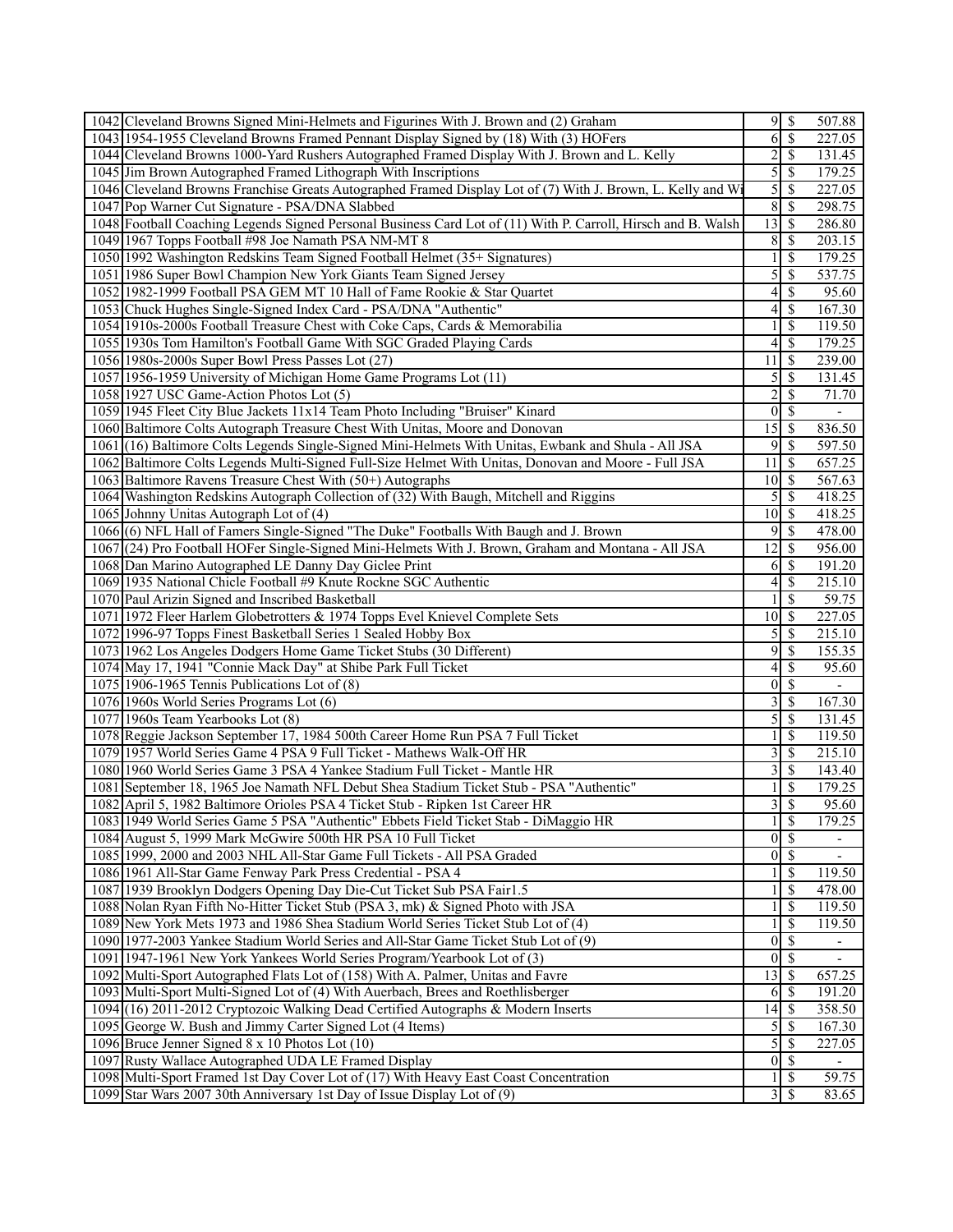| 1100 Muhammad Ali LE "The Greatest" Fossil Watch and Autographed Photo                                       | $10$   \$                         |                                | 388.38                       |
|--------------------------------------------------------------------------------------------------------------|-----------------------------------|--------------------------------|------------------------------|
| 1101 1890s-1990s Political Memorabilia Treasure Chest Lot of (125) with Presidential Emphasis                | 8                                 | $\mathcal{S}$                  | 274.85                       |
| 1102 Richard Nixon Single Signed Baseball with Full JSA                                                      |                                   | \$                             | 717.00                       |
| 1103 Washington Post Sportswriter George Minot's Personal Game Notes, Correspondence and Publications        | 4                                 | S                              | 167.30                       |
| 1104 Multi-Sport Autographed Book Lot of (21) with Chamberlain & Gretzky                                     | 15                                | -S                             | 418.25                       |
| 1105 Multi-Sport Autographed Jersey Lot of (12) with Dan Marino & (2) Emmitt Smith                           | 15                                | -S                             | 896.25                       |
| 1106 Baltimore Orioles and Colts Multi-Signed Seat Backs - Both Full JSA                                     | 18                                | <sup>\$</sup>                  | 2,031.50                     |
| 1107 Multi-Sport Modern "Dealer's" Lot with Cards & Inserts                                                  | 5                                 | -\$                            | 143.40                       |
| 1108 Multi-Sport Autographed Book Lot of (38) With Ripken, Shula and Weaver                                  | 6                                 | -\$                            | 286.80                       |
| 1109 (123) 1910s-1990s Multi/Non-Sport Treasure Chest with Memorabilia, Autographs & More!                   |                                   | $\mathcal{S}$                  | 119.50                       |
| 1110 Baltimore Orioles/Colts Treasure Chest with (24) Autographed Items                                      | 14                                | -\$                            | 537.75                       |
| 1111 1947 Goudey "Indian Chewing Gum" Five-Cent Display Box                                                  | 5                                 | -\$                            | 107.55                       |
| 1112 1910-1962 Mostly Non-Sport Grab Bag of (59) Cards Including 1949 Topps X-Ray Roundup Unopened Pac       | 5                                 | $\mathcal{S}$                  | 107.55                       |
| 1113 1957 Topps Baseball #176 Gene Baker Error Card PSA VG 3 (mc)                                            | $\theta$                          | $\mathcal{S}$                  |                              |
| 1114(6) 1951-1953 Baseball/Non-Sport Bread Labels with (2) Hall of Famers from Four Different Issues         | 4                                 | $\mathcal{S}$                  | 286.80                       |
| 1115 1933-1941 Pre-War Baseball Group (90) with (19) Hall of Famers                                          | 19                                | \$                             | 537.75                       |
| 1116 Mickey Mantle Vintage Souvenir Lot of (9)                                                               |                                   | S                              | 119.50                       |
| 1117 1967 Topps Venezuelan #194 Frank Robinson                                                               | 3                                 | <sup>\$</sup>                  | 83.65                        |
| 1118 (1000+) Unsigned Perez-Steele Cards - All Types                                                         | $\overline{c}$                    | \$                             | 328.63                       |
| 1119 1949-1990 Baseball Card Collection (31) with Hall of Fame Singles, Sets & More                          | 15                                | <sup>S</sup>                   | 597.50                       |
| 1120 1971 Topps Baseball Coins Set (153/153)                                                                 | 10                                | <sup>5</sup>                   | 328.63                       |
| 1121 Derek Jeter Signed 1998 World Series Baseball with Full JSA                                             |                                   | \$                             | 358.50                       |
| 1122 Torii Hunter and Jimmy Rollins Autographed Jerseys - Both JSA                                           |                                   | \$                             | 119.50                       |
| 1123 Robinson Cano Signed 2011 and 2012 All-Star Game Jerseys - Both JSA                                     |                                   | <sup>\$</sup>                  | 179.25                       |
| 1124 "500 Home Run Club" Multi-Signed Baseball with (7) Signatures Including Ted Williams--Full JSA          |                                   | \$                             | 298.75                       |
| 1125 1958-1964 New York Yankees Program Lot of (6) with (2) Signed Including Elston Howard                   |                                   | \$                             | 119.50                       |
| 1126 Signed World Series Cachet Lot of (44) with Kirby Puckett                                               | 13                                | $\mathcal{S}$                  | 262.90                       |
| 1127 Joba Chamberlain Signed 16x20 Lot of (10)                                                               | $\theta$                          | $\mathcal{S}$                  | $\overline{\phantom{a}}$     |
| 1128 Matt Stairs Signed 16x20 Lot of (20)                                                                    | $\theta$                          | <sup>\$</sup>                  | $\qquad \qquad \blacksquare$ |
| 1129 Rafael Palmeiro Autographed 16x20 Lot of (10)                                                           | 1                                 | \$                             | 119.50                       |
| 1130 Denny McClain Signed 16x20 Lot of (10)                                                                  | $\vert 0 \vert$                   | $\overline{\mathcal{S}}$       | $\overline{\phantom{a}}$     |
| 1131 Don Sutton Signed Jersey Number lot of (10)                                                             | 1                                 | \$                             | 119.50                       |
| 1132 Signed 1959 Carling Beer Jim Brown Large Premium-SGC Authentic                                          | 4                                 | -\$                            | 167.30                       |
| 1133 1964 Philadelphia Football Complete Set of (198) Cards                                                  | 17                                | \$                             | 657.25                       |
| 1134 1965 Philadelphia Gum Football Complete Set (198/198)                                                   | 18                                | -S                             | 776.75                       |
| 1135 Bobby Bowden Signed 16x20 lot of (10)                                                                   | 6                                 | -S                             | 298.75                       |
| 1136 Mike Curtis Signed 16x20 Lot of (10)                                                                    |                                   | \$                             | 119.50                       |
| 1137 Dan Hampton Signed 16x20 Lot of (10)                                                                    | 1                                 | $\mathcal{S}$                  | 119.50                       |
|                                                                                                              |                                   |                                |                              |
| 1138 Matthew Stafford Signed 16x20 Lot of (10)                                                               | $\overline{0}$                    | \$<br>$\overline{\mathcal{S}}$ | 298.75                       |
| 1139 Dexter Coakley Signed 16x20 Lot of (10)<br>1140 Charles Woodson Signed $16x20$ Lot of $(10)$            | $\mathfrak{S}$                    | $\overline{\mathcal{S}}$       | $\blacksquare$<br>167.30     |
|                                                                                                              |                                   |                                |                              |
| 1141 Roger Craig Signed 16x20 Lot of (10)                                                                    |                                   | <sup>\$</sup>                  | 119.50                       |
| 1142 2004 Dallas Cowboys Team-Signed Full Size Helmet with (26) Autographs - Full JSA                        | $\overline{c}$<br>$\overline{12}$ | \$                             | 250.95                       |
| 1143 Goal Line Art Signed Card Lot of (9) With Unitas, Shula and Tittle - All JSA                            |                                   | $\mathcal{S}$                  | 448.13                       |
| 1144 (20) Lem Barney Signed Jersey Numbers                                                                   |                                   | \$                             | 119.50                       |
| 1145 (20) Roger Wehrli Signed Jersey Numbers                                                                 |                                   | \$                             | 119.50                       |
| 1146 Charlie Joiner Signed Jersey Number lot of (10)                                                         | $\overline{0}$                    | $\mathcal{S}$                  |                              |
| 1147 Roger Craig Signed Jersey Number Lot of (10)                                                            |                                   | <sup>\$</sup>                  | 119.50                       |
| 1148 Dallas Cowboys Multi-Signed Full Size Riddell Helmet with (44) Autographs Including (19) Hall of Famers | 18                                | -\$                            | 1,195.00                     |
| 1149 Paul Warfield Signed Jersey Number Lot of (11)                                                          | $\overline{0}$                    | $\sqrt{S}$                     |                              |
| 1150(3) Single-Signed Footballs with (2) Emmitt Smith & Roger Staubach                                       | 8                                 | \$                             | 298.75                       |
| 1151 Andre Tippett Signed Jersey Number Lot of (10)                                                          | $\boldsymbol{0}$                  | -S                             | $\overline{\phantom{a}}$     |
| 1152 Dan Hampton Signed Jersey Number Lot of (10)                                                            | $\overline{0}$                    | -\$                            | $\qquad \qquad \blacksquare$ |
| 1153 Ralph Sampson Signed 16x20 Lot of (10)                                                                  |                                   | \$                             | 119.50                       |
| 1154 John Starks Signed 16x20 Lot of (10)                                                                    | $\vert 4 \vert$                   | -\$                            | 155.35                       |
| 1155 Rick Barry Signed 16x20 Lot of (10)                                                                     |                                   | -\$                            | 119.50                       |
| 1156 Nate Thurmond Signed 16x20 Lot of (10)                                                                  | $0 \mid \text{\$}$                |                                | $\blacksquare$               |
| 1157 Artis Gilmore Signed 16x20 Lot of (10)                                                                  | $0 \mid \text{\$}$                |                                | $\overline{\phantom{a}}$     |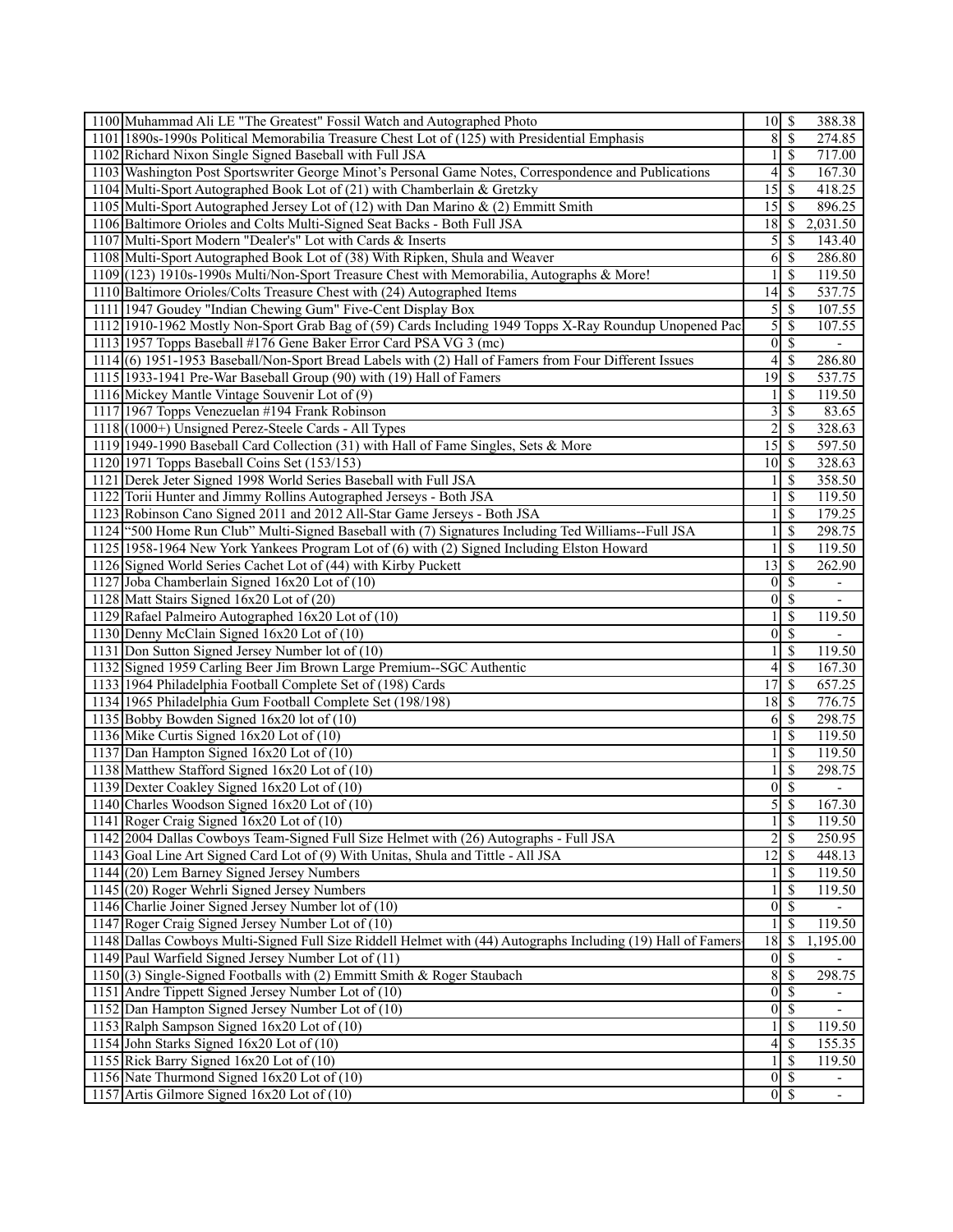| 1158 Bernard King Signed 16x20 Lot of (10)                                                              |                  | $0 \mid$ \$              |                          |
|---------------------------------------------------------------------------------------------------------|------------------|--------------------------|--------------------------|
| 1159 Elvin Hayes Signed $16x20$ Lot of $(10)$                                                           | 1                | $\overline{\mathcal{S}}$ | 119.50                   |
| 1160 Ralph Sampson Signed Jersey Number Lot of (10)                                                     | $\vert 0 \vert$  | $\sqrt{3}$               |                          |
| 1161 1945-1987 St. Louis Cardinals Scorecard/Postseason Ticket Lot of (10)                              | 3                | <sup>\$</sup>            | 155.35                   |
| 1162 Bruno Sammartino Signed 16x20 Lot of (10)                                                          | $\theta$         | -S                       |                          |
| 1163 Golf Autograph Collection of (15) With Payne Stewart Ball and Crenshaw Putter                      | 12               | $\mathcal{S}$            | 507.88                   |
| 1164 Aaron Pryor Signed $16x20$ Lot of $(10)$                                                           | $\vert 0 \vert$  | $\overline{\mathcal{S}}$ |                          |
| 1165 Jean Cruguet Signed 16x20 Lot of (10)                                                              |                  | $\mathcal{S}$            | 119.50                   |
| 1166 (10) Aaron Pryor Signed Boxing Gloves                                                              | $\overline{c}$   | $\mathcal{S}$            | 167.30                   |
| 1167 (10) "Hurricane" Carter & John Artis Dual-Signed Movie Posters                                     | $\boldsymbol{0}$ | $\mathcal{S}$            |                          |
| 1168 Tiger Woods Signed & Framed Display with PSA/DNA Cert                                              | 2                | <sup>\$</sup>            | 262.90                   |
| 1169 (2) Autographed Canvas Prints w/ R. Cano & K. Durant - Both Certed                                 | $\overline{c}$   | $\mathcal{S}$            | 155.35                   |
| 1170 Travis Zajac Signed Jersey Number Lot of (20)                                                      | $\vert 0 \vert$  | -\$                      |                          |
| 1171 Ken Danekyo Signed Jersey Number Lot of (20)                                                       |                  | $\mathcal{S}$            | 119.50                   |
| 1172 Jimmy Carter Single-Signed Pair Including ONL Baseball with Full JSA                               | 6                | -\$                      | 179.25                   |
| 1173 Kerri Strug Signed 16x20 Lot of (10)                                                               |                  | $\mathbb{S}$             | 119.50                   |
| 1174 (22) Multi-Sport Autographed Items with DiMaggio                                                   | 12               | S                        | 328.63                   |
| $1175$ (4) 2015 Baseball Hobby Boxes                                                                    | 5                | -S                       | 227.05                   |
| 1176 (10) Single-Signed Baseballs with Griffey Jr., Mays & Ripken Jr.                                   |                  | \$                       | 358.50                   |
| 1177 (12) Dwight Gooden & Curt Schilling Single-Signed OML Baseballs                                    | $\theta$         | $\overline{\mathcal{S}}$ |                          |
| 1178 1998 World Series Ticket Stub Signed by Jeter, Spencer & Chambliss--Full JSA + SGC Authentic       |                  | \$                       | 179.25                   |
| 1179 Mickey Mantle Signed Cut with "Best Wishes" Salutation--Full JSA                                   | $\mathbf{0}$     | $\overline{\mathcal{S}}$ |                          |
| 1180 Joe DiMaggio Signed 8x10 Photo Lot of (2)--Both with Full JSA                                      | 5                | \$                       | 227.05                   |
| 1181 Memorial Stadium/Camden Yards Signed Lithograph Lot of (3) - Including 1983 Champions              | 6                | -\$                      | 191.20                   |
| 1182(9) Single-Signed OML Baseballs with Longoria                                                       | $\mathbf{0}$     | $\overline{\mathcal{S}}$ |                          |
| 1183 Baltimore Orioles Autographed Framed Display Lot of (6) With Ripken, Murray, Mays and Aaron        | $\overline{9}$   | $\overline{\mathcal{S}}$ | 478.00                   |
| 1184 Jackie Smith Signed Jersey Number lot of (20)                                                      | $\mathbf{0}$     | $\overline{\mathcal{S}}$ | $\overline{\phantom{0}}$ |
| 1185 Billy Shaw Signed Jersey Number Lot of (20)                                                        | $\mathbf{0}$     | \$                       | $\overline{\phantom{a}}$ |
| 1186 Joe DeLamielleure Signed Jersey Number Lot of (20)                                                 | $\mathbf{0}$     | $\mathbb{S}$             |                          |
| $1187(4)$ 2014-2015 Football Hobby Boxes                                                                | 4                | -S                       | 215.10                   |
| 1188 Baltimore Colts Autograph Lot of (54) With Unitas, Marchetti and Donovan                           | 4                | $\mathcal{S}$            | 215.10                   |
| 1189 1972 "The Perfect Season" Miami Dolphins Signed LE Lithograph with (40) Signatures--Full JSA       | $\overline{c}$   | $\mathbb{S}$             | 507.88                   |
| 1190 Jim Bottomley Framed Cut Signature Display--JSA Certified                                          | 3                | $\mathcal{S}$            | 448.13                   |
| 1191 Clark Griffith Framed Cut Signature Display--JSA Certified                                         | 3                | $\mathbb{S}$             | 239.00                   |
| 1192 Bill Dickey Signed Lithograph Display--PSA/DNA Certified                                           | $\overline{c}$   | $\mathbb{S}$             | 83.65                    |
| 1193 Joe DiMaggio & Ted Williams Signed & Framed Pieces—Both Certed                                     | 9                | -S                       | 298.75                   |
| $1194(2)$ Multi-Signed 3,000 Career Strikeout Prints with (20) Autographs                               | 5                | \$                       | 298.75                   |
| 1195 (43) Single-Signed Baseballs with (28) Hall of Famers Including Aaron                              | 25               | $\sqrt{S}$               | 1,195.00                 |
| 1196 Mickey Mantle Signed 8x10 Black & White Photo with Full JSA                                        | 2                | $\mathcal{S}$            | 191.20                   |
| 1197 Pete Rose Signed Baseball with Mickey Mantle Inscriptions--JSA Certified                           |                  | $\overline{\mathcal{S}}$ | 119.50                   |
| 1198 Autographed Yellow HOF Plaque Postcard Lot of (17) with Hunter, Mays & Ruffing                     | 1                | $\overline{\$}$          | 597.50                   |
| 1199 Hank Greenberg Autographed Yellow HOF Plaque Postcard--JSA Certified                               |                  | \$                       | 119.50                   |
| 1200 Judy Johnson Single-Signed Baseball                                                                | $\overline{c}$   | \$                       | 191.20                   |
| 1201 Mickey Mantle & Roger Maris Dual-Signed 8x10 Photo Display with Full JSA [reserve met]             | 9                | $\mathcal{S}$            | 1,912.00                 |
| 1202 1996 SportStrikes Dan Marino Silver Bullion LE Card                                                | $\overline{c}$   | \$                       | $\overline{262.90}$      |
| 1203 1976-77 Topps Basketball Uncut Proof Sheet from Topps Vault with Abdul-Jabbar                      |                  | \$                       | 239.00                   |
| 1204 1970 Topps Mini Model Cars 10-Cent Display Box Sheet with Topps Vault COA                          | $\vert 0 \vert$  | -\$                      |                          |
| 1205 1987 Topps Wrestlemania III Uncut Sheet from Topps Vault                                           |                  | \$                       | 119.50                   |
| 1206(3) 2001-2003 eTopps Baseball & Football Uncut Sheets from Topps Vault                              | $\boldsymbol{0}$ | $\mathcal{S}$            |                          |
| 1207 1994 Fleer Ultra X-Men 9 Block Chase Cards Uncut Sheet Signed by Brothers Hidlebrandt              | 1                | $\mathcal{S}$            | 119.50                   |
| 1208 Gerald Ford Single-Signed Baseball with Full JSA                                                   |                  | \$                       | 358.50                   |
| 1209 Pete Rose 3,000th Hit 1978 Ticket Stub Graded PSA VG 3                                             | $\theta$         | -S                       |                          |
| 1210 Ripken Family Autograph Lot of (27) With Cal, Jr., Cal, Sr., Billy and Vi                          | 10               | S                        | 657.25                   |
| 1211 Bob Feller Autograph Lot of (15)                                                                   | $10\vert S$      |                          | 388.38                   |
| 1212 Mickey Cochrane Signed 1954 GPC with Full JSA                                                      | 6                | \$                       | 179.25                   |
| 1213 Stan Musial Autographed Legends Sports Magazine Lot of (10) all with Signed COAs                   | 13               | l \$                     | 388.38                   |
| 1214 HOF Quarterback Autograph Lot of (4) with (3) Marino & (1) Multi-Signed                            | 3                | -\$                      | 215.10                   |
| 1215 NFL HOFers/Stars Autographed Flats Lot of (52) With J. Brown, Namath, Montana and Unitas - Loaded! |                  | 7s                       | 567.63                   |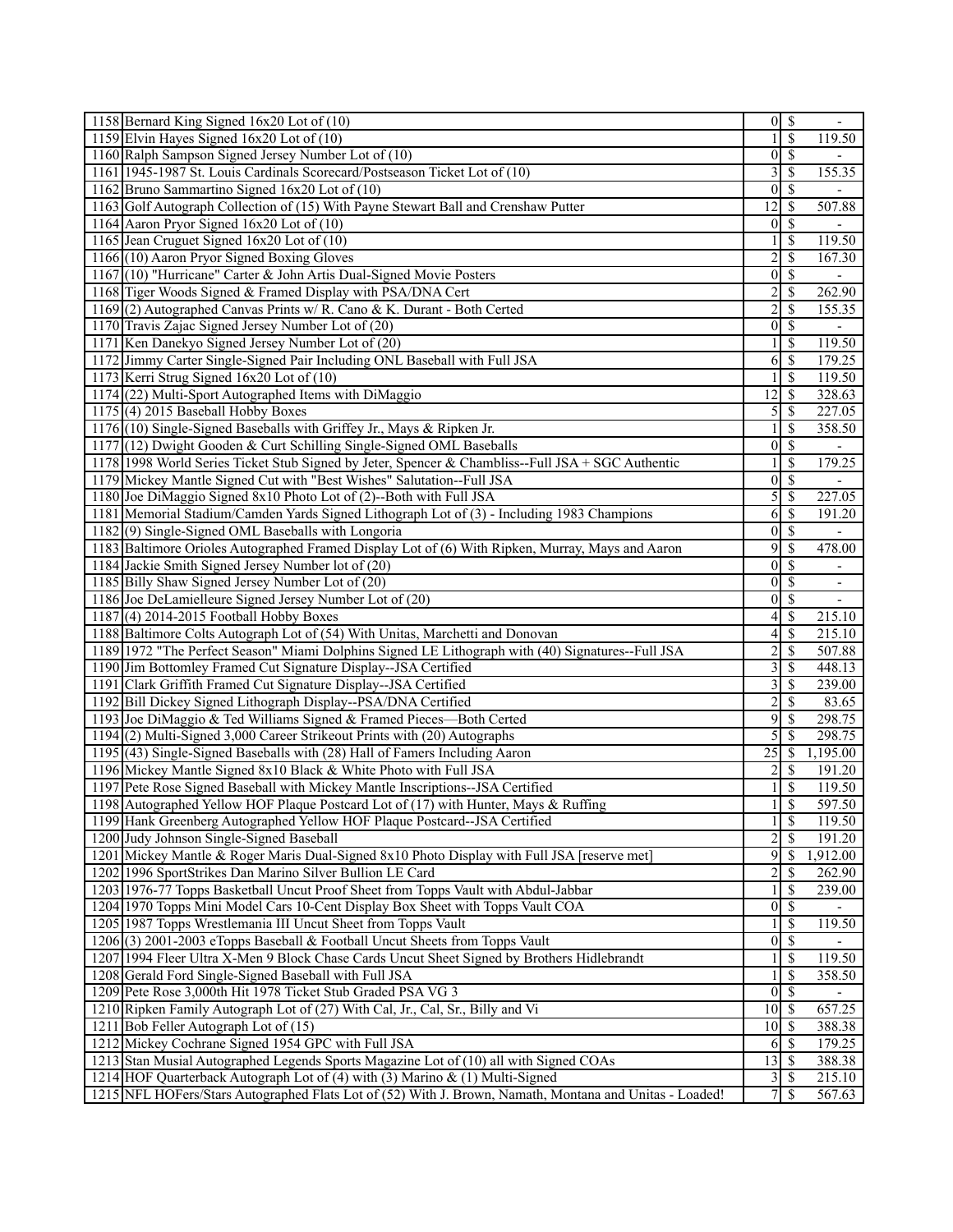| 1216 College Football Autograph Lot of (11) With Heisman Trophy Winners Multi-Signed Mini-Helmet                                                                 |                                           |                          | 131.45                       |
|------------------------------------------------------------------------------------------------------------------------------------------------------------------|-------------------------------------------|--------------------------|------------------------------|
| 1217 UCLA Bruins Basketball Single-Signed Photo Card Lot of (50) with (25) Walton & (25) Wooden                                                                  | 13                                        | $\overline{\mathcal{S}}$ | 328.63                       |
| 1218 1929 Cubs vs. Athletics Wrigley Field World Series Program with Original Envelope                                                                           | 11                                        | l \$                     | 298.75                       |
| 1219 Pete Rose 9/11/85 Record Setting Hit #4,192 Full Ticket                                                                                                     | 5                                         | $\mathcal{S}$            | 203.15                       |
| 1220 Baseball/Football Legends Autograph Lot of (60) With J. Brown, Unitas and Musial                                                                            | 16                                        | -S                       | 717.00                       |
| 1221 Astronaut John Glenn Signed Photo Display with Mercury Patch                                                                                                | 2                                         | <sup>\$</sup>            | 143.40                       |
| 1222 Ringo Starr Signed CD Insert Photo with Full JSA                                                                                                            | 11                                        | -S                       | 250.95                       |
| 1223 1968 Bernie Allen Game-Used Cap                                                                                                                             | 14                                        | $\mathsf{S}$             | 298.75                       |
| 1224 Washington Senators Collection of (30) with (2) Team-Signed Baseballs & Photo Pennant                                                                       | $10$   \$                                 |                          | 597.50                       |
| 1225 Ted Williams Signed 5x3 Index Card - Full JSA                                                                                                               | 3                                         | $\mathcal{S}$            | 155.35                       |
| 1226 Frank "Home Run" Baker Cut Signature - Full JSA                                                                                                             | 10                                        | -S                       | 274.85                       |
| 1227 Duke Maas Signed 5x3 Index Card - Full JSA                                                                                                                  | 9                                         | -S                       |                              |
| 1228 Paul Waner Signed 5x3 Index Card - Full JSA                                                                                                                 |                                           |                          | 262.90<br>227.05             |
|                                                                                                                                                                  | 5                                         | $\mathcal{S}$            |                              |
| 1229 Baseball HOFer Signed Bat and Ball Lot of (5) With Ashburn Single-Signed Stat Bat - All JSA                                                                 | 13                                        | $\sqrt{S}$               | 537.75                       |
| 1230 1965 Topps Baseball #70 Pete Rose SGC 70 EX+ 5.5 & Signed Porcelain Card with JSA                                                                           |                                           | <sup>S</sup>             | 119.50                       |
| 1231 (8) Vintage Mickey Mantle Photographs                                                                                                                       | $\overline{0}$                            | $\mathcal{S}$            | $\overline{\phantom{a}}$     |
| 1232 1957 Topps Baseball #18 Don Drysdale Rookie SGC 50 VG-EX 4 & Signed Yellow HOF Plaque Postcard w                                                            | $\vert 0 \vert$                           | $\mathcal{S}$            | $\qquad \qquad \blacksquare$ |
| 1233 1975 Topps Baseball Mini #228 George Brett Rookie SGC 70 EX+ 5.5 Plus Two Signed Items with JSA                                                             |                                           | $\mathcal{S}$            | 119.50                       |
| 1234 1965 Topps Baseball #477 Steve Carlton Rookie PSA EX-MT 6 & Signed Cachet with JSA                                                                          |                                           | \$                       | 119.50                       |
| 1235 1970 Topps Vault Super Baseball 10-Cent Wax Pack Wrapper Proof with COA                                                                                     | $\mathbf{0}$                              | $\overline{\mathcal{S}}$ | $\overline{\phantom{a}}$     |
| 1236 Cal Ripken, Jr. Lot of (4) With (2) Autographs and (2) Graded Cards                                                                                         | $\mathbf{0}$                              | $\mathcal{S}$            | $\overline{\phantom{a}}$     |
| 1237 1972-1985 Topps Vault Baseball Card Proofs Lot of (7) with Hank Aaron                                                                                       |                                           | \$                       | 119.50                       |
| 1238 Mickey Mantle Cut Signature                                                                                                                                 | 1                                         | $\overline{\mathcal{S}}$ | 119.50                       |
| 1239 1963 "Harry Craft Day" Houston Colt .45's Program Signed by Mickey Mantle - Beckett/JSA "Authentic"                                                         | $\mathbf{0}$                              | $\overline{\mathcal{S}}$ | $\overline{\phantom{a}}$     |
| 1240 Bill McKechnie Cut Signature Full JSA                                                                                                                       | $\mathbf{0}$                              | $\overline{\mathcal{S}}$ |                              |
| 1241 (2) Roger Clemens Signed Gateway & Z-Silk Cachets with JSA                                                                                                  | 1                                         | $\overline{\mathcal{S}}$ | 119.50                       |
| 1242 Mickey Mantle Single-Signed OAL Baseball with Full JSA                                                                                                      |                                           | \$                       | 358.50                       |
| 1243 Dual-Signed Baseball Hall of Fame Publication Photos with Berra/Ford & Banks/Mathews--JSA                                                                   | $\boldsymbol{0}$                          | \$                       | $\overline{\phantom{0}}$     |
| 1244 Sandy Koufax Signed Pair with Index Card & Magazine Photo with JSA                                                                                          | $\theta$                                  | $\mathcal{S}$            | $\overline{\phantom{a}}$     |
|                                                                                                                                                                  |                                           |                          |                              |
| 1245 1975 New York Mets Team-Signed Stationery With Kiner and Seaver                                                                                             | $\vert 0 \vert$                           | $\overline{\mathcal{S}}$ | $\overline{\phantom{a}}$     |
| 1246 John Elway & Brett Favre Autograph Lot of (3) with Dual-Signed Helmet                                                                                       | 17                                        | \$                       | 507.88                       |
| 1247 1996 Topps Vault 4-Cereal Box Proof Set Lot of (3) with (2) Joe Namath & Joe Montana                                                                        | $\vert 0 \vert$                           | $\overline{\mathcal{S}}$ | $\overline{\phantom{0}}$     |
| 1248 1978-1980 Topps Vault Basketball Wax Pack Wrapper Proofs Lot of (2) with COAs                                                                               | $\mathbf{0}$                              | $\overline{\mathcal{S}}$ | $\overline{\phantom{a}}$     |
| 1249 Topps Vault 1974-1976 ABA/NBA Basketball Card Proof Set Lot of (4) with Pete Maravich                                                                       | 4                                         | <sup>\$</sup>            | 155.35                       |
| 1250 August 1, 1978 Braves vs. Reds PSA 8 (MK) Ticket Stub From End of Pete Rose's 44-Game Hitting Streak -                                                      | $\vert 0 \vert$                           | $\sqrt{S}$               | $\overline{\phantom{0}}$     |
| 1251 July 31, 1978 Braves vs. Reds PSA 7 (MK) Full Ticket - Rose Extends Hitting Streak to 44 Games                                                              | $\vert 0 \vert$                           | $\overline{\mathcal{S}}$ |                              |
| 1252(2) Super Bowl XI PSA Graded Ticket Stubs                                                                                                                    |                                           | $\mathcal{S}$            | 119.50                       |
| 1253 1955-1969 Milwaukee/Atlanta Braves Full Ticket Lot of (3) - All PSA Graded                                                                                  | $\tilde{0}$                               | $\mathbf s$              |                              |
| 1254 1940 World Series Printer's Proof Crosley Field Program - Pristine!                                                                                         |                                           | <sup>\$</sup>            | 59.75                        |
|                                                                                                                                                                  |                                           | \$                       |                              |
| 1255 1968 World Series Game 7 PSA 4 Ticket Stub<br>1256 1960s-1990s Comic Book Treasure Chest Lot of (94) with the X-Men & Wolverine                             | $\overline{\mathbf{c}}$<br>$\overline{7}$ | $\overline{\mathcal{S}}$ | 131.45<br>191.20             |
| 1257 2004 Topps Vault Garbage Pail Kids Series 3 Original Artwork Lot of (2) with Topps COAs                                                                     |                                           | $0 \mid \mathsf{S}$      | $\overline{\phantom{a}}$     |
| 1258 2005 Topps Vault Garbage Pail Kids Series 4 Original Artwork Lot of (2)                                                                                     | $\vert 0 \vert$                           | $\overline{\mathcal{S}}$ |                              |
|                                                                                                                                                                  |                                           | $\overline{0 S}$         | $\overline{\phantom{0}}$     |
| 1259 Topps Vault Garbage Pail Kids 2005 Series 4 Original Artwork Lot of (2) with COAs                                                                           | 1                                         | \$                       | 119.50                       |
| 1260 2005 Garbage Pail Kids Series 4 Original Artwork Lot of (2) from Topps Vault with COAs                                                                      | $\boldsymbol{0}$                          |                          | -                            |
| 1261 1972-1980 Topps Hockey Wax Pack Wrapper Proofs Lot of (3) from Topps Vault with COAs                                                                        | $\overline{0}$                            | -S<br>- \$               |                              |
| 1262 1977-1985 Topps Vault Wax Pack Wrapper Proof Lot of (3) with Charlie's Angels                                                                               | 14                                        | -\$                      |                              |
| 1263 1909-1948 Multi/Non-Sport Grab Bag of (188) Cards with Stars<br>1264 1940s-1990s Multi-Sport Treasure Chest (7,750+) with Sets, Singles, Autographs & More! | 19                                        | $\mathbb{S}$             | 567.63<br>1,314.50           |
|                                                                                                                                                                  | 17                                        | $\mathcal{S}$            |                              |
| 1265 (2,500+) 1949 to Modern Multi-Sports Card Treasure Chest with Near Sets & Modern Inserts                                                                    |                                           |                          | 418.25                       |
| 1266 Detroit Red Wings Team-Signed 16x20 Photograph with (15) Autographs Including Howe                                                                          | 5'                                        | $\mathbb{S}$             | 239.00                       |
| 1267(2) Multi-Signed Hockey All-Star/Legend Books with (146) Autographs                                                                                          | 13<br>1                                   | \$<br>-S                 | 448.13                       |
| 1268 1977 UK Soccer Trading Card Reverse Original Artwork Lot of (3) From Topps Vault                                                                            |                                           |                          | 59.75                        |
| 1269 Detroit Red Wings Multi-Signed Jersey with (59) Autographs Including Howe                                                                                   | 11                                        | $\mathcal{S}$<br>\$      | 358.50                       |
| 1270 1979-1991 Topps Vault Non-Sport Original Artwork/Proof Sets Lot of (8) with Fantastic Four & Wacky Pack                                                     |                                           | -S                       | 119.50                       |
| 1271 1948-1970 Non-Sport Original Artwork/Proof Sets Lot of (9) from Topps Vault<br>1272(3) Detroit Red Wings Multi-Signed Collectibles with (94) Autographs     | 11                                        | $\mathcal{S}$            | 119.50<br>262.90             |